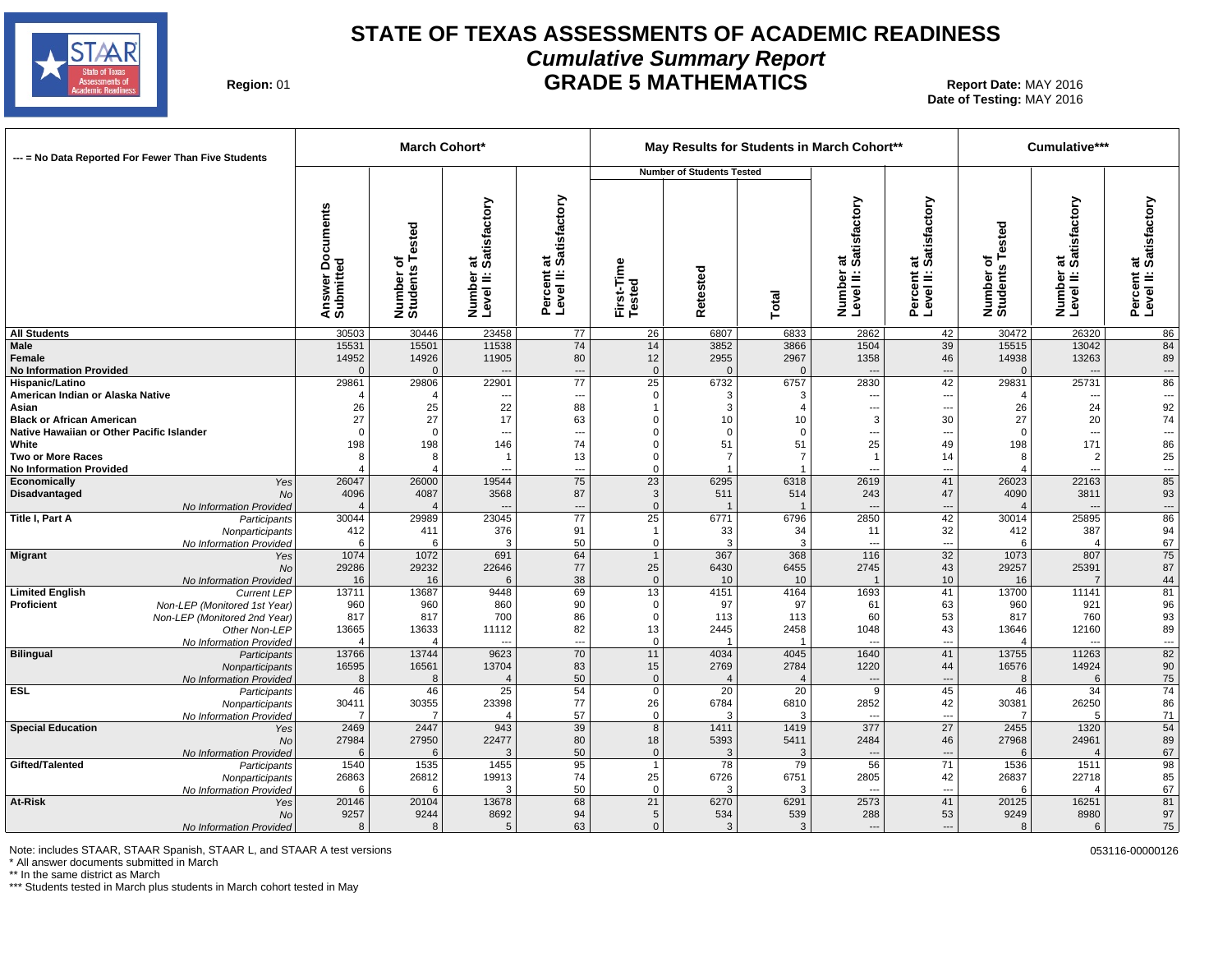

#### **STATE OF TEXAS ASSESSMENTS OF ACADEMIC READINESS Cumulative Summary Report GRADE 5 READING** Report Date: MAY 2016

**Region: 01** 

**Date of Testing:**  MAY 2016

| --- = No Data Reported For Fewer Than Five Students                          |                                     | <b>March Cohort*</b>            |                                           |                                                |                                     |                                  |                                | May Results for Students in March Cohort** |                                              |                              | Cumulative***                                |                                      |
|------------------------------------------------------------------------------|-------------------------------------|---------------------------------|-------------------------------------------|------------------------------------------------|-------------------------------------|----------------------------------|--------------------------------|--------------------------------------------|----------------------------------------------|------------------------------|----------------------------------------------|--------------------------------------|
|                                                                              |                                     |                                 |                                           |                                                |                                     | <b>Number of Students Tested</b> |                                |                                            |                                              |                              |                                              |                                      |
|                                                                              | Documents<br>Answer Do<br>Submitted | Number of<br>Students Tested    | at<br>Satisfactory<br>Number<br>Level II: | at<br>: Satisfactory<br>Percent a<br>Level II: | First-Time<br>Tested                | Retested                         | Total                          | at<br>Satisfactory<br>Number<br>Level II:  | at<br>: Satisfactory<br>Percent<br>Level II: | Number of<br>Students Tested | ∵at<br>Satisfactory<br>Number<br>Level II: 1 | Percent at<br>Level II: Satisfactory |
| <b>All Students</b>                                                          | 30502                               | 30430                           | 21110                                     | 69                                             | 46                                  | 9114                             | 9160                           | 2725                                       | 30                                           | 30476                        | 23835                                        | 78                                   |
| Male<br>Female<br><b>No Information Provided</b>                             | 15531<br>14961<br>$\Omega$          | 15488<br>14933<br>$\Omega$      | 10160<br>10945                            | 66<br>73<br>---                                | 27<br>19<br>$\mathbf 0$             | 5199<br>3915<br>$\Omega$         | 5226<br>3934<br>$\overline{0}$ | 1445<br>1280                               | 28<br>33<br>---                              | 15515<br>14952<br>$\Omega$   | 11605<br>12225                               | 75<br>82<br>$\hspace{0.05cm} \ldots$ |
| <b>Hispanic/Latino</b>                                                       | 29860                               | 29792                           | 20561                                     | 69                                             | 44                                  | 9031                             | 9075                           | 2695                                       | $\overline{30}$                              | 29836                        | 23256                                        | $\overline{78}$                      |
| American Indian or Alaska Native                                             |                                     | 4                               |                                           | $\overline{\phantom{a}}$                       | $\mathbf 0$                         | -4<br>8                          | 4<br>9                         |                                            | ---                                          |                              | $---$<br>20                                  | ---<br>$77\,$                        |
| Asian<br><b>Black or African American</b>                                    | 26<br>27                            | 25<br>27                        | 17<br>14                                  | 68<br>52                                       | $\Omega$                            | 13                               | 13                             | 3<br>6                                     | 33<br>46                                     | 26<br>27                     | 20                                           | 74                                   |
| Native Hawaiian or Other Pacific Islander                                    | $\Omega$                            | $\Omega$                        | ---                                       | ---                                            | $\Omega$                            | $\Omega$                         | $\Omega$                       |                                            | ---                                          | $\Omega$                     | $\overline{a}$                               |                                      |
| White                                                                        | 202                                 | 201                             | 149                                       | 74                                             |                                     | 51                               | 52                             | 19                                         | 37                                           | 202                          | 168                                          | 83                                   |
| Two or More Races                                                            | 8                                   |                                 | $\overline{4}$                            | 50                                             | $\Omega$                            | $\overline{4}$                   | $\Delta$                       | ---                                        | ---                                          |                              | 6                                            | ${\bf 75}$                           |
| <b>No Information Provided</b>                                               |                                     | $\Delta$                        |                                           | $\overline{\phantom{a}}$                       | $\mathbf 0$                         | 3                                | 3                              | ---                                        | ---                                          |                              | $\overline{a}$                               | $\frac{1}{76}$                       |
| Economically<br>Yes<br>Disadvantaged<br><b>No</b><br>No Information Provided | 26059<br>4096                       | 25999<br>4085<br>$\overline{4}$ | 17338<br>3440                             | 67<br>84<br>---                                | 39<br>$\overline{7}$<br>$\mathbf 0$ | 8470<br>641<br>3                 | 8509<br>648<br>3               | 2490<br>235<br>$\overline{a}$              | 29<br>36<br>---                              | 26038<br>4092                | 19828<br>3675<br>$\overline{a}$              | $90\,$                               |
| Title I, Part A<br>Participants                                              | 30043                               | 29973                           | 20713                                     | 69                                             | 45                                  | 9059                             | 9104                           | 2701                                       | 30                                           | 30018                        | 23414                                        | $\frac{1}{78}$                       |
| Nonparticipants                                                              | 412                                 | 411                             | 360                                       | 88                                             | $\mathbf 1$                         | 50                               | 51                             | 24                                         | 47                                           | 412                          | 384                                          | 93                                   |
| No Information Provided                                                      | 6                                   | 6                               | 1                                         | 17                                             | $\mathbf 0$                         | 5                                | 5                              | $\mathbf 0$                                | $\mathbf 0$                                  | 6                            | $\overline{1}$                               | 17                                   |
| <b>Migrant</b><br>Yes                                                        | 1097                                | 1095                            | 554<br>20462                              | 51                                             | $\overline{1}$                      | 515                              | 516                            | 119                                        | 23<br>30                                     | 1096                         | 673                                          | 61<br>79                             |
| No<br>No Information Provided                                                | 29286<br>16                         | 29217<br>16                     | $\overline{2}$                            | 70<br>13                                       | 45<br>$\mathbf 0$                   | 8585<br>14                       | 8630<br>14                     | 2605<br>$\overline{1}$                     | $\overline{7}$                               | 29262<br>16                  | 23067<br>3                                   | 19                                   |
| <b>Limited English</b><br><b>Current LEP</b>                                 | 13712                               | 13688                           | 7808                                      | 57                                             | 16                                  | 5777                             | 5793                           | 1543                                       | $\overline{27}$                              | 13704                        | 9351                                         | 68                                   |
| Proficient<br>Non-LEP (Monitored 1st Year)                                   | 960                                 | 959                             | 823                                       | 86                                             |                                     | 135                              | 136                            | 84                                         | 62                                           | 960                          | 907                                          | 94                                   |
| Non-LEP (Monitored 2nd Year)                                                 | 829                                 | 829                             | 685                                       | 83                                             | $\mathbf 0$                         | 140                              | 140                            | 55                                         | 39                                           | 829                          | 740                                          | 89                                   |
| Other Non-LEP                                                                | 13665                               | 13619                           | 10469                                     | 77                                             | 29                                  | 3059                             | 3088                           | 1043                                       | 34                                           | 13648                        | 11512                                        | 84                                   |
| No Information Provided<br>Bilingual                                         | 13764                               | $\overline{4}$<br>13741         | 8009                                      | $\overline{\phantom{a}}$<br>58                 | $\mathbf 0$<br>15                   | 3<br>5630                        | 3<br>5645                      | ---<br>1534                                | ---<br>$\overline{27}$                       | 13756                        | $\overline{\phantom{a}}$<br>9543             | $\sim$ $\sim$<br>69                  |
| Participants<br>Nonparticipants                                              | 16596                               | 16548                           | 12971                                     | 78                                             | 31                                  | 3478                             | 3509                           | 1191                                       | 34                                           | 16579                        | 14162                                        | 85                                   |
| No Information Provided                                                      | 8                                   | 8                               | $\overline{2}$                            | 25                                             | $\mathbf 0$                         | 6                                | 6                              | $\mathbf 0$                                | $\mathbf 0$                                  | 8                            | $\overline{2}$                               | 25                                   |
| <b>ESL</b><br>Participants                                                   | 48                                  | 48                              | 18                                        | 38                                             | $\overline{0}$                      | 29                               | $\overline{29}$                | $\overline{4}$                             | 14                                           | 48                           | $\overline{22}$                              | 46                                   |
| Nonparticipants                                                              | 30410                               | 30339                           | 21060                                     | 69                                             | 46                                  | 9079                             | 9125                           | 2721                                       | 30                                           | 30385                        | 23781                                        | 78                                   |
| No Information Provided                                                      |                                     | $\overline{7}$                  | $\overline{1}$                            | 14                                             | $\mathbf 0$                         | 6                                | 6                              | $\Omega$                                   | $\mathbf 0$                                  |                              | $\overline{1}$                               | 14                                   |
| <b>Special Education</b><br>Yes                                              | 2472                                | 2449                            | 611                                       | 25                                             | $\overline{8}$<br>38                | 1746                             | 1754                           | 253<br>2472                                | 14                                           | 2457                         | 864<br>22936                                 | $\overline{35}$                      |
| <b>No</b><br>No Information Provided                                         | 27983<br>6                          | 27935<br>6                      | 20464                                     | 73<br>17                                       | $\mathbf{0}$                        | 7363<br>5                        | 7401<br>5                      | $\Omega$                                   | 33<br>$\overline{0}$                         | 27973<br>6                   |                                              | 82<br>17                             |
| Gifted/Talented<br>Participants                                              | 1540                                | 1534                            | 1399                                      | 91                                             | 5                                   | 133                              | 138                            | 78                                         | 57                                           | 1539                         | 1477                                         | 96                                   |
| Nonparticipants                                                              | 26861                               | 26796                           | 17620                                     | 66                                             | 41                                  | 8976                             | 9017                           | 2647                                       | 29                                           | 26837                        | 20267                                        | 76                                   |
| No Information Provided                                                      | 6                                   | 6                               |                                           | 17                                             | $\mathbf 0$                         | 5                                | 5                              | $\Omega$                                   | $\mathbf 0$                                  | -6                           |                                              | 17                                   |
| At-Risk<br>Yes                                                               | 20148                               | 20099                           | 11498                                     | 57                                             | 31                                  | 8417                             | 8448                           | 2351                                       | $\overline{28}$                              | 20130                        | 13849                                        | 69                                   |
| No                                                                           | 9258                                | 9236                            | 8526                                      | 92                                             | 15                                  | 692                              | 707                            | 374                                        | 53                                           | 9251                         | 8900                                         | 96                                   |
| No Information Provided                                                      | 8                                   | 8                               | 3                                         | 38                                             | $\mathbf{0}$                        | .5                               | 5                              | $\Omega$                                   | $\mathbf{0}$                                 | 8                            | 3                                            | 38                                   |

Note: includes STAAR, STAAR Spanish, and STAAR A test versions (2000) the state versions of the state versions of the state versions of the state of the state of the state of the state of the state of the state of the stat

\* All answer documents submitted in March

\*\* In the same district as March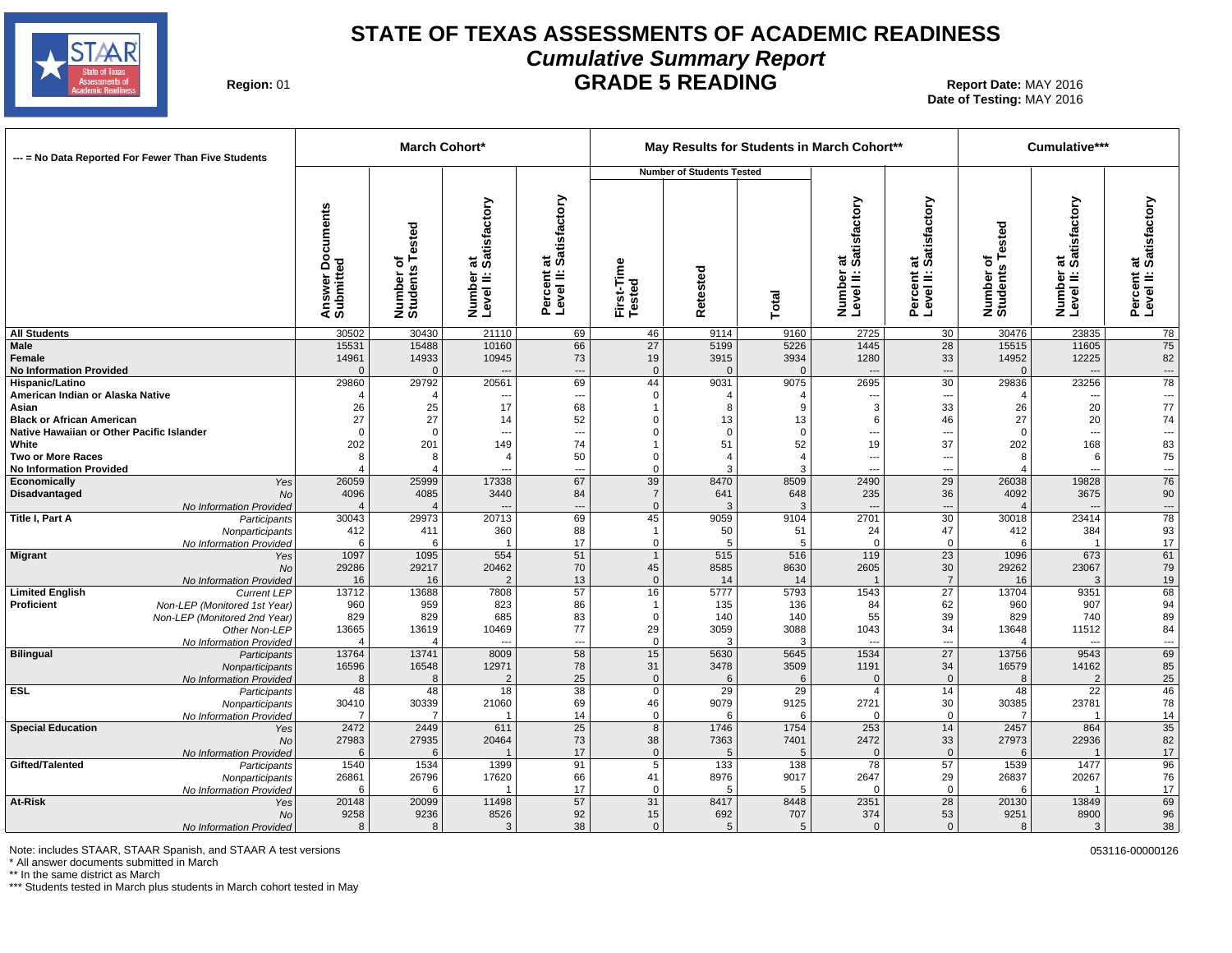

#### **STATE OF TEXAS ASSESSMENTS OF ACADEMIC READINESS Cumulative Summary Report GRADE 8 READING** Report Date: MAY 2016

**Region: 01** 

**Date of Testing:**  MAY 2016

| --- = No Data Reported For Fewer Than Five Students        |                                        |                              | <b>March Cohort*</b>                      |                                              |                               |                                  |                        | May Results for Students in March Cohort** |                                              |                              | Cumulative***                             |                                      |
|------------------------------------------------------------|----------------------------------------|------------------------------|-------------------------------------------|----------------------------------------------|-------------------------------|----------------------------------|------------------------|--------------------------------------------|----------------------------------------------|------------------------------|-------------------------------------------|--------------------------------------|
|                                                            |                                        |                              |                                           |                                              |                               | <b>Number of Students Tested</b> |                        |                                            |                                              |                              |                                           |                                      |
|                                                            | <b>Documents</b><br>Answer<br>Submitte | Number of<br>Students Tested | at<br>Satisfactory<br>Number<br>Level II: | at<br>Satisfactory<br>Percent a<br>Level II: | First-Time<br>Tested          | Retested                         | Total                  | at<br>Satisfactory<br>Number<br>Level II:  | at<br>: Satisfactory<br>Percent<br>Level II: | Number of<br>Students Tested | at<br>Satisfactory<br>Number<br>Level II: | Percent at<br>Level II: Satisfactory |
| <b>All Students</b>                                        | 31709                                  | 29913                        | 21865                                     | 73                                           | 85                            | 7772                             | 7857                   | 2208                                       | 28                                           | 29998                        | 24073                                     | 80                                   |
| <b>Male</b>                                                | 16127                                  | 15269                        | 10525                                     | 69                                           | 48                            | 4578                             | 4626                   | 1199                                       | 26                                           | 15317                        | 11724                                     | 77                                   |
| Female<br><b>No Information Provided</b>                   | 15509<br>$\Omega$                      | 14573<br>$\Omega$            | 11271                                     | 77<br>---                                    | 37<br>$\overline{0}$          | 3194<br>$\Omega$                 | 3231<br>$\Omega$       | 1009                                       | 31<br>---                                    | 14610                        | 12280                                     | 84<br>---                            |
| <b>Hispanic/Latino</b>                                     | 30927                                  | 29263                        | 21318                                     | 73                                           | 84                            | 7679                             | 7763                   | 2184                                       | $\overline{28}$                              | 29347                        | 23502                                     | 80                                   |
| American Indian or Alaska Native                           | 10                                     | ୍ର                           |                                           | 11                                           | $\mathbf 0$                   |                                  |                        | $\overline{2}$                             | 29                                           |                              | 3                                         | 33                                   |
| Asian                                                      | 79                                     | 42                           | 36                                        | 86                                           | 0                             | 6                                | 6                      | 2                                          | 33                                           | 42                           | 38                                        | 90                                   |
| <b>Black or African American</b>                           | 20                                     | 18                           | 12                                        | 67                                           | $\Omega$                      | 6                                | 6                      | 3                                          | 50                                           | 18                           | 15                                        | 83                                   |
| Native Hawaiian or Other Pacific Islander                  | $\overline{0}$                         | $\Omega$                     | ---                                       | ---                                          | $\Omega$                      | $\Omega$                         | $\Omega$               | ---                                        | ---                                          | $\Omega$                     | ---                                       | $\rightarrow$ ,                      |
| White                                                      | 381                                    | 334<br>17                    | 268<br>6                                  | 80<br>35                                     | $\Omega$                      | 63<br>10                         | 63                     | 14<br>3                                    | 22<br>27                                     | 334                          | 282                                       | 84<br>50                             |
| <b>Two or More Races</b><br><b>No Information Provided</b> | 19                                     |                              |                                           | $\overline{a}$                               | $\Omega$                      |                                  | 11                     | ---                                        | ---                                          | 18                           | 9<br>$\qquad \qquad \cdots$               | $\ldots$                             |
| Economically<br>Yes                                        | 26670                                  | 25480                        | 18009                                     | 71                                           | 72                            | 7225                             | 7297                   | 2006                                       | 27                                           | 25552                        | 20015                                     | 78                                   |
| Disadvantaged<br>No                                        | 4909                                   | 4310                         | 3739                                      | 87                                           | 13                            | 545                              | 558                    | 202                                        | 36                                           | 4323                         | 3941                                      | 91                                   |
| No Information Provided                                    | $\overline{2}$                         | $\overline{2}$               |                                           | $\overline{a}$                               | $\mathbf 0$                   | $\overline{2}$                   | 2                      | $\overline{\phantom{a}}$                   | ---                                          | $\overline{2}$               |                                           | $\cdots$                             |
| Title I, Part A<br>Participants                            | 31482                                  | 29693                        | 21702                                     | $\overline{73}$                              | 83                            | 7726                             | 7809                   | 2198                                       | $\overline{28}$                              | 29776                        | 23900                                     | $\overline{80}$                      |
| Nonparticipants                                            | 196<br>$\overline{2}$                  | 193<br>$\overline{2}$        | 142<br>---                                | 74                                           | $\overline{2}$<br>$\mathsf 0$ | 44                               | 46<br>$\overline{2}$   | 10<br>$\overline{\phantom{a}}$             | 22<br>---                                    | 195                          | 152<br>---                                | 78                                   |
| No Information Provided<br>Migrant<br>Yes                  | 1293                                   | 1246                         | 743                                       | ---<br>60                                    | $5\overline{)}$               | 450                              | 455                    | 120                                        | 26                                           | 1251                         | 863                                       | $\ldots$<br>69                       |
| <b>No</b>                                                  | 30327                                  | 28583                        | 21083                                     | 74                                           | 78                            | 7289                             | 7367                   | 2086                                       | 28                                           | 28661                        | 23169                                     | 81                                   |
| No Information Provided                                    | 34                                     | 33                           |                                           | -3                                           | $\overline{2}$                | 33                               | 35                     | $\overline{2}$                             | 6                                            | 35                           | 3                                         | 9                                    |
| <b>Limited English</b><br><b>Current LEP</b>               | 7690                                   | 7545                         | 2955                                      | 39                                           | $\overline{25}$               | 4443                             | 4468                   | 953                                        | 21                                           | 7570                         | 3908                                      | 52                                   |
| Proficient<br>Non-LEP (Monitored 1st Year)                 | 612                                    | 582                          | 500                                       | 86                                           | $\overline{1}$                | 82                               | 83                     | 37                                         | 45                                           | 583                          | 537                                       | 92                                   |
| Non-LEP (Monitored 2nd Year)                               | 1002                                   | 930                          | 738                                       | 79                                           | 5                             | 188                              | 193                    | 88                                         | 46                                           | 935                          | 826                                       | 88                                   |
| Other Non-LEP<br>No Information Provided                   | 21976<br>$\overline{\mathbf{1}}$       | 20485<br>$\overline{1}$      | 17306<br>---                              | 84<br>---                                    | 54<br>$\mathbf 0$             | 3058                             | 3112<br>-1             | 1130<br>$\overline{\phantom{a}}$           | 36<br>---                                    | 20539<br>-1                  | 18436<br>---                              | 90<br>$\ldots$                       |
| <b>Bilingual</b><br>Participants                           | 134                                    | 133                          | 111                                       | 83                                           | $\mathbf 0$                   | 21                               | 21                     | $\overline{4}$                             | 19                                           | 133                          | 115                                       | 86                                   |
| Nonparticipants                                            | 31539                                  | 29746                        | 21731                                     | 73                                           | 84                            | 7749                             | 7833                   | 2204                                       | 28                                           | 29830                        | 23935                                     | 80                                   |
| No Information Provided                                    |                                        | $\overline{7}$               | $\overline{2}$                            | 29                                           | $\overline{1}$                |                                  | 3                      |                                            | ---                                          | 8                            | $\overline{2}$                            | 25                                   |
| <b>ESL</b><br>Participants                                 | 7503                                   | 7356                         | 2908                                      | 40                                           | $\overline{24}$               | 4317                             | 4341                   | 926                                        | 21                                           | 7380                         | 3834                                      | 52                                   |
| Nonparticipants                                            | 24176                                  | 22537                        | 18948                                     | 84                                           | 61                            | 3453<br>$\mathcal{D}$            | 3514                   | 1282                                       | 36<br>$\overline{a}$                         | 22598                        | 20230                                     | $90\,$                               |
| No Information Provided<br><b>Special Education</b><br>Yes | -5<br>2230                             | 5<br>2194                    | -1<br>441                                 | 20<br>20                                     | $\overline{0}$<br>10          | 1661                             | $\overline{2}$<br>1671 | $\overline{\phantom{a}}$<br>190            | 11                                           | -5<br>2204                   | -1<br>631                                 | 20<br>29                             |
| No                                                         | 29456                                  | 27698                        | 21407                                     | 77                                           | 75                            | 6109                             | 6184                   | 2018                                       | 33                                           | 27773                        | 23425                                     | 84                                   |
| No Information Provided                                    | $\overline{2}$                         | $\overline{2}$               |                                           | $\overline{a}$                               | $\overline{0}$                | $\mathcal{P}$                    | $\overline{2}$         |                                            | $\overline{\phantom{a}}$                     |                              |                                           | ---                                  |
| Gifted/Talented<br>Participants                            | 2444                                   | 2255                         | 2219                                      | 98                                           | $\mathbf{3}$                  | 36                               | 39                     | 32                                         | 82                                           | 2258                         | 2251                                      | 100                                  |
| Nonparticipants                                            | 28102                                  | 26712                        | 18704                                     | 70                                           | 82                            | 7734                             | 7816                   | 2176                                       | 28                                           | 26794                        | 20880                                     | 78                                   |
| No Information Provided                                    | $\mathcal{P}$                          | $\overline{2}$               |                                           | ---                                          | $\mathbf{0}$                  | $\mathcal{P}$                    | $\overline{2}$         |                                            | ---                                          | $\overline{2}$               |                                           | $\overline{\phantom{a}}$             |
| At-Risk<br>Yes                                             | 18528<br>12859                         | 18070<br>11524               | 10495<br>11055                            | 58<br>96                                     | 67<br>18                      | 7331<br>439                      | 7398<br>457            | 1977                                       | 27<br>51                                     | 18137<br>11542               | 12472<br>11286                            | 69<br>98                             |
| <b>No</b><br>No Information Provided                       |                                        | $\overline{2}$               |                                           | ---                                          | $\mathbf 0$                   |                                  |                        | 231<br>$\overline{\phantom{a}}$            | ---                                          | $\overline{2}$               | $\overline{a}$                            | $\hspace{0.05cm} \ldots$             |
| Career/Technical<br>Participants                           | 10169                                  | 9929                         | 7355                                      | 74                                           | 9                             | 1265                             | 1274                   | 371                                        | 29                                           | 9938                         | 7726                                      | 78                                   |
| Education<br>Nonparticipants                               | 19633                                  | 18222                        | 13205                                     | 72                                           | 76                            | 6507                             | 6583                   | 1837                                       | 28                                           | 18298                        | 15042                                     | 82                                   |
| No Information Provided                                    | $\Omega$                               | $\Omega$                     | $\overline{a}$                            | $\overline{a}$                               | $\Omega$                      | $\Omega$                         | $\Omega$               | ---                                        | $\overline{a}$                               | $\Omega$                     | $---$                                     | $---$                                |

Note: includes STAAR and STAAR A test versions 053116-00000126

\* All answer documents submitted in March

\*\* In the same district as March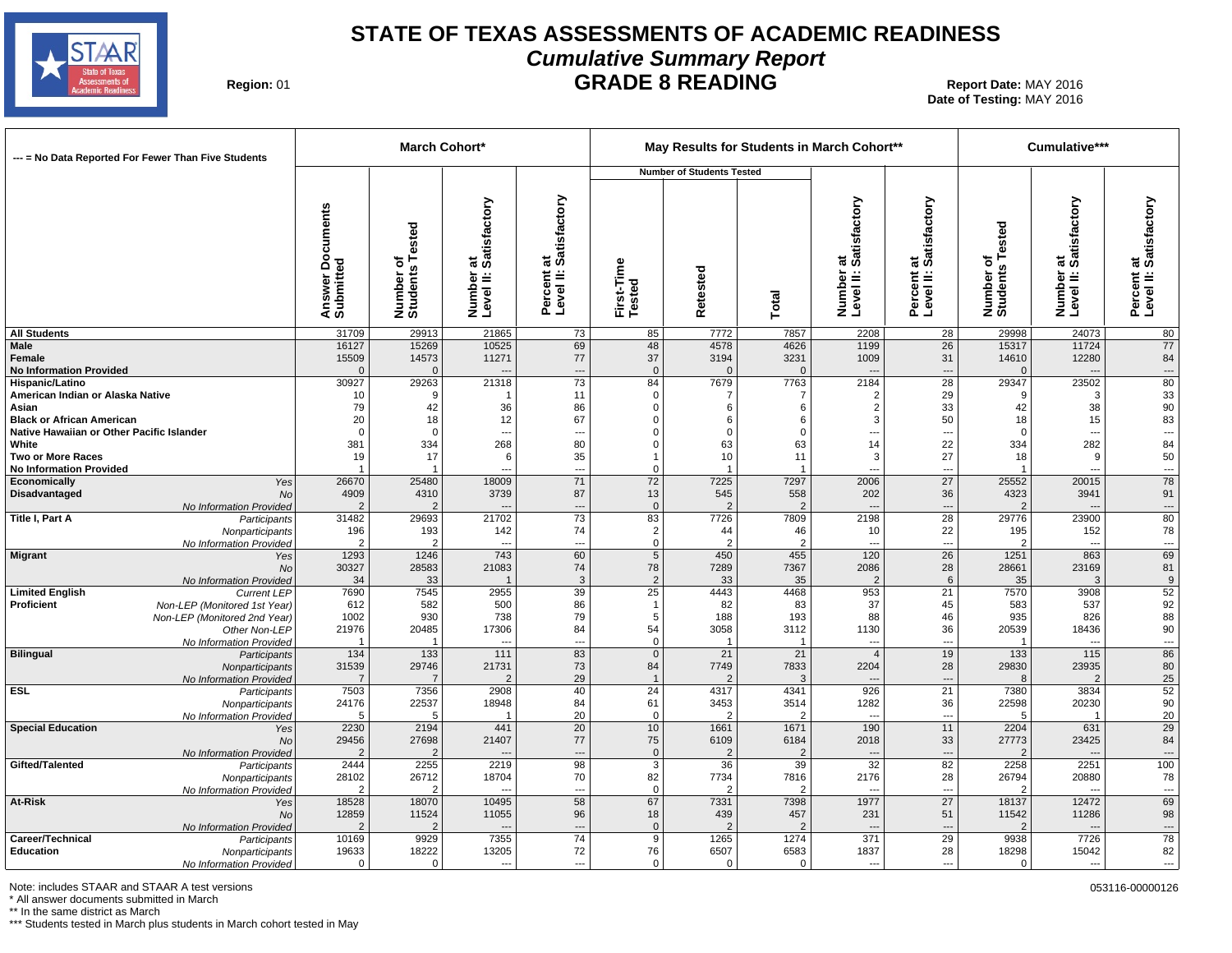

#### **STATE OF TEXAS ASSESSMENTS OF ACADEMIC READINESS Cumulative Summary Report GRADE 8 MATHEMATICS** Report Date: MAY 2016

**Region: 01** 

**Date of Testing:**  MAY 2016

| --- = No Data Reported For Fewer Than Five Students         |                                       |                              | March Cohort*                             |                                                  |                                | May Results for Students in March Cohort** |                     |                                           |                                                |                              | Cumulative***                             |                                      |
|-------------------------------------------------------------|---------------------------------------|------------------------------|-------------------------------------------|--------------------------------------------------|--------------------------------|--------------------------------------------|---------------------|-------------------------------------------|------------------------------------------------|------------------------------|-------------------------------------------|--------------------------------------|
|                                                             |                                       |                              |                                           |                                                  |                                | <b>Number of Students Tested</b>           |                     |                                           |                                                |                              |                                           |                                      |
|                                                             | <b>Documents</b><br>Answer<br>Submitt | Number of<br>Students Tested | at<br>Satisfactory<br>Number<br>Level II: | at<br>: Satisfactory<br>Percent a<br>Level II: 3 | First-Time<br>Tested           | Retested                                   | Total               | at<br>Satisfactory<br>Number<br>Level II: | at<br>: Satisfactory<br>Percent a<br>Level II: | Number of<br>Students Tested | at<br>Satisfactory<br>Number<br>Level II: | Percent at<br>Level II: Satisfactory |
| <b>All Students</b>                                         | 31679                                 | 25520                        | 17433                                     | 68                                               | 64                             | 7757                                       | 7821                | 3013                                      | 39                                             | 25584                        | 20446                                     | 80                                   |
| Male                                                        | 16108                                 | 13140                        | 8515                                      | 65                                               | 24                             | 4433                                       | 4457                | 1565                                      | 35                                             | 13164                        | 10080                                     | 77                                   |
| Female<br><b>No Information Provided</b>                    | 15479<br>$\Omega$                     | 12365<br>$\Omega$            | 8907                                      | 72                                               | 40<br>$\mathbf 0$              | 3324                                       | 3364<br>$\Omega$    | 1448                                      | 43<br>---                                      | 12405<br>$\Omega$            | 10355<br>$\overline{\phantom{a}}$         | 83<br>$\hspace{0.05cm} \cdots$       |
| <b>Hispanic/Latino</b>                                      | 30898                                 | 25018                        | 17031                                     | ---<br>68                                        | 62                             | 7666                                       | 7728                | 2985                                      | 39                                             | 25080                        | 20016                                     | 80                                   |
| American Indian or Alaska Native                            | 10                                    | 10                           | 7                                         | 70                                               | $\mathbf 0$                    | 3                                          |                     | ---                                       | ---                                            | 10                           | 7                                         | 70                                   |
| Asian                                                       | 79                                    | 52                           | 50                                        | 96                                               | 0                              | $\mathbf{1}$                               | -1                  | ---                                       | ---                                            | 52                           | 50                                        | $96\,$                               |
| <b>Black or African American</b>                            | 21                                    | 14                           | 9                                         | 64                                               | $\overline{2}$                 | 5                                          | 7                   | 3                                         | 43                                             | 16                           | 12                                        | ${\bf 75}$                           |
| Native Hawaiian or Other Pacific Islander                   | $\Omega$                              | $\Omega$                     | ---                                       | $\overline{\phantom{a}}$                         | $\Omega$                       | $\mathbf 0$                                | $\Omega$            | ---                                       | $\overline{\phantom{a}}$                       | $\Omega$                     | ---                                       | ---                                  |
| White                                                       | 346                                   | 231                          | 159                                       | 69                                               | $\Omega$                       | 70                                         | 70                  | 23                                        | 33                                             | 231                          | 182                                       | 79                                   |
| <b>Two or More Races</b><br><b>No Information Provided</b>  | 19                                    | 15                           | $\overline{4}$                            | 27<br>$\overline{a}$                             | 0<br>$\mathbf 0$               | 10<br>$\mathcal{P}$                        | 10<br>$\mathcal{P}$ | -1                                        | 10<br>---                                      | 15                           | 5<br>$\overline{a}$                       | $33\,$<br>$\overline{\phantom{a}}$   |
| Economically<br>Yes                                         | 26643                                 | 21899                        | 14539                                     | 66                                               | 57                             | 7067                                       | 7124                | 2692                                      | 38                                             | 21956                        | 17231                                     | 78                                   |
| Disadvantaged<br>No                                         | 4897                                  | 3595                         | 2876                                      | 80                                               | 6                              | 688                                        | 694                 | 320                                       | 46                                             | 3601                         | 3196                                      | 89                                   |
| No Information Provided                                     |                                       | $\mathbf{1}$                 |                                           | ---                                              | $\overline{1}$                 | $\mathcal{P}$                              | 3                   | $\overline{\phantom{a}}$                  | ---                                            | $\overline{2}$               |                                           | $\hspace{0.05cm} \cdots$             |
| Title I, Part A<br>Participants                             | 31452                                 | 25408                        | 17384                                     | 68                                               | 62                             | 7707                                       | 7769                | 3006                                      | 39                                             | 25470                        | 20390                                     | $\overline{80}$                      |
| Nonparticipants                                             | 196                                   | 86                           | 30                                        | 35                                               | $\overline{1}$                 | 48                                         | 49                  | 6                                         | 12                                             | 87                           | 36                                        | 41                                   |
| No Information Provided<br><b>Migrant</b><br>Yes            | 1293                                  | $\mathbf{1}$<br>1184         | $\overline{a}$<br>709                     | $\overline{a}$<br>60                             | $\overline{1}$<br>$\mathbf{3}$ | $\mathcal{P}$<br>425                       | 3<br>428            | $\overline{a}$<br>156                     | $\overline{\phantom{a}}$<br>36                 | 1187                         | $\overline{a}$<br>865                     | ---<br>73                            |
| No                                                          | 30296                                 | 24263                        | 16691                                     | 69                                               | 59                             | 7302                                       | 7361                | 2852                                      | 39                                             | 24322                        | 19543                                     | 80                                   |
| No Information Provided                                     | 34                                    | 33                           | 3                                         | 9                                                | $\overline{2}$                 | 30                                         | 32                  | 5                                         | 16                                             | 35                           | 8                                         | 23                                   |
| <b>Limited English</b><br><b>Current LEP</b>                | 7686                                  | 7131                         | 3468                                      | 49                                               | $\overline{23}$                | 3503                                       | 3526                | 1057                                      | 30                                             | 7154                         | 4525                                      | 63                                   |
| Proficient<br>Non-LEP (Monitored 1st Year)                  | 605                                   | 514                          | 402                                       | 78                                               | $\mathbf 0$                    | 111                                        | 111                 | 52                                        | 47                                             | 514                          | 454                                       | 88                                   |
| Non-LEP (Monitored 2nd Year)                                | 999                                   | 853                          | 646                                       | 76                                               | 5                              | 203                                        | 208                 | 99                                        | 48                                             | 858                          | 745                                       | 87                                   |
| Other Non-LEP                                               | 21953<br>$\cap$                       | 16822<br>$\Omega$            | 12726                                     | 76<br>---                                        | 35<br>$\overline{1}$           | 3940<br>$\Omega$                           | 3975<br>-1          | 1805<br>---                               | 45<br>---                                      | 16857                        | 14531<br>$\sim$                           | 86                                   |
| No Information Provided<br><b>Bilingual</b><br>Participants | 134                                   | 111                          | 94                                        | 85                                               | $\mathbf{0}$                   | 16                                         | 16                  | 10                                        | 62                                             | 111                          | 104                                       | $\overline{\phantom{a}}$<br>94       |
| Nonparticipants                                             | 31508                                 | 25375                        | 17319                                     | 68                                               | 63                             | 7737                                       | 7800                | 3001                                      | 38                                             | 25438                        | 20320                                     | 80                                   |
| No Information Provided                                     |                                       | $\overline{7}$               | $\Omega$                                  | $\overline{0}$                                   | $\overline{1}$                 |                                            | 5                   | $\overline{2}$                            | 40                                             | 8                            | $\overline{2}$                            | 25                                   |
| ESL<br>Participants                                         | 7498                                  | 6919                         | 3372                                      | 49                                               | $\overline{22}$                | 3404                                       | 3426                | 1026                                      | 30                                             | 6941                         | 4398                                      | 63                                   |
| Nonparticipants                                             | 24151                                 | 18574                        | 14048                                     | 76                                               | 41                             | 4350                                       | 4391                | 1985                                      | 45                                             | 18615                        | 16033                                     | 86                                   |
| No Information Provided                                     |                                       | $\Delta$                     |                                           | $\overline{\phantom{a}}$                         | $\overline{\mathbf{1}}$        | 3                                          |                     | 276                                       | $\overline{a}$                                 | 5                            | $\overline{2}$                            | 40<br>$\overline{37}$                |
| <b>Special Education</b><br>Yes<br><b>No</b>                | 2200<br>29447                         | 2137<br>23371                | 507<br>16920                              | 24<br>72                                         | 8<br>55                        | 1535<br>6220                               | 1543<br>6275        | 2736                                      | 18<br>44                                       | 2145<br>23426                | 783<br>19656                              | 84                                   |
| No Information Provided                                     |                                       |                              |                                           | $\overline{\phantom{a}}$                         | $\overline{1}$                 | $\mathcal{P}$                              | 3                   |                                           |                                                |                              |                                           | $\overline{\phantom{a}}$             |
| Gifted/Talented<br>Participants                             | 2442                                  | 1337                         | 1269                                      | 95                                               | $\overline{4}$                 | 66                                         | 70                  | 57                                        | 81                                             | 1341                         | 1326                                      | 99                                   |
| Nonparticipants                                             | 28074                                 | 23522                        | 15509                                     | 66                                               | 59                             | 7689                                       | 7748                | 2955                                      | 38                                             | 23581                        | 18464                                     | 78                                   |
| No Information Provided                                     |                                       | $\mathbf{1}$                 | $\overline{\phantom{a}}$                  | $\overline{a}$                                   | $\mathbf{1}$                   | $\mathcal{P}$                              | 3                   | $\overline{\phantom{a}}$                  | ---                                            | 2                            | ---                                       | $\sim$ $\sim$                        |
| At-Risk<br>Yes                                              | 18505                                 | 16894                        | 9563                                      | 57                                               | 51                             | 7049                                       | 7100                | 2569                                      | 36                                             | 16945                        | 12132                                     | 72                                   |
| <b>No</b>                                                   | 12852                                 | 8587                         | 7837                                      | 91                                               | 12                             | 706                                        | 718                 | 443                                       | 62                                             | 8599                         | 8280                                      | 96                                   |
| No Information Provided<br>Career/Technical                 | 10168                                 | 8342                         | 5796                                      | $\overline{\phantom{a}}$<br>69                   | $\overline{1}$<br>10           | $\overline{2}$<br>1204                     | 3<br>1214           | $\overline{\phantom{a}}$<br>501           | ---<br>41                                      | 8352                         | $\overline{a}$<br>6297                    | $\ldots$<br>75                       |
| Participants<br>Education<br>Nonparticipants                | 19604                                 | 15513                        | 10480                                     | 68                                               | 54                             | 6552                                       | 6606                | 2512                                      | 38                                             | 15567                        | 12992                                     | 83                                   |
| No Information Provided                                     | $\Omega$                              | $\Omega$                     |                                           | ---                                              | $\Omega$                       | $\mathbf{1}$                               | -1                  |                                           | ---                                            | $\Omega$                     |                                           | $\overline{\phantom{a}}$             |

Note: includes STAAR, STAAR L, and STAAR A test versions 60000126 control and the state versions of the state versions of the state of the state of the state of the state of the state of the state of the state of the state

\* All answer documents submitted in March

\*\* In the same district as March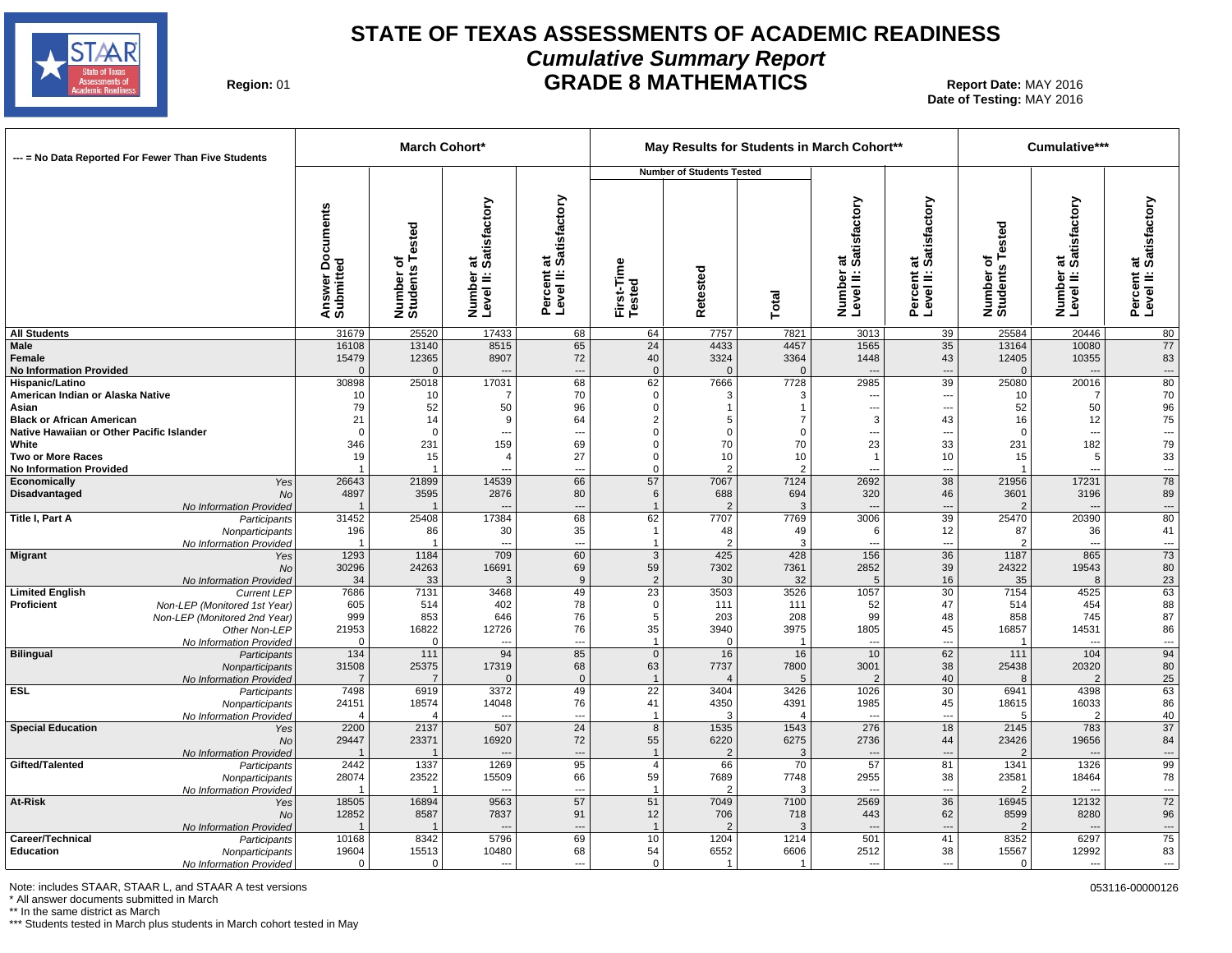

# **Summary Report**

Region: 01 **Region: 01 Report Date: MAY 2016**<br>**GRADE 5 READING** Date of Testing: MAY 2016 Date of Testing: MAY 2016

| <b>Administration Summary</b>                                    |                       |                                  |                          |                                | <b>PASSED</b>                 |                                          | <b>DID NOT</b>                 |                             |                                 |                                |                                 | Results for Each Reporting Category'            |                                                         |                          |
|------------------------------------------------------------------|-----------------------|----------------------------------|--------------------------|--------------------------------|-------------------------------|------------------------------------------|--------------------------------|-----------------------------|---------------------------------|--------------------------------|---------------------------------|-------------------------------------------------|---------------------------------------------------------|--------------------------|
|                                                                  |                       |                                  |                          |                                |                               |                                          | <b>PASS</b>                    |                             | $\overline{\mathbf{1}}$         |                                |                                 | $\overline{2}$                                  | 3                                                       |                          |
| Percent<br><b>Number</b><br><b>Students Tested</b><br>7701<br>80 |                       |                                  |                          |                                |                               |                                          |                                |                             | ding/                           | S<br>۰<br>ত<br>⋖               |                                 | Understanding/<br>Analysis of<br>Literary Texts | Understanding/<br>Analysis of<br>Informational<br>Texts |                          |
| <b>Students Not Tested</b>                                       |                       |                                  |                          |                                |                               |                                          |                                |                             |                                 | <b>SC</b>                      |                                 |                                                 |                                                         |                          |
| 16<br><b>Absent</b><br>$\mathbf{0}$                              | Tested                |                                  |                          |                                |                               |                                          |                                |                             |                                 | Underst:<br>Analysis<br>Genres |                                 |                                                 |                                                         |                          |
| 20<br>Other<br>1878                                              |                       |                                  |                          | ξ                              |                               |                                          |                                |                             |                                 |                                |                                 |                                                 |                                                         |                          |
| <b>Total Documents Submitted</b><br>9595<br>100                  | ৳                     |                                  | ≐                        |                                | $\equiv \frac{5}{6}$          |                                          |                                |                             |                                 |                                |                                 | <b>Number of Items Tested</b>                   |                                                         |                          |
|                                                                  | Number of<br>Students | ge<br>Score                      |                          | Level II:<br>Satisfac          | Level III:<br>Advance         |                                          |                                | Level I:<br> Unsatisfactory |                                 | 10                             |                                 | 19                                              | 17                                                      |                          |
| Legend                                                           |                       |                                  |                          |                                |                               |                                          |                                |                             |                                 |                                |                                 |                                                 |                                                         |                          |
| --- = No Data Reported For Fewer Than Five Students              |                       | Avera<br>Scale                   | #                        | $\frac{9}{6}$                  | #                             |                                          | #                              |                             |                                 |                                |                                 | Avg. # of Items / % Correct                     |                                                         |                          |
|                                                                  |                       |                                  |                          |                                |                               | %                                        |                                | %                           | #                               | %                              | #                               | %                                               | #                                                       | $\%$                     |
| <b>All Students</b><br>Male                                      | 7701<br>4307          | 1420<br>1414                     | 2424<br>1260             | 31<br>29                       | 33<br>15                      | $\mathbf 0$<br>$\mathbf 0$               | 5277<br>3047                   | 69<br>71                    | 5.2<br>5.1                      | 52<br>51                       | 8.8<br>8.6                      | 46<br>45                                        | 7.8<br>7.6                                              | 46<br>44                 |
| <b>Female</b>                                                    | 3393                  | 1428                             | 1164                     | 34                             | 18                            | $\mathbf{1}$                             | 2229                           | 66                          | 5.3                             | 53                             | 9.0                             | 48                                              | 8.1                                                     | 48                       |
| <b>No Information Provided</b>                                   | $\overline{1}$        |                                  |                          | $\overline{\phantom{a}}$       | $\overline{a}$                | $\qquad \qquad \cdots$                   |                                | $\overline{a}$              | $\overline{\phantom{a}}$        | $---$                          |                                 | ---                                             |                                                         | $\hspace{0.05cm} \ldots$ |
| Hispanic/Latino                                                  | 7622                  | 1420                             | 2394                     | 31                             | 31                            | $\mathbf 0$                              | 5228                           | 69                          | 5.1                             | 51                             | 8.8                             | 46                                              | 7.8                                                     | 46                       |
| American Indian or Alaska Native                                 | $\overline{4}$        | $\overline{\phantom{a}}$         | ---                      | $\hspace{0.05cm} \ldots$       | $\hspace{0.05cm} \ldots$      | $\qquad \qquad \cdots$                   | $\overline{\phantom{a}}$       | $\qquad \qquad \cdots$      | $\overline{\phantom{a}}$        | $\hspace{0.05cm} \ldots$       | $\overline{\phantom{a}}$        | $\qquad \qquad \cdots$                          | $\overline{\phantom{a}}$                                | $\hspace{0.05cm} \ldots$ |
| Asian                                                            | 10                    | 1448                             | $\overline{4}$           | 40                             | $\mathbf 0$                   | $\mathbf 0$                              | 6                              | 60                          | 6.0                             | 60                             | 8.6                             | 45                                              | 9.5                                                     | 56                       |
| <b>Black or African American</b>                                 | 12                    | 1431                             | 6                        | 50                             | $\mathbf 0$                   | $\mathbf 0$                              | 6                              | 50                          | 5.3                             | 53                             | 9.8                             | 52                                              | 7.5                                                     | 44                       |
| Native Hawaiian or Other Pacific Islander                        | $\Omega$              | $\overline{\phantom{a}}$         | ---                      | $\overline{\phantom{a}}$       | $\hspace{0.05cm} \ldots$      | $\qquad \qquad \cdots$<br>$\overline{4}$ | ---                            | $\overline{a}$              | $\overline{\phantom{a}}$        | $\overline{\phantom{a}}$       | $\overline{\phantom{a}}$        | ---                                             | $\overline{\phantom{a}}$                                | $\hspace{0.05cm} \ldots$ |
| White<br><b>Two or More Races</b>                                | 46<br>3               | 1441<br>$\overline{\phantom{a}}$ | 18<br>---                | 39<br>---                      | $\overline{2}$<br>---         | $\overline{\phantom{a}}$                 | 28<br>$\hspace{0.05cm} \ldots$ | 61<br>$\overline{a}$        | 5.3<br>$\overline{\phantom{a}}$ | 53<br>---                      | 9.5<br>$\overline{\phantom{a}}$ | 50<br>---                                       | 8.5<br>---                                              | 50<br>$\overline{a}$     |
| <b>No Information Provided</b>                                   | $\overline{4}$        |                                  |                          | ---                            | ---                           | $\overline{a}$                           |                                | $---$                       | $\overline{a}$                  | ---                            | $\overline{\phantom{a}}$        | ---                                             | ---                                                     | ---                      |
| <b>Economically</b><br>Yes                                       | 7130                  | 1419                             | 2199                     | 31                             | 29                            | $\mathbf 0$                              | 4931                           | 69                          | 5.1                             | 51                             | 8.7                             | 46                                              | 7.8                                                     | 46                       |
| <b>Disadvantaged</b><br><b>No</b>                                | 568                   | 1438                             | 225                      | 40                             | $\overline{4}$                | $\overline{1}$                           | 343                            | 60                          | 5.5                             | 55                             | 9.4                             | 50                                              | 8.3                                                     | 49                       |
| No Information Provided                                          | 3                     |                                  | $\overline{\phantom{a}}$ | $\overline{\phantom{a}}$       | ---                           | $\cdots$                                 | $---$                          | $\overline{\phantom{a}}$    | $\overline{\phantom{a}}$        | $\overline{\phantom{a}}$       | $\overline{\phantom{a}}$        | ---                                             | $\overline{\phantom{a}}$                                | $\cdots$                 |
| Title I, Part A<br>Participants                                  | 7649                  | 1420                             | 2401                     | 31                             | 33                            | 0                                        | 5248                           | 69                          | 5.2                             | 52                             | 8.8                             | 46                                              | 7.8                                                     | 46                       |
| Nonparticipants                                                  | 47                    | 1441                             | 23<br>$\Omega$           | 49                             | $\mathbf 0$                   | $\mathbf 0$                              | 24<br>5                        | 51                          | 5.4                             | 54                             | 9.8                             | 52                                              | 8.4                                                     | 49                       |
| No Information Provided<br><b>Migrant</b><br>Yes                 | 5<br>415              | 1381<br>1409                     | 112                      | $\mathbf 0$<br>$\overline{27}$ | $\mathbf 0$<br>$\overline{1}$ | $\mathbf 0$<br>$\mathbf 0$               | 303                            | 100<br>73                   | 4.2<br>4.9                      | 42<br>49                       | 7.8<br>8.5                      | 41<br>45                                        | 6.4<br>7.3                                              | 38<br>43                 |
| No                                                               | 7278                  | 1421                             | 2310                     | 32                             | 32                            | $\mathsf{O}\xspace$                      | 4968                           | 68                          | 5.2                             | 52                             | 8.8                             | 46                                              | 7.8                                                     | 46                       |
| No Information Provided                                          | 8                     | 1423                             | $\overline{2}$           | 25                             | $\mathbf{0}$                  | $\mathbf{0}$                             | 6                              | 75                          | 5.5                             | 55                             | 9.0                             | 47                                              | 7.6                                                     | 45                       |
| <b>Limited English</b><br><b>Current LEP</b>                     | 4627                  | 1413                             | 1260                     | 27                             | 15                            | $\Omega$                                 | 3367                           | 73                          | 5.1                             | 51                             | 8.4                             | 44                                              | 7.5                                                     | 44                       |
| <b>Proficient</b><br>Non-LEP (Monitored 1st Year)                | 134                   | 1481                             | 87                       | 65                             | $\overline{1}$                | $\mathbf{1}$                             | 47                             | 35                          | 6.4                             | 64                             | 10.9                            | 57                                              | 9.7                                                     | 57                       |
| Non-LEP (Monitored 2nd Year)                                     | 116                   | 1441                             | 51                       | 44                             | $\Omega$                      | $\mathbf 0$                              | 65                             | 56                          | 5.6                             | 56                             | 9.5                             | 50                                              | 8.6                                                     | 51                       |
| Other Non-LEP                                                    | 2819                  | 1429                             | 1024                     | 36                             | 17                            | $\blacktriangleleft$                     | 1795                           | 64                          | 5.2                             | 52                             | 9.2                             | 49                                              | 8.1                                                     | 48                       |
| No Information Provided<br><b>Bilingual</b><br>Participants      | 5<br>4485             | 1455<br>1414                     | $\overline{2}$<br>1254   | 40<br>28                       | $\mathbf 0$<br>14             | $\Omega$<br>$\mathbf 0$                  | 3<br>3231                      | 60<br>72                    | 6.6<br>5.1                      | 66<br>51                       | 10.0<br>8.5                     | 53<br>45                                        | 8.4<br>7.6                                              | 49<br>45                 |
| Nonparticipants                                                  | 3209                  | 1429                             | 1168                     | 36                             | 19                            | $\overline{1}$                           | 2041                           | 64                          | 5.2                             | 52                             | 9.2                             | 48                                              | 8.1                                                     | 48                       |
| No Information Provided                                          | $\overline{7}$        | 1433                             | $\overline{2}$           | 29                             | $\mathbf{0}$                  | $\Omega$                                 | .5                             | 71                          | 5.9                             | 59                             | 9.0                             | 47                                              | 8.1                                                     | 48                       |
| <b>ESL</b><br>Participants                                       | $\overline{27}$       | 1403                             | $\overline{4}$           | 15                             | $\mathbf 0$                   | 0                                        | 23                             | 85                          | 4.3                             | 43                             | 8.2                             | 43                                              | 7.6                                                     | 45                       |
| Nonparticipants                                                  | 7668                  | 1420                             | 2419                     | 32                             | 33                            | $\mathbf 0$                              | 5249                           | 68                          | 5.2                             | 52                             | 8.8                             | 46                                              | 7.8                                                     | 46                       |
| No Information Provided                                          | 6                     | 1415                             | $\overline{\mathbf{1}}$  | 17                             | $\mathbf 0$                   | $\mathbf 0$                              | 5                              | 83                          | 5.2                             | 52                             | 8.5                             | 45                                              | 7.7                                                     | 45                       |
| <b>Special Education</b><br>Yes                                  | 1036                  | 1380                             | 171                      | 17                             | 3                             | $\mathbf 0$                              | 865                            | 83                          | 4.4                             | 44                             | 7.2                             | 38                                              | 6.6                                                     | 39                       |
| No                                                               | 6660                  | 1427                             | 2252<br>$\overline{1}$   | 34<br>20                       | 30                            | $\mathbf 0$<br>$\Omega$                  | 4408<br>$\overline{4}$         | 66<br>80                    | 5.3                             | 53<br>54                       | 9.0                             | 48                                              | 8.0                                                     | 47                       |
| No Information Provided<br>Gifted/Talented<br>Participants       | 5<br>134              | 1435<br>1471                     | 78                       | 58                             | $\mathbf 0$<br>$\overline{3}$ | 2                                        | 56                             | 42                          | 5.4<br>6.0                      | 60                             | 9.8<br>10.9                     | 52<br>57                                        | 8.0<br>9.2                                              | 47<br>54                 |
| Nonparticipants                                                  | 7562                  | 1420                             | 2345                     | 31                             | 30                            | $\mathbf 0$                              | 5217                           | 69                          | 5.1                             | 51                             | 8.8                             | 46                                              | 7.8                                                     | 46                       |
| No Information Provided                                          | -5                    | 1435                             | -1                       | 20                             | $\mathbf 0$                   | $\mathbf 0$                              | 4                              | 80                          | 5.4                             | 54                             | 9.8                             | 52                                              | 8.0                                                     | 47                       |
| At-Risk<br>Yes                                                   | 7003                  | 1416                             | 2038                     | 29                             | 21                            | $\mathbf{0}$                             | 4965                           | 71                          | 5.1                             | 51                             | 8.6                             | 45                                              | 7.7                                                     | 45                       |
| No                                                               | 692                   | 1465                             | 384                      | 55                             | 12                            | 2                                        | 308                            | 45                          | 6.0                             | 60                             | 10.4                            | 55                                              | 9.2                                                     | 54                       |
| No Information Provided                                          | 6                     | 1454                             | $\overline{2}$           | 33                             | $\mathbf{0}$                  | $\Omega$                                 | $\overline{4}$                 | 67                          | 6.2                             | 62                             | 10.2                            | 54                                              | 8.5                                                     | 50                       |

\* Students who took the braille version of the test are not included in the reporting category results. 053116-0000126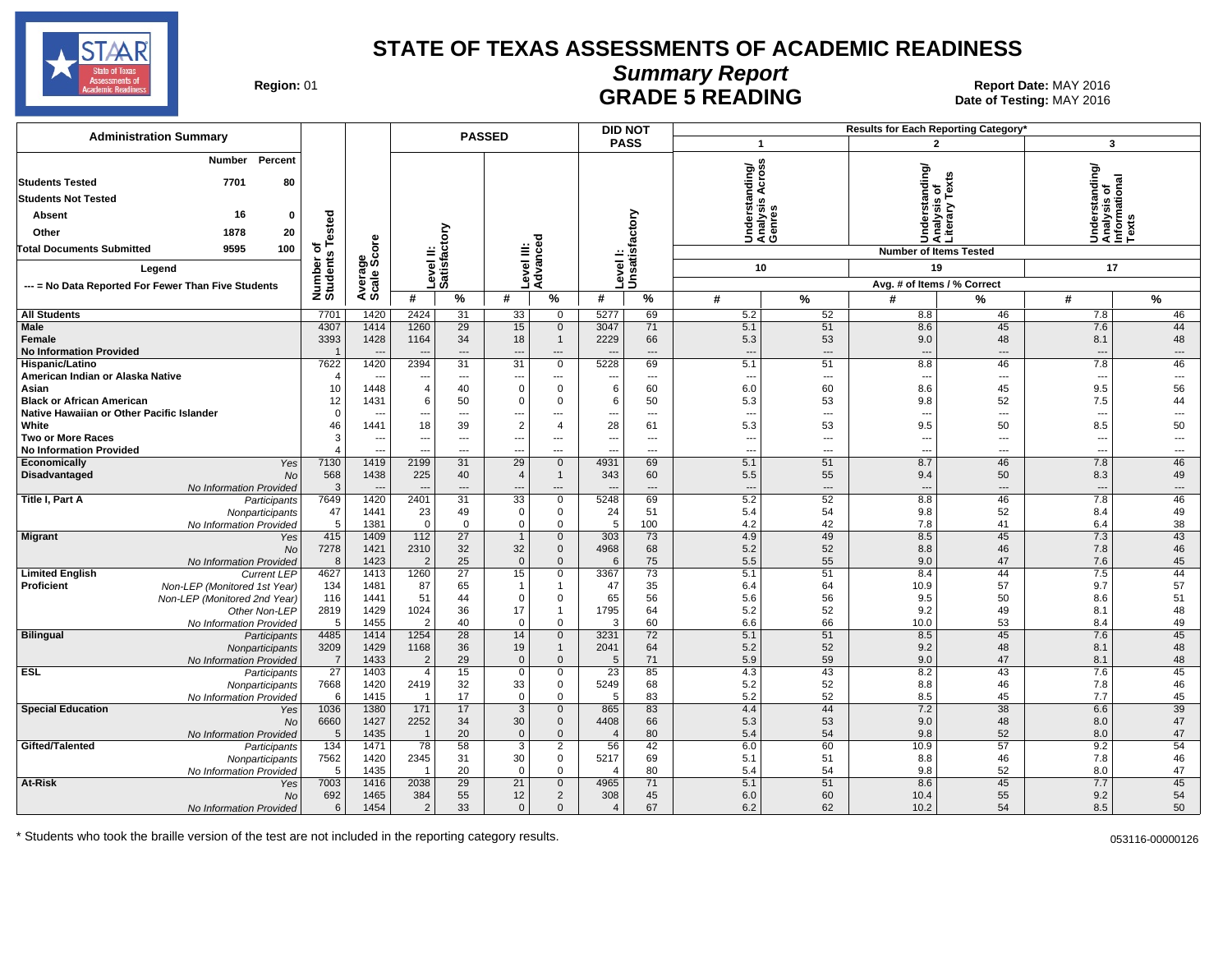

**Summary Report**

Region: 01 **Region: 01 Report Date: MAY 2016**<br>Bate of Testing: MAY 2016 Date of Testing: MAY 2016

| <b>Administration Summary</b>                                                                                                                                                                     |                                                               |                                          |                                         |                                               | <b>PASSED</b>                           |                                                                | <b>DID NOT</b>       |                                                              |                                                           |                            |                                                                      |                            | <b>Results for Each Reporting Category</b>                             |                                                                  |                                                                    |                                      |
|---------------------------------------------------------------------------------------------------------------------------------------------------------------------------------------------------|---------------------------------------------------------------|------------------------------------------|-----------------------------------------|-----------------------------------------------|-----------------------------------------|----------------------------------------------------------------|----------------------|--------------------------------------------------------------|-----------------------------------------------------------|----------------------------|----------------------------------------------------------------------|----------------------------|------------------------------------------------------------------------|------------------------------------------------------------------|--------------------------------------------------------------------|--------------------------------------|
|                                                                                                                                                                                                   |                                                               |                                          |                                         |                                               |                                         |                                                                | <b>PASS</b>          |                                                              | $\overline{1}$                                            |                            | $\mathbf{2}$                                                         |                            | 3                                                                      |                                                                  | $\boldsymbol{4}$                                                   |                                      |
| Percent<br>Number<br><b>Students Tested</b><br>5988<br>60<br><b>Students Not Tested</b><br>10<br>0<br>Absent<br>4059<br>Other<br>40<br>100<br><b>Total Documents Submitted</b><br>10057<br>Legend | sted<br>ة<br>৳<br>$\boldsymbol{\omega}$<br>Number<br>Students | ge<br>Score                              |                                         | Level II:<br>Satisfactory                     | Level III:<br>Advanced                  |                                                                | Level I:             | Unsatisfactory                                               | Numerical<br>Representations<br>and<br>Relationships<br>8 | elationships               | ٤<br>Computations<br>Ind Algebraic<br>Relationships<br>ت<br>24       | 高立                         | and<br>etry<br>eas<br>eas<br>ŏέ<br><b>Number of Items Tested</b><br>12 |                                                                  | Data Analysis<br>and Personal<br>Financial<br>Literacy<br>6        |                                      |
| --- = No Data Reported For Fewer Than Five Students                                                                                                                                               |                                                               | Avera<br>Scale                           |                                         |                                               |                                         |                                                                |                      |                                                              |                                                           |                            |                                                                      |                            | Avg. # of Items / % Correct                                            |                                                                  |                                                                    |                                      |
|                                                                                                                                                                                                   |                                                               |                                          | #                                       | $\frac{9}{6}$                                 | #                                       | $\%$                                                           | #                    | %                                                            | #                                                         | %                          | #                                                                    | %                          | #                                                                      | %                                                                | #                                                                  | %                                    |
| <b>All Students</b>                                                                                                                                                                               | 5988                                                          | 1479                                     | 2675                                    | 45                                            | 12                                      | 0                                                              | 3313                 | 55                                                           | 3.6                                                       | 45                         | 10.0                                                                 | 42                         | 5.9                                                                    | 49                                                               | 3.0                                                                | 50                                   |
| <b>Male</b><br>Female<br><b>No Information Provided</b>                                                                                                                                           | 3342<br>2645<br>-1                                            | 1473<br>1486<br>$\sim$                   | 1390<br>1285<br>$\sim$                  | 42<br>49<br>$\overline{\phantom{a}}$          | $\overline{5}$<br>$\overline{7}$<br>--- | $\mathbf{0}$<br>$\overline{0}$<br>$\overline{\phantom{a}}$     | 1952<br>1360         | 58<br>51<br>$\overline{\phantom{a}}$                         | 3.5<br>3.7<br>---                                         | 44<br>46<br>$\overline{a}$ | 9.7<br>10.4<br>$\overline{\phantom{a}}$                              | 41<br>43<br>---            | 5.8<br>6.0<br>--                                                       | 49<br>50<br>$\overline{\phantom{a}}$                             | 2.9<br>3.1<br>$\overline{a}$                                       | 49<br>52<br>---                      |
| Hispanic/Latino                                                                                                                                                                                   | 5917                                                          | 1479                                     | 2641                                    | 45                                            | 12                                      | $\mathbf 0$                                                    | 3276                 | 55                                                           | 3.6                                                       | 45                         | 10.0                                                                 | 42                         | 5.9                                                                    | 49                                                               | 3.0                                                                | 50                                   |
| American Indian or Alaska Native<br>Asian<br><b>Black or African American</b><br>Native Hawaiian or Other Pacific Islander                                                                        | 3<br>5<br>10<br>$\Omega$                                      | 1482<br>1468<br>$\overline{\phantom{a}}$ | $\overline{2}$<br>$\overline{2}$<br>--- | $---$<br>40<br>20<br>$\hspace{0.05cm} \ldots$ | ---<br>$\Omega$<br>$\Omega$             | $\overline{a}$<br>$\mathbf 0$<br>0<br>$\overline{\phantom{a}}$ | 3<br>8               | $\overline{\phantom{a}}$<br>60<br>80<br>$\scriptstyle\cdots$ | $\overline{\phantom{a}}$<br>2.2<br>3.2<br>---             | ---<br>28<br>40<br>---     | $\overline{\phantom{a}}$<br>10.6<br>10.1<br>$\overline{\phantom{a}}$ | $---$<br>44<br>42<br>---   | $\overline{\phantom{a}}$<br>6.6<br>5.1<br>$\overline{\phantom{a}}$     | $\overline{\phantom{a}}$<br>55<br>43<br>$\overline{\phantom{a}}$ | $\overline{\phantom{a}}$<br>3.4<br>3.0<br>$\overline{\phantom{a}}$ | ---<br>57<br>50<br>---               |
| White                                                                                                                                                                                             | 45                                                            | 1486                                     | 26                                      | 58                                            | $\Omega$                                | $\mathbf 0$                                                    | 19                   | 42                                                           | 3.7                                                       | 46                         | 10.5                                                                 | 44                         | 5.8                                                                    | 48                                                               | 3.2                                                                | 54                                   |
| <b>Two or More Races</b>                                                                                                                                                                          | 5                                                             | 1451                                     | $\mathbf{1}$                            | 20                                            | $\Omega$                                | $\mathbf 0$                                                    | $\overline{4}$       | 80                                                           | 2.8                                                       | 35                         | 8.2                                                                  | 34                         | 5.6                                                                    | 47                                                               | 3.2                                                                | 53                                   |
| <b>No Information Provided</b>                                                                                                                                                                    | 3                                                             |                                          | $\overline{a}$                          | $\overline{\phantom{a}}$                      | ---                                     | $---$                                                          | ---                  | $---$                                                        | ---                                                       | ---                        | $\overline{a}$                                                       | $---$                      | $\sim$                                                                 | $\sim$                                                           | $\overline{a}$                                                     | ---                                  |
| Yes<br>Economically<br><b>No</b><br>Disadvantaged<br>No Information Provided                                                                                                                      | 5543<br>443<br>$\overline{2}$                                 | 1478<br>1491                             | 2442<br>232                             | 44<br>52<br>$---$                             | 12<br>$\mathbf 0$                       | $\mathbf 0$<br>$\mathbf 0$                                     | 3101<br>211          | 56<br>48<br>$---$                                            | 3.6<br>3.7<br>---                                         | 45<br>46<br>---            | 10.0<br>10.5<br>$\overline{a}$                                       | 42<br>44<br>$---$          | 5.9<br>6.3                                                             | 49<br>52<br>$\overline{a}$                                       | 3.0<br>3.2<br>---                                                  | 50<br>53<br>---                      |
| Participants<br>Title I, Part A<br>Nonparticipants<br>No Information Provided                                                                                                                     | 5955<br>29<br>$\overline{4}$                                  | 1479<br>1460                             | 2665<br>8<br>$\sim$                     | 45<br>28<br>$-$                               | 12<br>0<br>---                          | $\mathbf 0$<br>0<br>$\sim$                                     | 3290<br>21           | 55<br>72<br>$\overline{a}$                                   | 3.6<br>2.6<br>$\overline{a}$                              | 45<br>33<br>$\sim$         | 10.0<br>9.5<br>$\overline{a}$                                        | 42<br>40<br>$- - -$        | 5.9<br>6.0<br>$\sim$                                                   | 49<br>50<br>$\overline{a}$                                       | 3.0<br>2.7<br>$\sim$                                               | 50<br>45<br>$\overline{a}$           |
| <b>Migrant</b><br>Yes<br>No<br>No Information Provided                                                                                                                                            | 320<br>5662<br>6                                              | 1464<br>1480<br>1472                     | 110<br>2563<br>$\overline{2}$           | $\overline{34}$<br>45<br>33                   | $\mathbf{1}$<br>11<br>$\mathbf 0$       | $\overline{0}$<br>$\mathbf{0}$<br>$\mathbf 0$                  | 210<br>3099          | 66<br>55<br>67                                               | 3.2<br>3.6<br>4.2                                         | 40<br>45<br>52             | 9.4<br>10.0<br>10.0                                                  | 39<br>42<br>42             | 5.6<br>5.9<br>5.5                                                      | 47<br>49<br>46                                                   | 2.9<br>3.0<br>2.2                                                  | 49<br>50<br>36                       |
| <b>Current LEP</b><br><b>Limited English</b><br>Non-LEP (Monitored 1st Year)<br><b>Proficient</b>                                                                                                 | 3523<br>98                                                    | 1477<br>1504                             | 1515<br>63                              | 43<br>64                                      | $\overline{7}$<br>$\mathbf 0$           | $\mathsf 0$<br>$\mathbf 0$                                     | 2008<br>35           | 57<br>36                                                     | 3.6<br>3.9                                                | 45<br>48                   | 9.9<br>10.9                                                          | 41<br>46                   | 5.9<br>6.6                                                             | 49<br>55                                                         | 2.9<br>3.4                                                         | 49<br>57                             |
| Non-LEP (Monitored 2nd Year)<br>Other Non-LEP<br>No Information Provided                                                                                                                          | 97<br>2266<br>$\Delta$                                        | 1497<br>1480<br>$\overline{\phantom{a}}$ | 56<br>1039<br>$\overline{\phantom{a}}$  | 58<br>46<br>$\overline{\phantom{a}}$          | $\Omega$<br>5<br>$---$                  | $\mathbf 0$<br>$\mathbf 0$<br>$\sim$                           | 41<br>1227<br>$\sim$ | 42<br>54<br>$\sim$                                           | 3.7<br>3.6<br>$\overline{a}$                              | 46<br>45<br>$\overline{a}$ | 11.1<br>10.0<br>$\overline{a}$                                       | 46<br>42<br>$\overline{a}$ | 6.2<br>5.9<br>$\sim$                                                   | 52<br>50<br>$\overline{\phantom{a}}$                             | 3.2<br>3.1<br>$\overline{a}$                                       | 54<br>52<br>$\overline{\phantom{a}}$ |
| <b>Bilingual</b><br>Participants<br>Nonparticipants<br>No Information Provided                                                                                                                    | 3407<br>2575<br>6                                             | 1477<br>1481<br>1497                     | 1466<br>1206<br>3                       | 43<br>47<br>50                                | $\overline{7}$<br>5<br>$\mathbf{0}$     | $\mathbf 0$<br>$\mathbf 0$<br>$\mathbf{0}$                     | 1941<br>1369<br>3    | 57<br>53<br>50                                               | 3.6<br>3.6<br>4.0                                         | 45<br>45<br>50             | 9.9<br>10.1<br>11.7                                                  | 41<br>42<br>49             | 5.9<br>6.0<br>6.3                                                      | 49<br>50<br>53                                                   | 2.9<br>3.1<br>2.2                                                  | 49<br>52<br>36                       |
| <b>ESL</b><br>Participants<br>Nonparticipants<br>No Information Provided                                                                                                                          | 18<br>5965<br>5                                               | 1466<br>1479<br>1478                     | 8<br>2665<br>$\overline{2}$             | 44<br>45<br>40                                | $\Omega$<br>12<br>$\Omega$              | $\mathbf 0$<br>$\mathbf 0$<br>$\mathbf 0$                      | 10<br>3300<br>3      | 56<br>55<br>60                                               | 3.2<br>3.6<br>4.4                                         | 40<br>45<br>55             | 9.9<br>10.0<br>10.6                                                  | 41<br>42<br>44             | 5.3<br>5.9<br>5.4                                                      | 44<br>49<br>45                                                   | 2.9<br>3.0<br>2.0                                                  | 48<br>50<br>33                       |
| <b>Special Education</b><br>Yes<br>No<br>No Information Provided                                                                                                                                  | 914<br>5069<br>5                                              | 1455<br>1483<br>1478                     | 291<br>2382<br>$\overline{2}$           | 32<br>47<br>40                                | $\overline{0}$<br>12<br>$\Omega$        | $\mathbf 0$<br>$\mathbf 0$<br>$\mathbf{0}$                     | 623<br>2687<br>3     | 68<br>53<br>60                                               | 3.2<br>3.7<br>4.4                                         | 40<br>46<br>55             | 9.3<br>10.1<br>10.6                                                  | 39<br>42<br>44             | 5.2<br>6.0<br>5.4                                                      | 43<br>50<br>45                                                   | 2.7<br>3.1<br>2.0                                                  | 45<br>51<br>33                       |
| Gifted/Talented<br>Participants<br>Nonparticipants<br>No Information Provided                                                                                                                     | 79<br>5904<br>5                                               | 1531<br>1478<br>1478                     | 56<br>2617<br>$\overline{2}$            | 71<br>44<br>40                                | $\mathbf 0$<br>12<br>$\Omega$           | $\mathbf 0$<br>0<br>$\mathbf 0$                                | 23<br>3287<br>3      | $\overline{29}$<br>56<br>60                                  | 4.4<br>3.6<br>4.4                                         | 56<br>45<br>55             | 12.2<br>10.0<br>10.6                                                 | 51<br>42<br>44             | 7.1<br>5.9<br>5.4                                                      | 59<br>49<br>45                                                   | 3.7<br>3.0<br>2.0                                                  | 61<br>50<br>33                       |
| At-Risk<br>Yes<br>No<br>No Information Provided                                                                                                                                                   | 5460<br>523<br>5                                              | 1477<br>1502<br>1480                     | 2370<br>303<br>$\overline{2}$           | 43<br>58<br>40                                | 10<br>$\overline{2}$<br>$\mathbf{0}$    | $\overline{0}$<br>$\mathbf{0}$<br>0                            | 3090<br>220<br>3     | 57<br>42<br>60                                               | 3.6<br>3.9<br>3.8                                         | 45<br>48<br>48             | 9.9<br>10.9<br>11.0                                                  | 41<br>45<br>46             | 5.9<br>6.5<br>6.0                                                      | 49<br>54<br>50                                                   | 3.0<br>3.4<br>1.8                                                  | 50<br>56<br>30                       |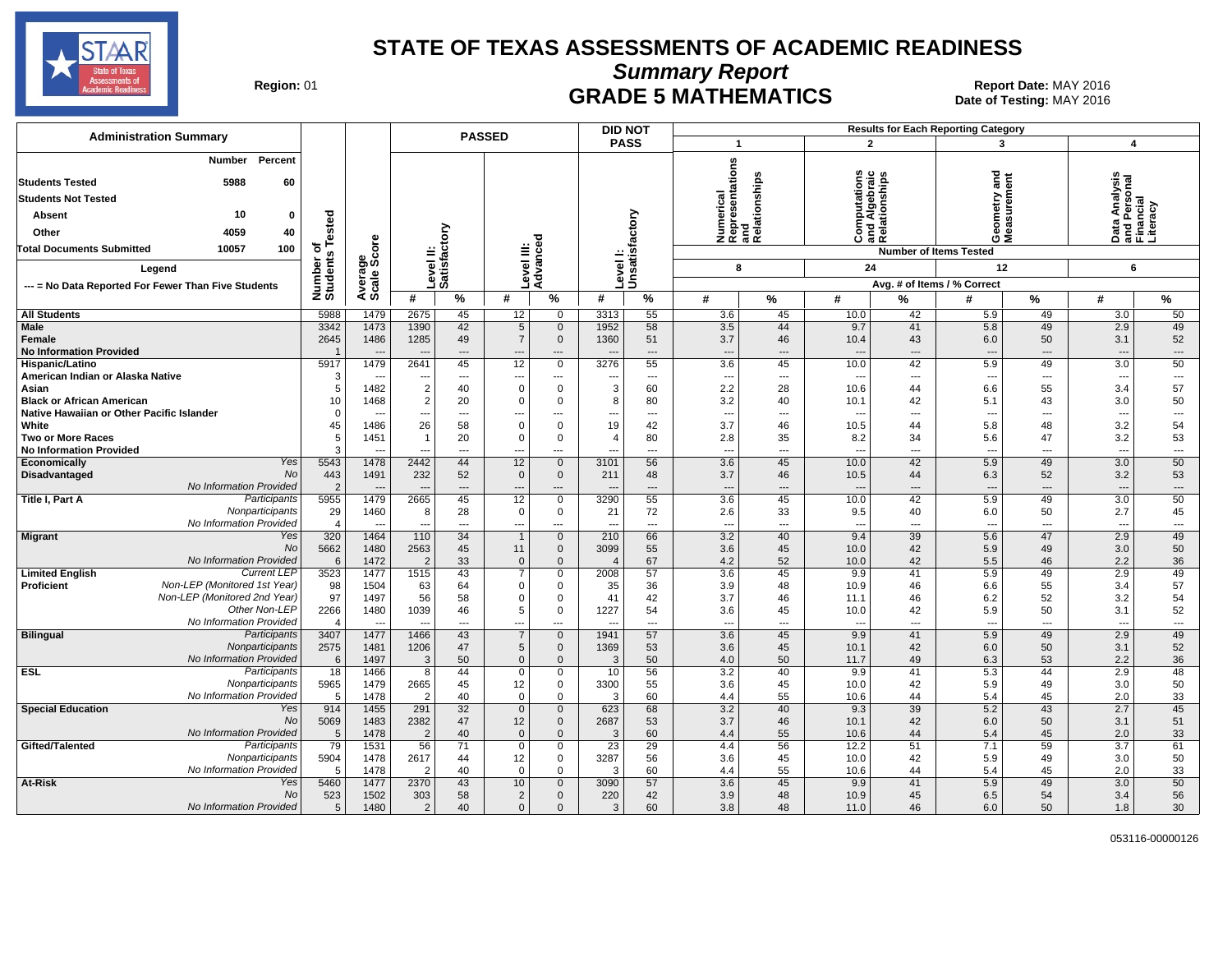

# **Summary Report**

Region: 01 **Region: 01 Report Date: MAY 2016**<br>**GRADE 5 READING** Date of Testing: MAY 2016

| <b>Administration Summary</b>                                                                                                                                                                  |                                         |                               |                                            |                            | <b>PASSED</b>                           |                            |                          | <b>DID NOT</b>             |                          |                                                          |                          | <b>Results for Each Reporting Category</b>                                               |                                                                         |                          |
|------------------------------------------------------------------------------------------------------------------------------------------------------------------------------------------------|-----------------------------------------|-------------------------------|--------------------------------------------|----------------------------|-----------------------------------------|----------------------------|--------------------------|----------------------------|--------------------------|----------------------------------------------------------|--------------------------|------------------------------------------------------------------------------------------|-------------------------------------------------------------------------|--------------------------|
|                                                                                                                                                                                                |                                         |                               |                                            |                            |                                         |                            |                          | <b>PASS</b>                |                          | $\mathbf{1}$                                             |                          | $\overline{2}$                                                                           | $\mathbf{3}$                                                            |                          |
| Percent<br>Number<br><b>Students Tested</b><br>797<br>100<br><b>Students Not Tested</b><br>Absent<br>1<br>0<br>Other<br>$\mathbf 0$<br>-1<br>Total Documents Submitted<br>799<br>100<br>Legend | of<br>s Tested<br>Number of<br>Students | ge<br>Score<br>Avera<br>Scale | ≝                                          | ξ<br>ā<br>Level<br>Satisfa | $\equiv \frac{5}{6}$<br>evel            | Advance                    |                          | Level I:<br>Unsatisfactory | nding/                   | S<br>ō<br>⋖<br>s<br>Understa<br>Analysis<br>Genres<br>10 |                          | Understanding/<br> Analysis of<br> Literary Texts<br><b>Number of Items Tested</b><br>19 | rstanding/<br>Understandi<br>Analysis of<br>Informationa<br>Texts<br>17 | ᢛ                        |
| --- = No Data Reported For Fewer Than Five Students                                                                                                                                            |                                         |                               | #                                          | $\frac{9}{6}$              | #                                       | $\%$                       | #                        | %                          | #                        | $\frac{9}{6}$                                            | #                        | Avg. # of Items / % Correct<br>℅                                                         | #                                                                       | $\frac{9}{6}$            |
| <b>All Students</b>                                                                                                                                                                            | 797                                     | $S-1411$                      |                                            |                            |                                         |                            | 542                      | 68                         |                          |                                                          |                          |                                                                                          |                                                                         |                          |
| Male                                                                                                                                                                                           | 472                                     | $S-1406$                      | 255<br>143                                 | 32<br>30                   | 3<br>$\overline{1}$                     | $\mathbf 0$<br>$\mathbf 0$ | 329                      | 70                         | 3.9<br>3.9               | 39<br>39                                                 | 9.2<br>8.8               | 48<br>46                                                                                 | 7.1<br>7.1                                                              | 42<br>42                 |
| Female                                                                                                                                                                                         | 324                                     | S-1419                        | 111                                        | 34                         | $\overline{2}$                          | $\mathbf{1}$               | 213                      | 66                         | 3.9                      | 39                                                       | 9.7                      | 51                                                                                       | 7.1                                                                     | 42                       |
| <b>No Information Provided</b>                                                                                                                                                                 | $\overline{\mathbf{1}}$                 |                               |                                            | $\overline{\phantom{a}}$   | ---                                     | $\cdots$                   |                          | ---                        | $\overline{\phantom{a}}$ | $\overline{\phantom{a}}$                                 | $\overline{\phantom{a}}$ | ---                                                                                      | $\sim$                                                                  | $\overline{\phantom{a}}$ |
| Hispanic/Latino                                                                                                                                                                                | 793                                     | S-1412                        | 255                                        | 32                         | 3                                       | $\mathbf 0$                | 538                      | 68                         | 3.9                      | 39                                                       | 9.2                      | 48                                                                                       | 7.1                                                                     | 42                       |
| American Indian or Alaska Native                                                                                                                                                               | $\Omega$                                | $\overline{\phantom{a}}$      | $\overline{\phantom{a}}$                   | $\hspace{0.05cm} \ldots$   | $\hspace{0.05cm} \ldots$                | $\cdots$                   | $\overline{\phantom{a}}$ | $\cdots$                   | $\overline{\phantom{a}}$ | $\overline{\phantom{a}}$                                 | $\sim$                   | ---                                                                                      | $\overline{\phantom{a}}$                                                | ---                      |
| Asian                                                                                                                                                                                          | $\Omega$                                | $\sim$                        | ---                                        | $\overline{\phantom{a}}$   | ---                                     | $\cdots$                   | ---                      | ---                        | ---                      | $---$                                                    | $\sim$                   | ---                                                                                      |                                                                         |                          |
| <b>Black or African American</b>                                                                                                                                                               | $\Omega$                                | $\overline{\phantom{a}}$      | ---                                        | ---                        | ---                                     | $\cdots$                   | ---                      | $---$                      | ---                      | $---$                                                    | $\overline{a}$           | ---                                                                                      | $- - -$                                                                 |                          |
| Native Hawaiian or Other Pacific Islander                                                                                                                                                      | $\Omega$                                | $\overline{\phantom{a}}$      | ---                                        | ---                        | ---                                     | ---                        | ---                      | ---                        | ---                      | ---                                                      | ---                      | ---                                                                                      |                                                                         |                          |
| White                                                                                                                                                                                          | $\overline{2}$                          | $\sim$                        | ---                                        | ---                        | ---                                     | $\overline{\phantom{a}}$   | ---                      | ---                        | ---                      | $---$                                                    | --                       | ---                                                                                      |                                                                         |                          |
| <b>Two or More Races</b>                                                                                                                                                                       | 0                                       | $\overline{\phantom{a}}$      | $\overline{\phantom{a}}$                   | $\sim$                     | ---                                     | $\cdots$                   | $\overline{\phantom{a}}$ | $---$                      | $\overline{\phantom{a}}$ | $---$                                                    | ---                      | ---                                                                                      | $\sim$                                                                  | $---$                    |
| <b>No Information Provided</b>                                                                                                                                                                 | $\overline{2}$                          | --                            | ---                                        | $\overline{a}$             | ---                                     | $---$                      |                          | $---$                      | ---                      | $\overline{\phantom{a}}$                                 | $\sim$                   | ---                                                                                      | $\overline{\phantom{a}}$                                                | ---                      |
| Economically<br>Yes<br><b>Disadvantaged</b><br><b>No</b>                                                                                                                                       | 769<br>26                               | $S-1412$<br>S-1392            | 248<br>$\overline{7}$                      | 32<br>27                   | 3<br>$\mathsf 0$                        | $\mathbf 0$<br>$\mathbf 0$ | 521<br>19                | 68<br>73                   | 3.9<br>3.4               | 39<br>34                                                 | 9.2<br>9.1               | 48<br>48                                                                                 | 7.1<br>6.4                                                              | 42<br>38                 |
| No Information Provided                                                                                                                                                                        | 2                                       |                               | $\overline{a}$                             | $\overline{\phantom{a}}$   | ---                                     | ---                        |                          | ---                        | $\overline{\phantom{a}}$ | $\overline{a}$                                           | $\overline{\phantom{a}}$ | ---                                                                                      | $\sim$                                                                  | ---                      |
| <b>Title I, Part A</b><br>Participants                                                                                                                                                         | 792                                     | $S-1412$                      | 255                                        | 32                         | 3                                       | $\mathbf 0$                | 537                      | 68                         | 3.9                      | 39                                                       | 9.2                      | 48                                                                                       | 7.1                                                                     | 42                       |
| Nonparticipants                                                                                                                                                                                | $\overline{\mathbf{c}}$                 | $\overline{\phantom{a}}$      | $\overline{\phantom{a}}$                   | ---                        | ---                                     | $\cdots$                   | $\overline{\phantom{a}}$ | $---$                      | $\overline{\phantom{a}}$ | $---$                                                    | $\overline{\phantom{a}}$ | ---                                                                                      | $\sim$                                                                  | $---$                    |
| No Information Provided                                                                                                                                                                        | 3                                       | $\overline{\phantom{a}}$      | ---                                        | ---                        | ---                                     | $\overline{\phantom{a}}$   | ---                      | ---                        | ---                      | $\cdots$                                                 | ---                      | ---                                                                                      | $\overline{\phantom{a}}$                                                | ---                      |
| <b>Migrant</b><br>Yes                                                                                                                                                                          | 45                                      | S-1390                        | $\overline{5}$                             | 11                         | $\overline{0}$                          | $\mathbf{0}$               | 40                       | 89                         | 3.3                      | $\overline{33}$                                          | 8.7                      | 46                                                                                       | 6.5                                                                     | $\overline{38}$          |
| No                                                                                                                                                                                             | 748                                     | S-1413                        | 250                                        | 33                         | 3                                       | $\mathbf 0$                | 498                      | 67                         | 3.9                      | 39                                                       | 9.2                      | 48                                                                                       | 7.1                                                                     | 42                       |
| No Information Provided                                                                                                                                                                        |                                         |                               |                                            | $\overline{\phantom{a}}$   | ---                                     | $---$                      |                          | $\overline{a}$             | $\overline{\phantom{a}}$ | $\overline{\phantom{a}}$                                 | $\overline{\phantom{a}}$ | ---                                                                                      |                                                                         | $\overline{\phantom{a}}$ |
| <b>Limited English</b><br><b>Current LEP</b>                                                                                                                                                   | 783                                     | S-1412                        | 253                                        | 32                         | 3                                       | $\mathbf 0$                | 530                      | 68                         | 3.9                      | 39                                                       | 9.2                      | 48                                                                                       | 7.1                                                                     | 42                       |
| Proficient<br>Non-LEP (Monitored 1st Year)                                                                                                                                                     | -1                                      | $\sim$                        | $\overline{a}$                             | $---$                      | ---                                     | $---$                      | $\sim$                   | $---$                      | ---                      | $\sim$                                                   | $\overline{a}$           | $\overline{a}$                                                                           | --                                                                      | $\overline{a}$           |
| Non-LEP (Monitored 2nd Year)                                                                                                                                                                   | $\mathbf 0$                             | $\overline{\phantom{a}}$      | $\overline{\phantom{a}}$                   | $\overline{\phantom{a}}$   | ---                                     | ---                        | $\overline{\phantom{a}}$ | $\overline{\phantom{a}}$   | $\overline{\phantom{a}}$ | $\overline{\phantom{a}}$                                 | $\sim$                   | ---                                                                                      | ---                                                                     | ---                      |
| Other Non-LEP                                                                                                                                                                                  | 11<br>$\overline{2}$                    | S-1394                        | $\overline{2}$<br>$\overline{\phantom{a}}$ | 18<br>$\sim$               | $\mathbf 0$<br>$\overline{a}$           | $\mathbf 0$<br>$---$       | 9<br>$\sim$              | 82<br>$---$                | 3.6<br>---               | 36<br>$---$                                              | 8.4<br>$\overline{a}$    | 44<br>$\overline{a}$                                                                     | 6.8<br>---                                                              | 40<br>$---$              |
| No Information Provided<br><b>Bilingual</b><br>Participants                                                                                                                                    | 784                                     | S-1412                        | 253                                        | 32                         | 3                                       | $\mathbf 0$                | 531                      | 68                         | 3.9                      | 39                                                       | 9.2                      | 48                                                                                       | 7.1                                                                     | 42                       |
| Nonparticipants                                                                                                                                                                                | 10                                      | S-1401                        | $\overline{2}$                             | 20                         | $\mathbf{0}$                            | $\mathbf{0}$               | 8                        | 80                         | 3.6                      | 36                                                       | 8.8                      | 46                                                                                       | 6.9                                                                     | 41                       |
| No Information Provided                                                                                                                                                                        | 3                                       | $\overline{\phantom{a}}$      | $\overline{\phantom{a}}$                   | $---$                      | $\overline{\phantom{a}}$                | $---$                      | $---$                    | $---$                      | $\overline{\phantom{a}}$ | $---$                                                    | $\overline{\phantom{a}}$ | $---$                                                                                    | $\overline{\phantom{a}}$                                                | $---$                    |
| <b>ESL</b><br>Participants                                                                                                                                                                     | $\mathbf 0$                             | $\overline{\phantom{a}}$      | $\overline{\phantom{a}}$                   | $\overline{\phantom{a}}$   | $\hspace{0.05cm} \ldots$                | $\overline{\phantom{a}}$   | $\overline{\phantom{a}}$ | $\cdots$                   | $\overline{\phantom{a}}$ | $\overline{\phantom{a}}$                                 | $\overline{\phantom{a}}$ | ---                                                                                      | $\overline{\phantom{a}}$                                                | $\hspace{0.05cm} \ldots$ |
| Nonparticipants                                                                                                                                                                                | 793                                     | S-1412                        | 255                                        | 32                         | $\mathsf 3$                             | $\mathbf 0$                | 538                      | 68                         | 3.9                      | 39                                                       | 9.2                      | 48                                                                                       | 7.1                                                                     | 42                       |
| No Information Provided                                                                                                                                                                        | $\boldsymbol{\Delta}$                   |                               | $\sim$                                     | $\sim$                     | $\overline{a}$                          | $---$                      | $\overline{\phantom{a}}$ | $---$                      | $\sim$                   | $---$                                                    | $\overline{a}$           | $\sim$                                                                                   | ---                                                                     | $\sim$                   |
| <b>Special Education</b><br>Yes                                                                                                                                                                | 70                                      | $S-1367$                      | 12                                         | 17                         | $\Omega$                                | $\mathbf{0}$               | 58                       | 83                         | 3.5                      | 35                                                       | 7.7                      | 40                                                                                       | 5.8                                                                     | 34                       |
| No                                                                                                                                                                                             | 723                                     | S-1416                        | 243                                        | 34                         | $\mathbf{3}$                            | $\mathbf{0}$               | 480                      | 66                         | 3.9                      | 39                                                       | 9.3                      | 49                                                                                       | 7.2                                                                     | 42                       |
| No Information Provided                                                                                                                                                                        | $\overline{4}$                          | $\sim$                        | $\overline{\phantom{a}}$                   | $---$                      | $---$                                   | $---$                      | $\overline{\phantom{a}}$ | $---$                      | $\overline{\phantom{a}}$ | $---$                                                    | $\sim$                   | $\overline{\phantom{a}}$                                                                 | $\overline{\phantom{a}}$                                                | $---$                    |
| Gifted/Talented<br>Participants                                                                                                                                                                | 3                                       | $\cdots$                      | $\overline{\phantom{a}}$                   | $\hspace{0.05cm} \ldots$   | ---                                     | $\cdots$                   | $\overline{\phantom{a}}$ | $\cdots$                   | $\overline{\phantom{a}}$ | $\hspace{0.05cm} \ldots$                                 | $\overline{\phantom{a}}$ | ---                                                                                      | $\sim$                                                                  | $\hspace{0.05cm} \ldots$ |
| Nonparticipants                                                                                                                                                                                | 790                                     | S-1411                        | 255                                        | 32                         | 3                                       | $\mathbf 0$                | 535                      | 68                         | 3.9                      | 39                                                       | 9.2                      | 48                                                                                       | 7.1                                                                     | 42                       |
| No Information Provided                                                                                                                                                                        | 4                                       |                               | $\overline{\phantom{a}}$                   | $\sim$                     | ---                                     | $---$                      | $\sim$                   | $---$                      | $\overline{\phantom{a}}$ | $---$                                                    | $\overline{a}$           | $\overline{\phantom{a}}$                                                                 | ---                                                                     | $\sim$                   |
| At-Risk<br>Yes                                                                                                                                                                                 | 778                                     | S-1412                        | 252                                        | 32                         | 3                                       | $\Omega$                   | 526                      | 68                         | 3.9                      | 39                                                       | 9.2                      | 48                                                                                       | 7.1                                                                     | 42                       |
| No                                                                                                                                                                                             | 15<br>$\overline{4}$                    | S-1403<br>$\sim$              | $\mathbf{3}$<br>$\hspace{1.5cm} \cdots$    | 20<br>$---$                | $\mathbf 0$<br>$\overline{\phantom{a}}$ | $\mathbf 0$<br>$---$       | 12<br>$---$              | 80<br>$---$                | 3.3<br>---               | 33<br>$---$                                              | 9.0<br>$\sim$            | 47<br>$---$                                                                              | 7.1<br>$\overline{\phantom{a}}$                                         | 42<br>$---$              |
| No Information Provided                                                                                                                                                                        |                                         |                               |                                            |                            |                                         |                            |                          |                            |                          |                                                          |                          |                                                                                          |                                                                         |                          |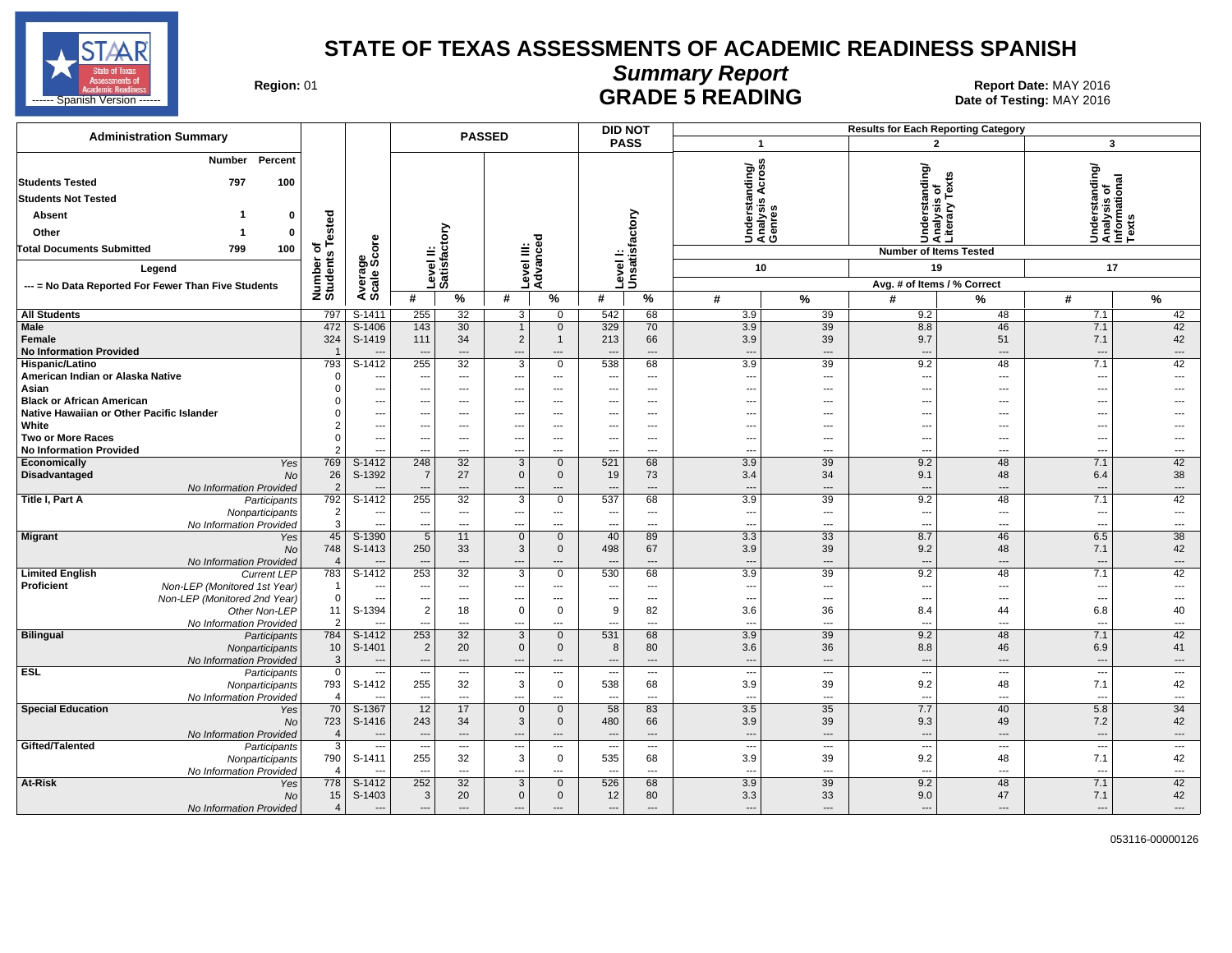

**Summary Report**

Region: 01 **Region: 01 Report Date: MAY 2016**<br>Bate of Testing: MAY 2016

| <b>Administration Summary</b>                                                                                                                                                        |                                                 |                                         |                                                               |                                                      | <b>PASSED</b>                                  |                                              |                                 | <b>DID NOT</b>                            |                                       |                                                           |                                                      |                                                      | <b>Results for Each Reporting Category</b>                        |                                       |                                                             |                                            |
|--------------------------------------------------------------------------------------------------------------------------------------------------------------------------------------|-------------------------------------------------|-----------------------------------------|---------------------------------------------------------------|------------------------------------------------------|------------------------------------------------|----------------------------------------------|---------------------------------|-------------------------------------------|---------------------------------------|-----------------------------------------------------------|------------------------------------------------------|------------------------------------------------------|-------------------------------------------------------------------|---------------------------------------|-------------------------------------------------------------|--------------------------------------------|
|                                                                                                                                                                                      |                                                 |                                         |                                                               |                                                      |                                                |                                              |                                 | <b>PASS</b>                               | -1                                    |                                                           |                                                      | $\overline{2}$                                       | 3                                                                 |                                       | 4                                                           |                                            |
| Percent<br>Number<br><b>Students Tested</b><br>340<br>100<br><b>Students Not Tested</b><br>ŋ<br>Absent<br>0<br>Other<br>0<br>-1<br>Total Documents Submitted<br>341<br>100<br>Legend | ested<br>৳<br>Number of<br>Students             | ge<br>Score                             |                                                               | ξ<br>evel II:<br>atisfacto                           | Ξ<br>evel                                      | ठ<br>Ō<br>Advanc                             | Level                           | Unsatisfactory                            |                                       | Numerical<br>Representations<br>and<br>Relationships<br>8 | utations<br>Igebraic<br>⊙≅∝                          | Computations<br>and Algebraic<br>Relationships<br>24 | gue<br>etry<br>ទី នី<br>ŏέ<br><b>Number of Items Tested</b><br>12 | ement<br>ă                            | Data Analysis<br>and Personal<br>Financial<br>Literacy<br>6 |                                            |
| --- = No Data Reported For Fewer Than Five Students                                                                                                                                  |                                                 | Average                                 |                                                               | ە ت                                                  |                                                |                                              |                                 |                                           |                                       |                                                           |                                                      |                                                      | Avg. # of Items / % Correct                                       |                                       |                                                             |                                            |
|                                                                                                                                                                                      |                                                 |                                         | #                                                             | $\%$                                                 | #                                              | %                                            | #                               | %                                         | #                                     | %                                                         | #                                                    | %                                                    | #                                                                 | $\%$                                  | #                                                           | %                                          |
| <b>All Students</b>                                                                                                                                                                  | 340                                             | 1450                                    | 110                                                           | 32                                                   | 0                                              | $\overline{0}$                               | 230                             | 68                                        | 3.1                                   | 39                                                        | 9.2                                                  | 38                                                   | 5.2                                                               | 43                                    | 2.5                                                         | 42                                         |
| Male<br>Female<br><b>No Information Provided</b>                                                                                                                                     | 179<br>161<br>$\overline{0}$                    | 1445<br>1456<br>---                     | 54<br>56<br>$\overline{\phantom{a}}$                          | 30<br>35<br>---                                      | $\mathbf 0$<br>$\mathbf 0$<br>---              | $\mathbf{0}$<br>$\mathbf 0$<br>---           | 125<br>105                      | 70<br>65<br>$---$                         | 3.2<br>3.0<br>---                     | 39<br>38<br>---                                           | 8.9<br>9.5<br>$\overline{\phantom{a}}$               | $\overline{37}$<br>40<br>$\overline{\phantom{a}}$    | 5.1<br>5.4                                                        | 42<br>45<br>$\overline{\phantom{a}}$  | 2.4<br>2.6<br>---                                           | 40<br>43<br>---                            |
| Hispanic/Latino                                                                                                                                                                      | 334                                             | 1451                                    | 109                                                           | 33                                                   | $\mathbf 0$                                    | $\overline{0}$                               | 225                             | 67                                        | 3.1                                   | 39                                                        | 9.2                                                  | 39                                                   | 5.2                                                               | 43                                    | 2.5                                                         | 42                                         |
| American Indian or Alaska Native<br>Asian<br><b>Black or African American</b>                                                                                                        | $\Omega$<br>$\Omega$                            | ---<br>---<br>---                       | $\overline{\phantom{a}}$<br>$---$<br>$\overline{\phantom{a}}$ | ---<br>$---$<br>$\overline{\phantom{a}}$             | $---$<br>$---$                                 | ---<br>---<br>$---$                          | ---<br>---                      | $\overline{\phantom{a}}$<br>---<br>$---$  | --<br>---<br>---                      | ---<br>---<br>---                                         | $\overline{a}$<br>$---$<br>---                       | $\overline{\phantom{a}}$<br>$---$<br>$---$           | ---<br>---<br>---                                                 | ---<br>---<br>$- - -$                 | ---<br>$\overline{a}$<br>---                                | ---<br>---<br>---                          |
| Native Hawaiian or Other Pacific Islander<br>White                                                                                                                                   |                                                 | -−<br>---                               | $\overline{\phantom{a}}$<br>$---$                             | ---<br>---                                           | $---$                                          | ---<br>---                                   | ---                             | $\overline{a}$<br>---                     | --<br>---                             | ---<br>---                                                | ---<br>$---$                                         | ---<br>$---$                                         | ---                                                               | $---$                                 | ---<br>---                                                  | ---<br>---                                 |
| Two or More Races                                                                                                                                                                    |                                                 | ---                                     | $---$                                                         | $---$                                                | $---$                                          | $---$                                        | ---                             | $---$                                     | ---                                   | ---                                                       | $---$                                                | $---$                                                | ---                                                               | $-$                                   | $\overline{\phantom{a}}$                                    | ---                                        |
| <b>No Information Provided</b>                                                                                                                                                       |                                                 | ---                                     |                                                               | ---                                                  | ---                                            | ---                                          |                                 | $---$                                     | ---                                   | ---                                                       | $\overline{\phantom{a}}$                             | $\overline{a}$                                       | ---                                                               | $-$                                   | ---                                                         | ---                                        |
| Yes<br>Economically                                                                                                                                                                  | 313                                             | 1453                                    | 106                                                           | 34                                                   | $\mathbf 0$                                    | $\mathbf 0$                                  | 207                             | 66                                        | 3.1                                   | 39                                                        | 9.3                                                  | 39                                                   | 5.3                                                               | 44                                    | 2.5                                                         | 42                                         |
| No<br>Disadvantaged                                                                                                                                                                  | 26                                              | 1428                                    | $\overline{4}$                                                | 15                                                   | $\mathbf 0$                                    | 0                                            | 22                              | 85                                        | 3.2                                   | 40                                                        | 8.2                                                  | 34                                                   | 4.5                                                               | 38                                    | 2.1                                                         | 35                                         |
| No Information Provided                                                                                                                                                              | $\overline{1}$                                  | ---                                     |                                                               | $---$                                                | $---$                                          | ---                                          |                                 | $\overline{a}$                            | $\overline{\phantom{a}}$              | ---                                                       | $---$                                                | $\overline{a}$                                       | $\sim$                                                            | $---$                                 | $\overline{\phantom{a}}$                                    | $\qquad \qquad \cdots$                     |
| Participants<br>Title I, Part A<br>Nonparticipants                                                                                                                                   | 335<br>$\overline{4}$                           | 1451                                    | 109                                                           | 33                                                   | $\mathbf 0$                                    | $\mathbf 0$<br>---                           | 226<br>---                      | 67<br>$\overline{\phantom{a}}$            | 3.1                                   | 39<br>---                                                 | 9.2                                                  | 38<br>$---$                                          | 5.2<br>$\overline{\phantom{a}}$                                   | 43<br>---                             | 2.5                                                         | 42<br>$\overline{\phantom{a}}$             |
| No Information Provided                                                                                                                                                              | $\overline{1}$                                  | $\overline{\phantom{a}}$<br>---         | $\overline{\phantom{a}}$<br>---                               | $---$<br>---                                         | ---<br>---                                     | ---                                          | ---                             | ---                                       | $\overline{\phantom{a}}$<br>$\cdots$  | ---                                                       | $\hspace{0.05cm} \ldots$<br>$\overline{\phantom{a}}$ | $\overline{\phantom{a}}$                             | $\overline{\phantom{a}}$                                          | ---                                   | $\overline{\phantom{a}}$<br>$\overline{\phantom{a}}$        | ---                                        |
| <b>Migrant</b><br>Yes<br>No<br>No Information Provided                                                                                                                               | 10<br>329                                       | 1417<br>1452                            | $\overline{2}$<br>108                                         | 20<br>33<br>---                                      | $\mathbf 0$<br>$\mathbf 0$<br>---              | $\mathbf 0$<br>$\mathbf 0$<br>---            | 8<br>221                        | 80<br>67<br>---                           | 2.8<br>3.1<br>---                     | 35<br>39<br>---                                           | 8.3<br>9.2<br>$\overline{\phantom{a}}$               | $\overline{35}$<br>38<br>$\overline{a}$              | 4.3<br>5.2<br>$\overline{\phantom{a}}$                            | 36<br>44<br>---                       | 1.9<br>2.5<br>---                                           | 32<br>42<br>---                            |
| <b>Current LEP</b><br><b>Limited English</b>                                                                                                                                         | 331                                             | 1453                                    | 110                                                           | 33                                                   | $\mathbf 0$                                    | $\overline{0}$                               | 221                             | 67                                        | 3.1                                   | 39                                                        | 9.3                                                  | 39                                                   | 5.3                                                               | 44                                    | 2.5                                                         | 42                                         |
| Non-LEP (Monitored 1st Year)<br>Proficient<br>Non-LEP (Monitored 2nd Year)<br>Other Non-LEP                                                                                          | $\overline{1}$<br>$\mathbf 0$<br>$\overline{7}$ | ---<br>$\overline{\phantom{a}}$<br>1365 | ---<br>$\overline{\phantom{a}}$<br>$\mathbf 0$                | ---<br>$---$<br>$\mathbf 0$                          | ---<br>---<br>$\mathbf 0$                      | ---<br>---<br>$\mathbf 0$                    | ---<br>7                        | $\overline{a}$<br>$---$<br>100            | --<br>$\overline{\phantom{a}}$<br>2.3 | ---<br>---                                                | $\overline{a}$<br>$\overline{\phantom{a}}$<br>5.6    | ---<br>$\overline{\phantom{a}}$<br>23                | $\overline{\phantom{a}}$<br>3.7                                   | ---<br>$\overline{\phantom{a}}$<br>31 | $\overline{\phantom{a}}$<br>---<br>1.0                      | ---<br>---<br>17                           |
| No Information Provided                                                                                                                                                              | $\overline{1}$                                  | ---                                     | $\overline{\phantom{a}}$                                      | ---                                                  | ---                                            | ---                                          |                                 | $\overline{\phantom{a}}$                  | ---                                   | 29<br>---                                                 | $\overline{\phantom{a}}$                             | $\overline{\phantom{a}}$                             | $\overline{\phantom{a}}$                                          | ---                                   | ---                                                         | ---                                        |
| <b>Bilingual</b><br>Participants<br>Nonparticipants<br>No Information Provided                                                                                                       | 333<br>6<br>$\overline{1}$                      | 1452<br>1379                            | 110<br>$\mathbf 0$                                            | 33<br>$\mathbf 0$                                    | $\mathbf 0$<br>$\mathbf 0$                     | $\mathbf 0$<br>0                             | 223<br>6                        | 67<br>100                                 | 3.1<br>2.5                            | 39<br>31                                                  | 9.3<br>6.0                                           | 39<br>25<br>$\sim$                                   | 5.2<br>3.8<br>$\sim$                                              | 44<br>32                              | 2.5<br>1.2                                                  | 42<br>19                                   |
| <b>ESL</b><br>Participants                                                                                                                                                           | $\mathbf 0$                                     | ---<br>$\overline{\phantom{a}}$         | ---<br>$---$                                                  | $\overline{\phantom{a}}$<br>$\overline{\phantom{a}}$ | ---<br>---                                     | ---<br>$\cdots$                              | $\overline{\phantom{a}}$        | $\overline{\phantom{a}}$<br>$\sim$ $\sim$ | ---<br>$\overline{\phantom{a}}$       | ---<br>---                                                | $\overline{\phantom{a}}$<br>$\overline{\phantom{a}}$ | $---$                                                | $\sim$                                                            | $\hspace{0.05cm} \ldots$<br>$\sim$    | ---<br>$\cdots$                                             | $\qquad \qquad \cdots$<br>---              |
| Nonparticipants                                                                                                                                                                      | 339                                             | 1451                                    | 110                                                           | 32                                                   | 0                                              | $\mathbf 0$                                  | 229                             | 68                                        | 3.1                                   | 39                                                        | 9.2                                                  | 38                                                   | 5.2                                                               | 43                                    | 2.5                                                         | 42                                         |
| No Information Provided                                                                                                                                                              | $\overline{1}$                                  | ---                                     | $\overline{a}$                                                | $\overline{\phantom{a}}$                             | $\overline{a}$                                 | ---                                          | $\overline{a}$                  | $\overline{a}$                            | ---                                   | ---                                                       | $\overline{a}$                                       | $\overline{a}$                                       | $\overline{\phantom{a}}$                                          | $\overline{\phantom{a}}$              | ---                                                         | $---$                                      |
| <b>Special Education</b><br>Yes<br>No<br>No Information Provided                                                                                                                     | 5<br>334<br>$\overline{1}$                      | 1447<br>1451<br>---                     | $\overline{1}$<br>109<br>$\overline{a}$                       | 20<br>33<br>$---$                                    | $\mathbf 0$<br>$\mathbf 0$<br>$\overline{a}$   | $\mathbf 0$<br>$\mathbf 0$<br>$\overline{a}$ | $\overline{4}$<br>225           | 80<br>67<br>$\overline{a}$                | 3.0<br>3.1<br>$\overline{a}$          | 38<br>39<br>---                                           | 8.4<br>9.2<br>$\overline{a}$                         | 35<br>38<br>$---$                                    | 5.2<br>5.2                                                        | 43<br>43<br>$\overline{\phantom{a}}$  | 2.8<br>2.5<br>$\overline{a}$                                | 47<br>42<br>---                            |
| Participants<br>Gifted/Talented<br>Nonparticipants<br>No Information Provided                                                                                                        | $\overline{0}$<br>339<br>-1                     | Ξ.<br>1451                              | $\overline{\phantom{a}}$<br>110                               | $---$<br>32<br>$\overline{\phantom{a}}$              | ---<br>0<br>---                                | $\overline{a}$<br>$\mathbf 0$<br>---         | $\overline{\phantom{a}}$<br>229 | $\sim$<br>68<br>$\overline{\phantom{a}}$  | $\overline{\phantom{a}}$<br>3.1<br>-- | ---<br>39<br>---                                          | ---<br>9.2<br>$\overline{\phantom{a}}$               | $\sim$<br>38<br>$\overline{\phantom{a}}$             | $\sim$<br>5.2                                                     | $\sim$<br>43<br>---                   | ---<br>2.5<br>---                                           | $\overline{\phantom{a}}$<br>42<br>$\cdots$ |
| At-Risk<br>Yes<br>No<br>No Information Provided                                                                                                                                      | 319<br>19<br>$\overline{2}$                     | 1455<br>1396<br>$\overline{a}$          | 106<br>4<br>$---$                                             | 33<br>21<br>$---$                                    | $\mathbf{0}$<br>$\mathbf{0}$<br>$\overline{a}$ | $\Omega$<br>$\mathbf{0}$<br>---              | 213<br>15<br>---                | 67<br>79<br>---                           | 3.2<br>2.1<br>$\overline{a}$          | 40<br>26<br>---                                           | 9.3<br>7.7<br>$---$                                  | 39<br>32<br>$\overline{a}$                           | 5.3<br>4.1<br>---                                                 | 44<br>34<br>$\overline{\phantom{a}}$  | 2.6<br>1.5<br>$\overline{a}$                                | 43<br>25<br>---                            |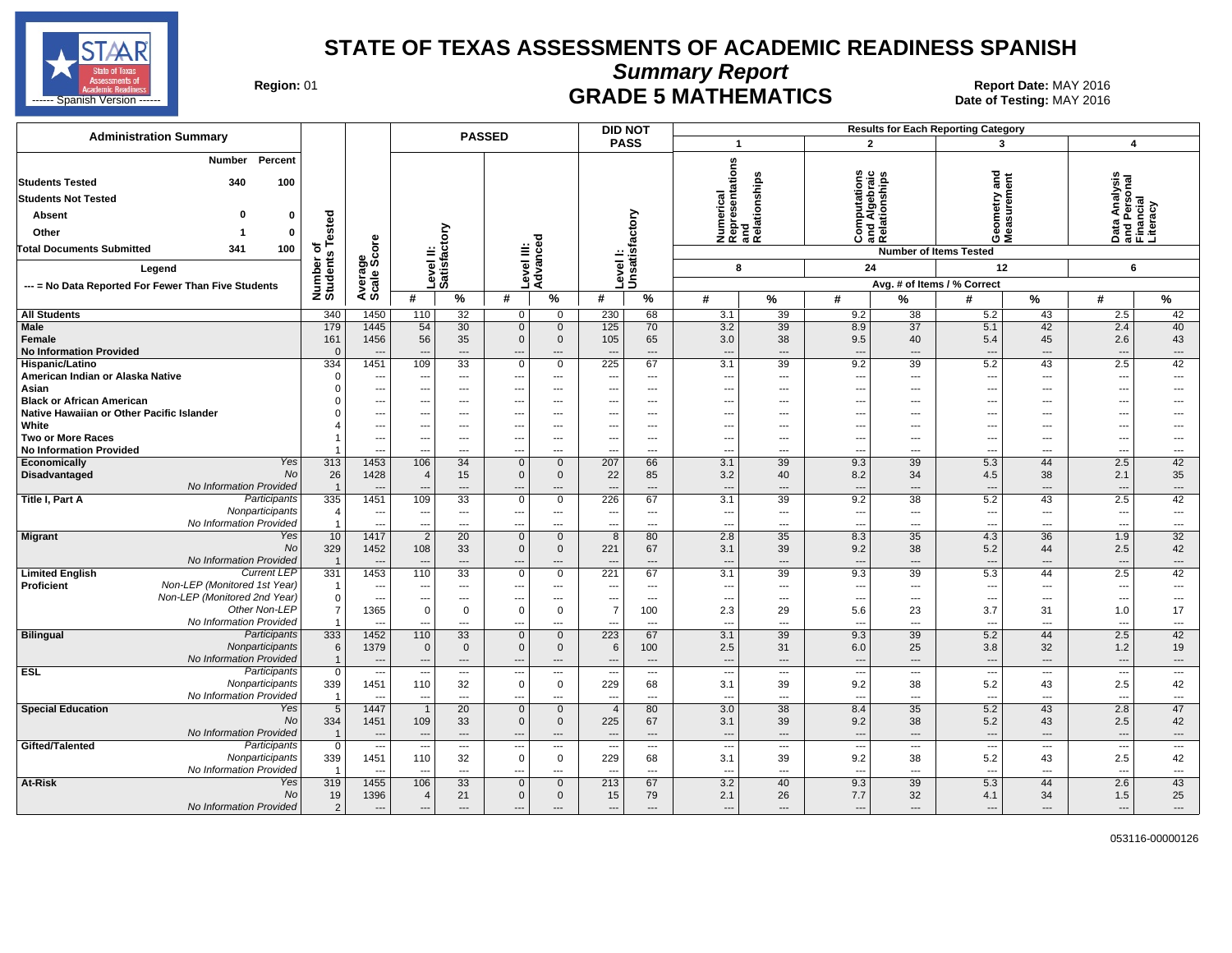

**Summary Report**

Region: 01 **Region: 01 Report Date: MAY 2016**<br>Bate of Testing: MAY 2016 ------ L Version ------ MAY 2016

| <b>Administration Summary</b>                                                                                                                                                                                           |                                                |                                                             |                                      |                                          | <b>PASSED</b>                  |                                                               | <b>DID NOT</b>           |                                                           |                                                           |                       |                                                                                  |                                                   | <b>Results for Each Reporting Category</b>                                  |                                                                |                                                             |                          |
|-------------------------------------------------------------------------------------------------------------------------------------------------------------------------------------------------------------------------|------------------------------------------------|-------------------------------------------------------------|--------------------------------------|------------------------------------------|--------------------------------|---------------------------------------------------------------|--------------------------|-----------------------------------------------------------|-----------------------------------------------------------|-----------------------|----------------------------------------------------------------------------------|---------------------------------------------------|-----------------------------------------------------------------------------|----------------------------------------------------------------|-------------------------------------------------------------|--------------------------|
|                                                                                                                                                                                                                         |                                                |                                                             |                                      |                                          |                                |                                                               | <b>PASS</b>              |                                                           | $\overline{1}$                                            |                       | $\overline{2}$                                                                   |                                                   | 3                                                                           |                                                                | $\overline{\mathbf{4}}$                                     |                          |
| Percent<br>Number<br><b>Students Tested</b><br>21<br>100<br><b>Students Not Tested</b><br>ŋ<br><b>Absent</b><br>$\bf{0}$<br>Other<br>$\mathbf 0$<br>$\Omega$<br><b>Total Documents Submitted</b><br>21<br>100<br>Legend | sted<br>ة<br>⊢<br>৳<br>S<br>Number<br>Students | ge<br>Score<br>Average<br>Scale                             | Level II:<br>Satisfactory            |                                          | Level III:<br>Advanced         |                                                               | Level I:                 | Unsatisfactory                                            | Numerical<br>Representations<br>and<br>Relationships<br>8 |                       | ٤<br>$\mathbf{c}$<br><b>Computations</b><br>and Algebraic<br>Relationships<br>24 |                                                   | e<br>ang<br>etry<br>eas<br>eas<br>ŏέ<br><b>Number of Items Tested</b><br>12 |                                                                | Data Analysis<br>and Personal<br>Financial<br>Literacy<br>6 |                          |
| --- = No Data Reported For Fewer Than Five Students                                                                                                                                                                     |                                                |                                                             | #                                    | %                                        | #                              | $\%$                                                          | #                        | %                                                         | #                                                         | $\%$                  | #                                                                                | %                                                 | Avg. # of Items / % Correct<br>#                                            | %                                                              | #                                                           |                          |
|                                                                                                                                                                                                                         |                                                | 1449                                                        |                                      |                                          |                                |                                                               |                          |                                                           |                                                           | 46                    |                                                                                  | 36                                                |                                                                             |                                                                |                                                             | %                        |
| <b>All Students</b><br><b>Male</b>                                                                                                                                                                                      | 21<br>14                                       | 1445                                                        | 5<br>3                               | 24<br>21                                 | $\overline{0}$<br>$\mathbf{0}$ | $\mathbf{0}$<br>$\mathbf 0$                                   | 16<br>11                 | 76<br>79                                                  | 3.7<br>3.4                                                | 42                    | 8.6<br>8.7                                                                       | 36                                                | 4.4<br>4.6                                                                  | 37<br>$\overline{38}$                                          | 2.3<br>2.1                                                  | 39<br>36                 |
| Female<br><b>No Information Provided</b>                                                                                                                                                                                | $\overline{7}$<br>$\Omega$                     | 1456                                                        | $\overline{2}$<br>---                | 29<br>$\cdots$                           | $\Omega$<br>---                | $\mathbf{0}$<br>---                                           | 5                        | 71<br>$\cdots$                                            | 4.4<br>---                                                | 55<br>---             | 8.4<br>---                                                                       | 35<br>$\overline{a}$                              | 4.1<br>--                                                                   | 35<br>$\hspace{0.05cm} \ldots$                                 | 2.7<br>---                                                  | 45<br>---                |
| Hispanic/Latino                                                                                                                                                                                                         | 21                                             | 1449                                                        | 5                                    | 24                                       | 0                              | $\mathbf 0$                                                   | 16                       | 76                                                        | $\overline{3.7}$                                          | 46                    | 8.6                                                                              | 36                                                | 4.4                                                                         | 37                                                             | 2.3                                                         | 39                       |
| American Indian or Alaska Native<br>Asian<br><b>Black or African American</b>                                                                                                                                           | $\mathbf 0$<br>$\Omega$                        | ---<br>$\overline{\phantom{a}}$<br>$\overline{\phantom{a}}$ | ---<br>---                           | $\hspace{0.05cm} \ldots$<br>---<br>$---$ | ---<br>---                     | $\overline{\phantom{a}}$<br>$\overline{\phantom{a}}$<br>$---$ |                          | $\scriptstyle\cdots$<br>$\overline{\phantom{a}}$<br>$---$ | $\overline{\phantom{a}}$<br>---<br>---                    | ---<br>---<br>$---$   | ---<br>---<br>---                                                                | $\qquad \qquad \cdots$<br>$\overline{a}$<br>$---$ | $\overline{\phantom{a}}$<br>$\overline{\phantom{a}}$<br>---                 | $\hspace{0.05cm} \ldots$<br>$\overline{\phantom{a}}$<br>$\sim$ | ---<br>---<br>$\overline{a}$                                | ---<br>---<br>---        |
| Native Hawaiian or Other Pacific Islander                                                                                                                                                                               | $\Omega$                                       | ---                                                         | ---                                  | ---                                      |                                | $\overline{\phantom{a}}$                                      |                          | $\overline{\phantom{a}}$                                  | ---                                                       | ⊷                     | ---                                                                              | ---                                               | $\overline{\phantom{a}}$                                                    | ---                                                            | ---                                                         | ---                      |
| White                                                                                                                                                                                                                   |                                                | ---                                                         |                                      | ---                                      |                                | $---$                                                         |                          | $---$                                                     | ---                                                       | ---                   | ---                                                                              | $---$                                             | $\overline{\phantom{a}}$                                                    | $---$                                                          | ---                                                         |                          |
| <b>Two or More Races</b>                                                                                                                                                                                                | $\Omega$                                       | $\overline{\phantom{a}}$                                    | ---                                  | $---$                                    | $---$                          | $---$                                                         | $- - -$                  | $---$                                                     | ---                                                       | $---$                 | ---                                                                              | $---$                                             | $\sim$                                                                      | $\sim$                                                         | ---                                                         | ---                      |
| <b>No Information Provided</b>                                                                                                                                                                                          | $\Omega$                                       | ---                                                         | ---                                  | $\overline{a}$                           |                                | $\overline{a}$                                                |                          | $\overline{a}$                                            | ---                                                       | ---                   | $\overline{a}$                                                                   | $---$                                             | $\overline{\phantom{a}}$                                                    | $\overline{a}$                                                 | ---                                                         | ---                      |
| Yes<br>Economically                                                                                                                                                                                                     | 19                                             | 1431                                                        | 3                                    | 16                                       | $\Omega$                       | $\mathbf 0$                                                   | 16                       | 84                                                        | 3.5                                                       | 44                    | 7.7                                                                              | 32                                                | 4.2                                                                         | 35                                                             | 2.1                                                         | 34                       |
| <b>No</b><br><b>Disadvantaged</b>                                                                                                                                                                                       | 2                                              | $\overline{\phantom{a}}$                                    | ---                                  | ---                                      |                                | $\overline{\phantom{a}}$                                      |                          | $\cdots$                                                  | ---                                                       | $\overline{a}$        | $\overline{a}$                                                                   | $---$                                             | --                                                                          | $\overline{\phantom{a}}$                                       | ---                                                         | $\overline{a}$           |
| No Information Provided                                                                                                                                                                                                 | $\mathbf{0}$                                   | $\cdots$                                                    | ---                                  | ---                                      |                                | $\overline{a}$                                                |                          | $\overline{a}$                                            | ---                                                       | ---                   | $\overline{a}$                                                                   | $\overline{a}$                                    | $\overline{\phantom{a}}$                                                    | $\overline{\phantom{a}}$                                       | ---                                                         | ---                      |
| Participants<br>Title I, Part A                                                                                                                                                                                         | $\overline{20}$                                | 1437                                                        | $\overline{4}$                       | 20                                       | 0                              | 0                                                             | 16                       | 80                                                        | 3.6                                                       | 44                    | 8.1                                                                              | 34                                                | 4.3                                                                         | 36                                                             | 2.2                                                         | 36                       |
| Nonparticipants<br>No Information Provided                                                                                                                                                                              | $\mathbf 0$<br>$\overline{1}$                  | $\hspace{0.05cm} \cdots$<br>$\overline{\phantom{a}}$        | ---<br>---                           | $\overline{\phantom{a}}$<br>$\sim$       | $---$<br>$\overline{a}$        | $---$<br>$\overline{a}$                                       | $- - -$<br>--            | $\hspace{0.05cm} \ldots$<br>$\overline{a}$                | ---<br>---                                                | $---$<br>---          | ---<br>---                                                                       | $---$<br>$\overline{a}$                           | $\sim$<br>$\overline{\phantom{a}}$                                          | $\sim$<br>$\overline{\phantom{a}}$                             | ---<br>---                                                  | $\cdots$<br>---          |
| Migrant<br>Yes                                                                                                                                                                                                          | $\overline{1}$                                 | ---                                                         | $-$                                  | $\overline{\phantom{a}}$                 | ---                            | $\overline{\phantom{a}}$                                      |                          | $---$                                                     | ---                                                       | $\overline{a}$        | $\overline{a}$                                                                   | ---                                               | $\overline{\phantom{a}}$                                                    | $\cdots$                                                       | ---                                                         | $\overline{\phantom{a}}$ |
| No<br>No Information Provided                                                                                                                                                                                           | 19<br>$\overline{1}$                           | 1436                                                        | $\overline{4}$                       | 21<br>$\overline{a}$                     | $\mathbf{0}$                   | $\mathbf 0$<br>$\overline{a}$                                 | 15                       | 79<br>$\overline{a}$                                      | 3.6<br>---                                                | 45<br>…               | 7.9<br>$\overline{a}$                                                            | 33<br>$\overline{a}$                              | 4.2                                                                         | 35<br>$\cdots$                                                 | 2.3<br>---                                                  | 38<br>---                |
| <b>Current LEP</b><br><b>Limited English</b>                                                                                                                                                                            | 21                                             | 1449                                                        | 5                                    | 24                                       | $\Omega$                       | $\mathbf 0$                                                   | 16                       | 76                                                        | $\overline{3.7}$                                          | 46                    | 8.6                                                                              | 36                                                | 4.4                                                                         | 37                                                             | 2.3                                                         | 39                       |
| Non-LEP (Monitored 1st Year)<br><b>Proficient</b>                                                                                                                                                                       | $\mathbf 0$                                    | ---                                                         | ---                                  | ---                                      |                                | ---                                                           |                          | $\scriptstyle\cdots$                                      | ---                                                       | ---                   | ---                                                                              | ---                                               | $\overline{\phantom{a}}$                                                    | ---                                                            | ---                                                         | ---                      |
| Non-LEP (Monitored 2nd Year)                                                                                                                                                                                            | $\Omega$                                       | $\overline{\phantom{a}}$                                    | $\overline{\phantom{a}}$             | $\hspace{0.05cm} \ldots$                 | $---$                          | $\cdots$                                                      | $\overline{\phantom{a}}$ | $\hspace{0.05cm} \ldots$                                  | ---                                                       | ---                   | ---                                                                              | $---$                                             | $\sim$                                                                      | $\hspace{0.05cm} \cdots$                                       | ---                                                         | ---                      |
| Other Non-LEP<br>No Information Provided                                                                                                                                                                                | $\mathbf 0$<br>$\Omega$                        | $\overline{\phantom{a}}$                                    | ---                                  | $---$                                    | ---                            | $---$                                                         |                          | $---$                                                     | ---                                                       | $\overline{a}$        | $\overline{a}$                                                                   | $---$                                             | $\sim$                                                                      | $\sim$                                                         | ---                                                         | ---                      |
| Bilingual<br>Participants                                                                                                                                                                                               | 20                                             | ---<br>1437                                                 | ---<br>$\overline{4}$                | $\overline{\phantom{a}}$<br>20           | ---<br>$\Omega$                | $---$<br>$\mathbf 0$                                          | --<br>16                 | $\overline{\phantom{a}}$<br>80                            | ---<br>3.6                                                | ---<br>44             | $\overline{a}$<br>8.1                                                            | $---$<br>34                                       | $\overline{\phantom{a}}$<br>4.3                                             | $\sim$<br>36                                                   | ---<br>2.2                                                  | ---<br>36                |
| Nonparticipants                                                                                                                                                                                                         | $\mathbf{0}$                                   | $---$                                                       | ---                                  | $---$                                    | $\overline{a}$                 | $---$                                                         | ---                      | $---$                                                     | $\overline{\phantom{a}}$                                  | $\overline{a}$        | $---$                                                                            | $---$                                             | $\overline{\phantom{a}}$                                                    | $---$                                                          | $\overline{\phantom{a}}$                                    | $\overline{a}$           |
| No Information Provided                                                                                                                                                                                                 | $\overline{1}$                                 | $\overline{\phantom{a}}$                                    | $\overline{a}$                       | $---$                                    | $\sim$                         | $---$                                                         |                          | $---$                                                     | $\overline{\phantom{a}}$                                  | $\overline{a}$        | $\overline{a}$                                                                   | $---$                                             | --                                                                          | $---$                                                          | $\overline{a}$                                              | $\overline{a}$           |
| <b>ESL</b><br>Participants                                                                                                                                                                                              | $\mathbf 0$                                    | $\overline{\phantom{a}}$                                    | ---                                  | $\overline{\phantom{a}}$                 | ---                            | $\overline{\phantom{a}}$                                      | $\overline{\phantom{a}}$ | $\overline{\phantom{a}}$                                  | ---                                                       | ---                   | $\overline{\phantom{a}}$                                                         | $\hspace{0.05cm} \ldots$                          | $\overline{\phantom{a}}$                                                    | $\overline{\phantom{a}}$                                       | $\overline{\phantom{a}}$                                    | $\overline{\phantom{a}}$ |
| Nonparticipants                                                                                                                                                                                                         | 20                                             | 1437                                                        | 4                                    | 20                                       | $\Omega$                       | $\mathbf 0$                                                   | 16                       | 80                                                        | 3.6                                                       | 44                    | 8.1                                                                              | 34                                                | 4.3                                                                         | 36                                                             | 2.2                                                         | 36                       |
| No Information Provided                                                                                                                                                                                                 | $\overline{1}$                                 | $\overline{\phantom{a}}$                                    | ---                                  | $-$                                      | $\sim$                         | $\sim$                                                        | $\sim$                   | $\overline{\phantom{a}}$                                  | ---                                                       | $\overline{a}$        | $\overline{\phantom{a}}$                                                         | $\overline{a}$                                    | $\overline{\phantom{a}}$                                                    | $\overline{\phantom{a}}$                                       | $\overline{\phantom{a}}$                                    | ---                      |
| <b>Special Education</b><br>Yes                                                                                                                                                                                         | $\overline{0}$                                 | $\overline{\phantom{a}}$                                    | ---                                  | $---$                                    | ---                            | $---$                                                         | $\overline{\phantom{a}}$ | $\cdots$                                                  |                                                           | ---                   | $\overline{\phantom{a}}$                                                         | ---                                               | $\overline{\phantom{a}}$                                                    | $\cdots$                                                       | $\overline{\phantom{a}}$                                    | $\overline{\phantom{a}}$ |
| No                                                                                                                                                                                                                      | 20                                             | 1437                                                        | $\overline{4}$                       | 20                                       | $\mathbf{0}$                   | $\mathbf 0$                                                   | 16                       | 80                                                        | 3.6                                                       | 44                    | 8.1                                                                              | 34                                                | 4.3                                                                         | 36                                                             | 2.2                                                         | 36                       |
| No Information Provided<br>Gifted/Talented<br>Participants                                                                                                                                                              | $\overline{1}$<br>$\overline{0}$               | $\overline{\phantom{a}}$<br>$\overline{\phantom{a}}$        | $\overline{a}$                       | $---$<br>$\sim$ $\sim$                   | ---                            | $\overline{\phantom{a}}$<br>$\overline{\phantom{a}}$          | $\overline{\phantom{a}}$ | $\cdots$<br>$---$                                         | ---<br>$\overline{\phantom{a}}$                           | $\overline{a}$<br>--- | $\overline{a}$<br>$\overline{\phantom{a}}$                                       | $\overline{a}$<br>$\hspace{0.05cm} \ldots$        | --<br>$\overline{\phantom{a}}$                                              | $\cdots$<br>$\hspace{0.05cm} \cdots$                           | ---<br>$\sim$                                               | ---<br>$\sim$            |
| Nonparticipants<br>No Information Provided                                                                                                                                                                              | 20<br>$\overline{1}$                           | 1437<br>$\overline{\phantom{a}}$                            | $\overline{\phantom{a}}$<br>4<br>--- | 20<br>$-$                                | 0<br>---                       | $\mathbf 0$<br>$\cdots$                                       | 16                       | 80<br>$\hspace{0.05cm} \ldots$                            | 3.6<br>---                                                | 44<br>---             | 8.1<br>$\overline{\phantom{a}}$                                                  | 34<br>$---$                                       | 4.3<br>$\sim$                                                               | 36<br>$\hspace{0.05cm} \cdots$                                 | 2.2<br>---                                                  | 36<br>---                |
| At-Risk<br>Yes                                                                                                                                                                                                          | 20                                             | 1437                                                        | $\overline{4}$                       | 20                                       | $\Omega$                       | $\mathbf{0}$                                                  | 16                       | 80                                                        | 3.6                                                       | 44                    | 8.1                                                                              | 34                                                | 4.3                                                                         | 36                                                             | 2.2                                                         | 36                       |
| No                                                                                                                                                                                                                      | $\mathbf{0}$                                   | ---                                                         | ---                                  | $\overline{\phantom{a}}$                 | ---                            | $\overline{\phantom{a}}$                                      |                          | $\overline{\phantom{a}}$                                  | ---                                                       | $\overline{a}$        | $\overline{a}$                                                                   | ---                                               | $\overline{\phantom{a}}$                                                    | $\overline{\phantom{a}}$                                       | ---                                                         | ---                      |
| No Information Provided                                                                                                                                                                                                 | $\mathbf{1}$                                   | ---                                                         |                                      |                                          |                                |                                                               |                          |                                                           | ---                                                       | ---                   | $\overline{\phantom{a}}$                                                         |                                                   | $\overline{\phantom{a}}$                                                    |                                                                | ---                                                         |                          |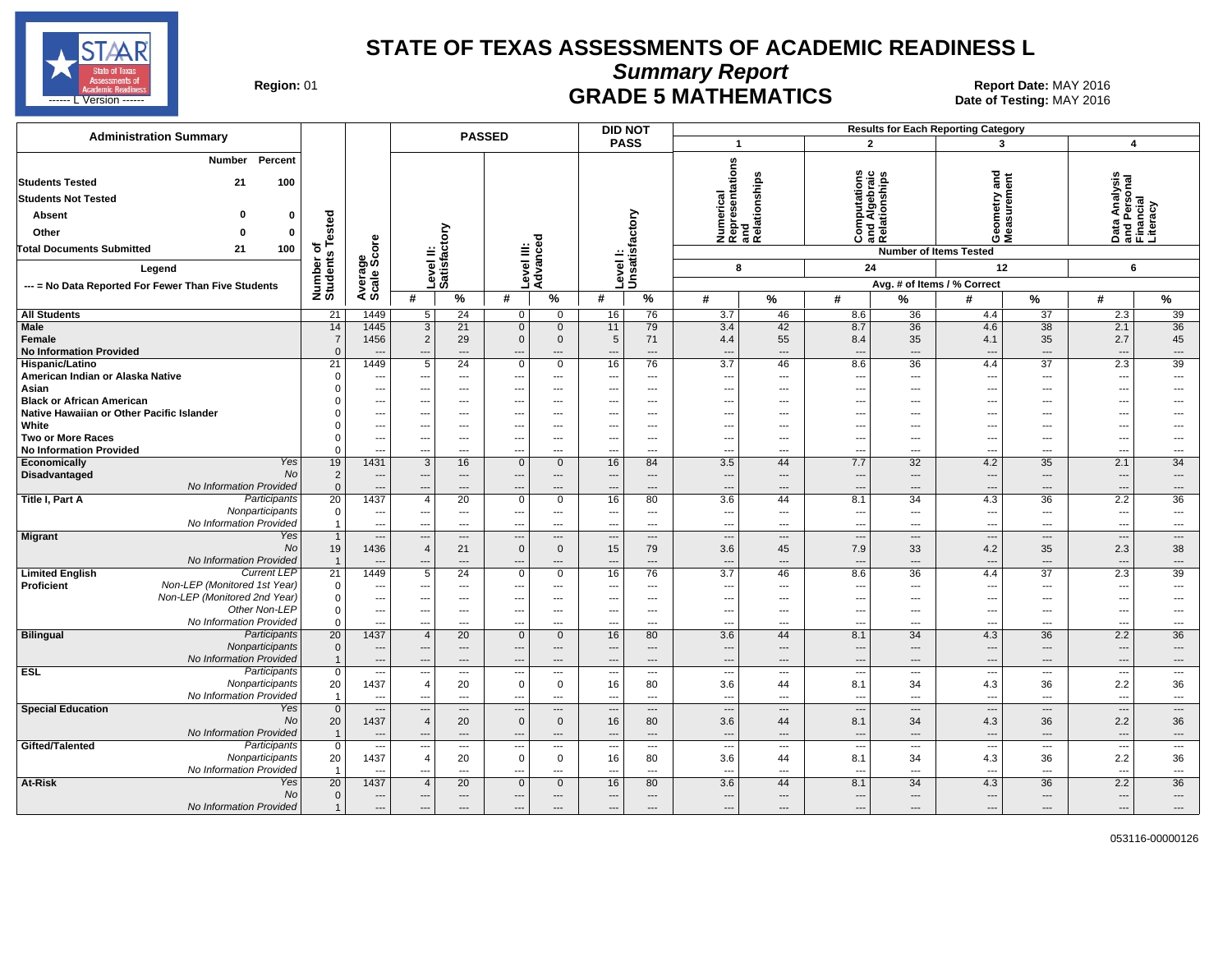

# **Summary Report**

Region: 01 **Region: 01 Report Date: MAY 2016**<br>**GRADE 5 READING** Date of Testing: MAY 2016 ------ A Version ------ MAY 2016

| <b>Administration Summary</b>                             |                            |                                  |                                                      |                                | <b>PASSED</b>                           |                                          |                                 | <b>DID NOT</b>             |                                 |                                |                                 | <b>Results for Each Reporting Category</b>      |                                                                      |                                |
|-----------------------------------------------------------|----------------------------|----------------------------------|------------------------------------------------------|--------------------------------|-----------------------------------------|------------------------------------------|---------------------------------|----------------------------|---------------------------------|--------------------------------|---------------------------------|-------------------------------------------------|----------------------------------------------------------------------|--------------------------------|
|                                                           |                            |                                  |                                                      |                                |                                         |                                          |                                 | <b>PASS</b>                |                                 | $\mathbf{1}$                   |                                 | $\overline{2}$                                  | $\mathbf{3}$                                                         |                                |
| Number<br>Percent<br><b>Students Tested</b><br>100<br>806 |                            |                                  |                                                      |                                |                                         |                                          |                                 |                            | anding/                         | S<br>ë                         |                                 | Understanding/<br>Analysis of<br>Literary Texts | rstanding/<br>Understanding<br>Analysis of<br>Informational<br>Texts |                                |
| <b>Students Not Tested</b>                                |                            |                                  |                                                      |                                |                                         |                                          |                                 |                            |                                 | ∢<br>s                         |                                 |                                                 |                                                                      |                                |
| <b>Absent</b><br>0                                        |                            |                                  |                                                      |                                |                                         |                                          |                                 |                            |                                 | Understa<br>Analysis<br>Genres |                                 |                                                 |                                                                      |                                |
| Other<br>$\mathbf 0$<br>O                                 | sted                       |                                  |                                                      | ξ                              |                                         |                                          |                                 |                            |                                 |                                |                                 |                                                 |                                                                      |                                |
| <b>Total Documents Submitted</b><br>100<br>810            |                            | δ                                |                                                      |                                | ≝                                       | ි                                        |                                 |                            |                                 |                                |                                 |                                                 |                                                                      |                                |
|                                                           |                            |                                  | ≝                                                    | ូដូ                            |                                         | Level III:<br>Advance                    |                                 | Level I:<br>Unsatisfactory |                                 |                                |                                 | <b>Number of Items Tested</b>                   |                                                                      |                                |
| Legend                                                    |                            |                                  |                                                      | Levell<br>Satisfa              |                                         |                                          |                                 |                            |                                 | 10                             |                                 | 19                                              | 17                                                                   |                                |
| --- = No Data Reported For Fewer Than Five Students       | Number of<br>Students Tes  | Average<br>Scale Scc             | #                                                    | $\%$                           | #                                       | $\%$                                     | #                               | %                          | #                               | $\%$                           | #                               | Avg. # of Items / % Correct                     | #                                                                    | $\%$                           |
|                                                           | 806                        | 1366                             | 100                                                  |                                |                                         | $\mathbf 0$                              | 706                             | 88                         |                                 | 44                             | 7.2                             | %<br>38                                         |                                                                      | 39                             |
| <b>All Students</b><br>Male                               | 527                        | 1365                             | 67                                                   | 12<br>13                       | 0<br>$\mathbf 0$                        | $\mathbf 0$                              | 460                             | 87                         | 4.4<br>4.4                      | 44                             | 7.1                             | 37                                              | 6.6<br>6.7                                                           | 39                             |
| Female                                                    | 279                        | 1367                             | 33                                                   | 12                             | $\Omega$                                | $\mathbf{0}$                             | 246                             | 88                         | 4.4                             | 44                             | 7.3                             | 39                                              | 6.6                                                                  | 39                             |
| <b>No Information Provided</b>                            | $\Omega$                   | $\sim$                           | $\overline{a}$                                       | $\overline{\phantom{a}}$       | $\overline{a}$                          | $---$                                    | $\overline{\phantom{a}}$        | $\overline{a}$             | $\overline{a}$                  | $\overline{a}$                 | --                              | $\overline{a}$                                  | $\sim$                                                               | $---$                          |
| Hispanic/Latino                                           | 796                        | 1365                             | 97                                                   | 12                             | $\mathbf 0$                             | $\mathbf 0$                              | 699                             | 88                         | 4.4                             | 44                             | 7.2                             | 38                                              | 6.6                                                                  | 39                             |
| American Indian or Alaska Native                          | $\Omega$                   | $\overline{\phantom{a}}$         | $\overline{\phantom{a}}$                             | $---$                          | ---                                     | $\overline{\phantom{a}}$                 | $\overline{\phantom{a}}$        | $\cdots$                   | $\overline{\phantom{a}}$        | $\overline{\phantom{a}}$       | $\overline{\phantom{a}}$        | $---$                                           | ---                                                                  | $\overline{\phantom{a}}$       |
| Asian                                                     | $\Omega$                   | $\overline{\phantom{a}}$         | ---                                                  | $\overline{\phantom{a}}$       | ---                                     | $---$                                    | ---                             | $\overline{a}$             | ---                             | $\overline{a}$                 | $\overline{\phantom{a}}$        | ---                                             | ---                                                                  |                                |
| <b>Black or African American</b>                          | $\overline{2}$             | ---                              | ---                                                  | ---                            | ---                                     | $\overline{\phantom{a}}$                 | ---                             | ---                        | ---                             | ---                            | $\overline{\phantom{a}}$        | ---                                             | ---                                                                  |                                |
| Native Hawaiian or Other Pacific Islander<br>White        | $\Omega$<br>$\overline{7}$ | $\overline{\phantom{a}}$<br>1398 | ---<br>$\overline{2}$                                | $\overline{\phantom{a}}$<br>29 | ---<br>$\overline{0}$                   | $\overline{\phantom{a}}$<br>$\mathbf 0$  | $\overline{\phantom{a}}$<br>5   | ---<br>71                  | ---                             | $\overline{a}$                 | $\overline{\phantom{a}}$        | ---<br>44                                       | ---<br>7.9                                                           | $---$<br>46                    |
| <b>Two or More Races</b>                                  | $\mathbf{1}$               | $\overline{\phantom{a}}$         | ---                                                  | $\overline{\phantom{a}}$       | $\hspace{0.05cm} \ldots$                | $\cdots$                                 | ---                             | $\cdots$                   | 4.3<br>---                      | 43<br>---                      | 8.4<br>$\sim$                   | ---                                             | ---                                                                  | $\overline{a}$                 |
| <b>No Information Provided</b>                            | $\Omega$                   | ---                              | $\overline{a}$                                       | $\overline{a}$                 | ---                                     | $\overline{a}$                           | ---                             | $\overline{a}$             | ---                             | $\overline{a}$                 | $\overline{\phantom{a}}$        | ---                                             | ---                                                                  | ---                            |
| Economically<br>Yes                                       | 737                        | 1366                             | 90                                                   | 12                             | $\mathbf{0}$                            | $\mathbf{0}$                             | 647                             | 88                         | 4.4                             | 44                             | 7.2                             | 38                                              | 6.6                                                                  | 39                             |
| Disadvantaged<br>No                                       | 69                         | 1358                             | 10                                                   | 14                             | $\mathsf 0$                             | $\mathbf 0$                              | 59                              | 86                         | 4.2                             | 42                             | 6.9                             | 36                                              | 6.4                                                                  | 38                             |
| No Information Provided                                   | $\mathbf 0$                | $\sim$                           | $---$                                                | $---$                          | ---                                     | $\cdots$                                 | $\overline{\phantom{a}}$        | ---                        | $\overline{\phantom{a}}$        | $\overline{\phantom{a}}$       | $\overline{\phantom{a}}$        | $\overline{a}$                                  | $\overline{\phantom{a}}$                                             | $\cdots$                       |
| Title I, Part A<br>Participants                           | 800                        | 1365                             | 98                                                   | 12                             | $\mathbf 0$                             | $\mathbf 0$                              | 702                             | 88                         | 4.4                             | 44                             | 7.2                             | 38                                              | 6.6                                                                  | 39                             |
| Nonparticipants                                           | 6                          | 1445                             | $\overline{2}$                                       | 33                             | $\mathsf 0$                             | $\mathbf 0$                              | $\overline{4}$                  | 67                         | 6.0                             | 60                             | 9.7                             | 51                                              | 9.2                                                                  | 54                             |
| No Information Provided<br><b>Migrant</b><br>Yes          | $\mathsf 0$<br>65          | $\overline{\phantom{a}}$<br>1343 | $\overline{\phantom{a}}$<br>$\overline{4}$           | $\overline{\phantom{a}}$<br>6  | ---<br>$\mathbf 0$                      | $\overline{\phantom{a}}$<br>$\mathbf 0$  | ---<br>61                       | ---<br>94                  | ---<br>4.1                      | $---$<br>41                    | $\overline{\phantom{a}}$<br>6.4 | $---$<br>34                                     | $\overline{\phantom{a}}$<br>5.8                                      | $\overline{\phantom{a}}$<br>34 |
| <b>No</b>                                                 | 735                        | 1368                             | 96                                                   | 13                             | $\mathbf 0$                             | $\mathbf 0$                              | 639                             | 87                         | 4.4                             | 44                             | 7.3                             | 38                                              | 6.7                                                                  | 39                             |
| No Information Provided                                   | 6                          | 1317                             | $\mathbf{0}$                                         | $\Omega$                       | $\mathsf 0$                             | $\Omega$                                 | 6                               | 100                        | 4.0                             | 40                             | 4.8                             | 25                                              | 5.5                                                                  | 32                             |
| <b>Limited English</b><br><b>Current LEP</b>              | 454                        | 1366                             | 50                                                   | 11                             | $\mathbf 0$                             | $\Omega$                                 | 404                             | 89                         | 4.4                             | 44                             | 7.1                             | 38                                              | 6.6                                                                  | 39                             |
| Proficient<br>Non-LEP (Monitored 1st Year)                | 6                          | 1402                             | $\overline{1}$                                       | 17                             | $\mathbf 0$                             | 0                                        | 5                               | 83                         | 5.7                             | 57                             | 7.7                             | 40                                              | 7.7                                                                  | 45                             |
| Non-LEP (Monitored 2nd Year)                              | 28                         | 1376                             | 5                                                    | 18                             | $\Omega$                                | $\Omega$                                 | 23                              | 82                         | 4.3                             | 43                             | 7.5                             | 39                                              | 7.2                                                                  | 42                             |
| Other Non-LEP                                             | 318                        | 1364                             | 44                                                   | 14                             | $\mathbf 0$                             | $\mathbf 0$                              | 274                             | 86                         | 4.3                             | 43                             | 7.2                             | 38                                              | 6.6                                                                  | 39                             |
| No Information Provided<br>Bilingual<br>Participants      | $\overline{0}$<br>445      | $\overline{\phantom{a}}$<br>1364 | $\overline{\phantom{a}}$<br>48                       | $\overline{\phantom{a}}$<br>11 | $\overline{a}$<br>$\mathbf 0$           | $\overline{a}$<br>$\mathbf 0$            | $\sim$<br>397                   | ---<br>89                  | ---<br>4.4                      | $\overline{a}$<br>44           | $\overline{\phantom{a}}$<br>7.1 | ---<br>37                                       | $\overline{\phantom{a}}$<br>6.6                                      | $\overline{\phantom{a}}$<br>39 |
| Nonparticipants                                           | 361                        | 1367                             | 52                                                   | 14                             | $\mathbf 0$                             | $\mathbf 0$                              | 309                             | 86                         | 4.3                             | 43                             | 7.3                             | 38                                              | 6.7                                                                  | 39                             |
| No Information Provided                                   | $\overline{0}$             | $\overline{\phantom{a}}$         | $\overline{\phantom{a}}$                             | $\qquad \qquad \cdots$         | $\overline{a}$                          | $\cdots$                                 | $\overline{\phantom{a}}$        | $\cdots$                   | $\overline{\phantom{a}}$        | $\qquad \qquad \cdots$         | $\overline{\phantom{a}}$        | ---                                             | $\overline{\phantom{a}}$                                             | $\hspace{0.05cm} \ldots$       |
| <b>ESL</b><br>Participants                                | $\overline{4}$             |                                  | $\overline{\phantom{a}}$                             | $\overline{a}$                 | $\qquad \qquad \cdots$                  | $---$                                    | ---                             | $---$                      | ---                             | $\sim$                         | $\overline{a}$                  | $\overline{\phantom{a}}$                        | $\overline{\phantom{a}}$                                             | $\overline{\phantom{a}}$       |
| Nonparticipants                                           | 802                        | 1366                             | 100                                                  | 12                             | $\mathsf 0$                             | $\mathbf 0$                              | 702                             | 88                         | 4.4                             | 44                             | 7.2                             | 38                                              | 6.6                                                                  | 39                             |
| No Information Provided                                   | $\mathbf{0}$               |                                  |                                                      | $\overline{\phantom{a}}$       | ---                                     | $\overline{\phantom{a}}$                 |                                 | ---                        | ---                             | $\overline{a}$                 | $\overline{\phantom{a}}$        | ---                                             | $\overline{\phantom{a}}$                                             | $\overline{\phantom{a}}$       |
| <b>Special Education</b><br>Yes                           | 665                        | 1360                             | 72                                                   | 11                             | $\mathbf{0}$                            | $\overline{0}$                           | 593                             | 89                         | 4.2                             | 42                             | 7.0                             | 37                                              | 6.4                                                                  | 38                             |
| <b>No</b>                                                 | 141                        | 1393                             | 28                                                   | 20                             | $\mathbf{0}$                            | $\mathbf{0}$                             | 113                             | 80                         | 4.9                             | 49                             | 7.9                             | 42                                              | 7.5                                                                  | 44                             |
| No Information Provided<br>Gifted/Talented                | $\mathbf{0}$               | $\overline{\phantom{a}}$<br>---  | $\overline{\phantom{a}}$<br>$\overline{\phantom{a}}$ | $\qquad \qquad \cdots$         | $\hspace{1.5cm} \ldots$                 | $\cdots$                                 | $\overline{\phantom{a}}$        | ---                        | $\overline{a}$                  | $\overline{\phantom{a}}$       | $\overline{\phantom{a}}$        | ---                                             | ---                                                                  | $\overline{\phantom{a}}$       |
| Participants<br>Nonparticipants                           | $\overline{2}$<br>804      | 1366                             | 100                                                  | $---$<br>12                    | $\hspace{0.05cm} \ldots$<br>$\mathbf 0$ | $\overline{\phantom{a}}$<br>$\mathbf{0}$ | $\overline{\phantom{a}}$<br>704 | ---<br>88                  | $\overline{\phantom{a}}$<br>4.4 | $\overline{\phantom{a}}$<br>44 | $\overline{\phantom{a}}$<br>7.2 | ---<br>38                                       | $\hspace{0.05cm} \cdots$<br>6.6                                      | $\overline{\phantom{a}}$<br>39 |
| No Information Provided                                   | $\Omega$                   | $\overline{\phantom{a}}$         | $\overline{\phantom{a}}$                             | $\overline{\phantom{a}}$       | ---                                     | $\overline{\phantom{a}}$                 | ---                             | ---                        | $\overline{a}$                  | $\overline{a}$                 | $\overline{\phantom{a}}$        | ---                                             | ---                                                                  | $\overline{\phantom{a}}$       |
| At-Risk<br>Yes                                            | 769                        | 1366                             | 95                                                   | 12                             | $\mathbf 0$                             | $\mathbf{0}$                             | 674                             | 88                         | 4.4                             | 44                             | 7.2                             | 38                                              | 6.6                                                                  | 39                             |
| <b>No</b>                                                 | 37                         | 1364                             | 5                                                    | 14                             | $\mathbf 0$                             | $\Omega$                                 | 32                              | 86                         | 4.3                             | 43                             | 6.3                             | 33                                              | 7.4                                                                  | 43                             |
| No Information Provided                                   | $\overline{0}$             |                                  | ---                                                  | $\overline{\phantom{a}}$       | ---                                     | ---                                      | ---                             |                            | ---                             | $\overline{a}$                 |                                 | ---                                             | $\overline{a}$                                                       |                                |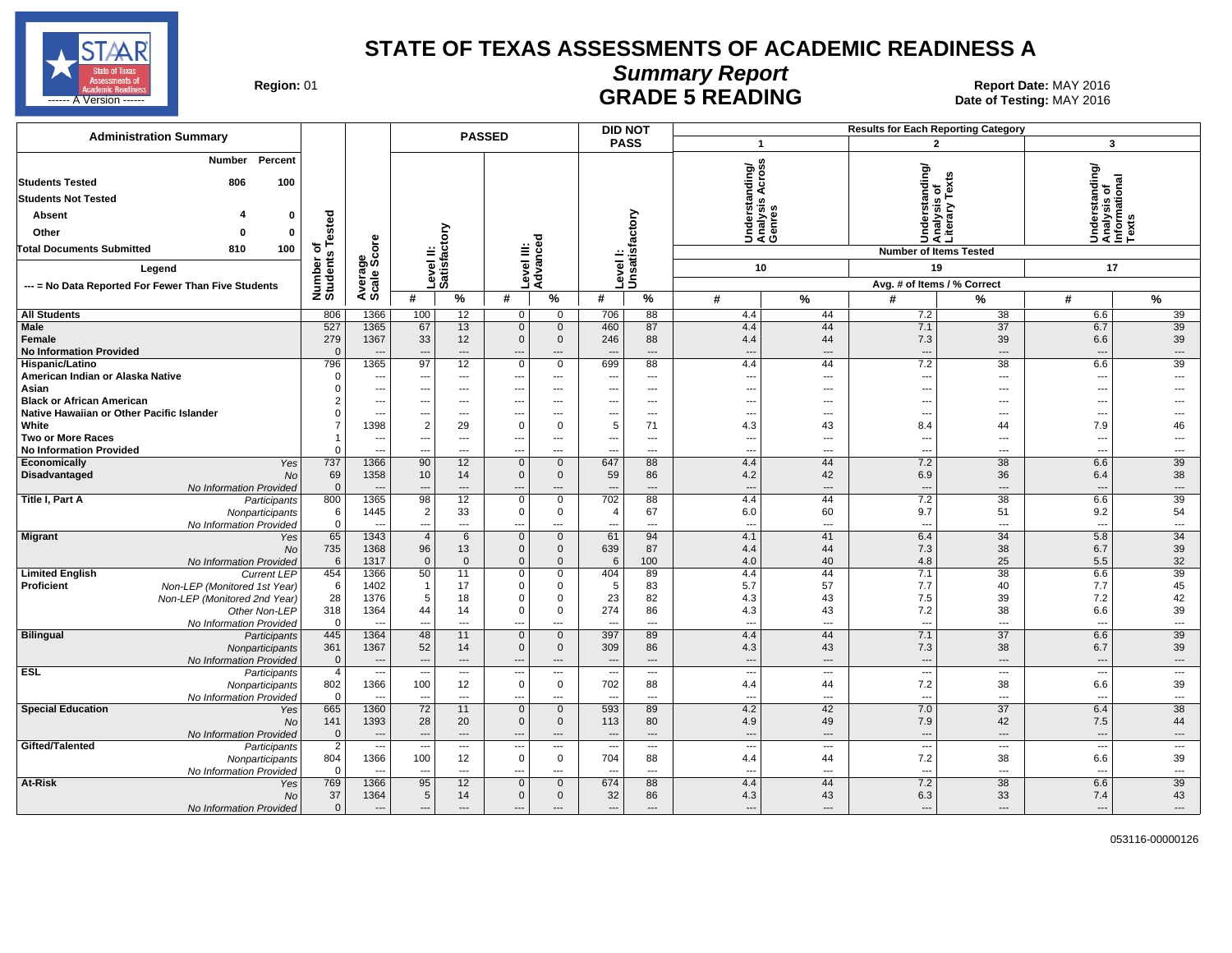

**Summary Report**

Region: 01 **Region: 01 Report Date: MAY 2016**<br>Bate of Testing: MAY 2016

| <b>Administration Summary</b>                                                                                                                                                                       |                                                               |                                                              |                                                   |                                                                | <b>PASSED</b>                                |                                                                      | <b>DID NOT</b>           |                                                                          |                                                                                      |                                       |                                                                |                                                  | <b>Results for Each Reporting Category</b>                            |                                                                                           |                                                                  |                                                        |
|-----------------------------------------------------------------------------------------------------------------------------------------------------------------------------------------------------|---------------------------------------------------------------|--------------------------------------------------------------|---------------------------------------------------|----------------------------------------------------------------|----------------------------------------------|----------------------------------------------------------------------|--------------------------|--------------------------------------------------------------------------|--------------------------------------------------------------------------------------|---------------------------------------|----------------------------------------------------------------|--------------------------------------------------|-----------------------------------------------------------------------|-------------------------------------------------------------------------------------------|------------------------------------------------------------------|--------------------------------------------------------|
|                                                                                                                                                                                                     |                                                               |                                                              |                                                   |                                                                |                                              |                                                                      | <b>PASS</b>              |                                                                          | $\overline{1}$                                                                       |                                       | $\mathbf{2}$                                                   |                                                  | 3                                                                     |                                                                                           | $\overline{\bf{4}}$                                              |                                                        |
| Percent<br>Number<br><b>Students Tested</b><br>623<br>99<br><b>Students Not Tested</b><br>5<br>Absent<br>1<br>Other<br>3<br>$\mathbf 0$<br><b>Total Documents Submitted</b><br>631<br>100<br>Legend | sted<br>ة<br>৳<br>$\boldsymbol{\omega}$<br>Number<br>Students | ge<br>Score                                                  | Level II:<br>Satisfactory                         |                                                                | Level III:<br>Advanced                       |                                                                      | <b>Level!</b>            | Unsatisfactory                                                           | Numerical<br>Representations<br>and<br>Relationships<br>8                            |                                       | ٤<br>Computations<br>and Algebraic<br>Relationships<br>ن<br>24 |                                                  | and<br>etry<br>e<br>Sas<br>ŏέ<br><b>Number of Items Tested</b><br>12  |                                                                                           | Data Analysis<br>and Personal<br>Financial<br>Literacy<br>6      |                                                        |
| --- = No Data Reported For Fewer Than Five Students                                                                                                                                                 |                                                               | Average                                                      |                                                   |                                                                |                                              |                                                                      |                          |                                                                          |                                                                                      |                                       |                                                                |                                                  | Avg. # of Items / % Correct                                           |                                                                                           |                                                                  |                                                        |
|                                                                                                                                                                                                     |                                                               |                                                              | #                                                 | %                                                              | #                                            | $\%$                                                                 | #                        | %                                                                        | #                                                                                    | %                                     | #                                                              | %                                                | #                                                                     | %                                                                                         | #                                                                | %                                                      |
| <b>All Students</b>                                                                                                                                                                                 | 623                                                           | 1433                                                         | 116                                               | 19                                                             | $\overline{0}$                               | $\mathbf{0}$                                                         | 507                      | 81                                                                       | 2.9                                                                                  | 36                                    | 8.8                                                            | 37                                               | 4.2                                                                   | 35                                                                                        | 1.9                                                              | 32                                                     |
| <b>Male</b><br>Female<br><b>No Information Provided</b>                                                                                                                                             | 410<br>213<br>$\Omega$                                        | 1432<br>1435<br>$\overline{\phantom{a}}$                     | 76<br>40<br>$\overline{\phantom{a}}$              | 19<br>19<br>$\cdots$                                           | $\mathbf 0$<br>$\mathbf{0}$<br>---           | $\mathbf 0$<br>$\mathbf 0$<br>$\cdots$                               | 334<br>173               | 81<br>81<br>$\hspace{0.05cm} \ldots$                                     | 2.8<br>2.9<br>---                                                                    | 35<br>36<br>---                       | 8.7<br>9.1<br>$\overline{\phantom{a}}$                         | 36<br>38<br>---                                  | 4.2<br>4.1<br>$\overline{\phantom{a}}$                                | 35<br>34<br>$\hspace{0.05cm} \cdots$                                                      | 1.9<br>1.9<br>---                                                | 32<br>31<br>---                                        |
| Hispanic/Latino<br>American Indian or Alaska Native<br>Asian<br><b>Black or African American</b><br>Native Hawaiian or Other Pacific Islander                                                       | 617<br>$\Omega$                                               | 1433<br>---<br>$\overline{\phantom{a}}$<br>$\sim$<br>---     | 115<br>---<br>---                                 | 19<br>---<br>$\qquad \qquad \cdots$<br>$---$<br>$\overline{a}$ | $\Omega$<br>---<br>---                       | $\mathbf 0$<br>$\overline{\phantom{a}}$<br>---<br>$---$<br>$---$     | 502<br>---               | 81<br>$\overline{\phantom{a}}$<br>$\scriptstyle\cdots$<br>$---$<br>$---$ | 2.8<br>$\overline{\phantom{a}}$<br>$\overline{\phantom{a}}$<br>$\overline{a}$<br>--- | 36<br>---<br>---<br>$---$<br>---      | 8.8<br>$\overline{\phantom{a}}$<br>---<br>$---$<br>---         | 37<br>---<br>---<br>$---$<br>$---$               | 4.2<br>$\overline{\phantom{a}}$<br>$\overline{\phantom{a}}$<br>$\sim$ | $\overline{35}$<br>$\overline{\phantom{a}}$<br>$\overline{\phantom{a}}$<br>$--$<br>$\sim$ | 1.9<br>$\overline{a}$<br>---<br>$\overline{a}$<br>$\overline{a}$ | $\overline{32}$<br>---<br>---<br>---<br>---            |
| White<br><b>Two or More Races</b><br><b>No Information Provided</b>                                                                                                                                 | $\Omega$                                                      | ---<br>$\overline{\phantom{a}}$<br>---                       | ---<br>---                                        | ---<br>---<br>$\overline{a}$                                   | ---<br>---                                   | ---<br>$---$<br>$\overline{a}$                                       | $\overline{\phantom{a}}$ | $\overline{\phantom{a}}$<br>$\hspace{0.05cm} \ldots$<br>$\overline{a}$   | ---<br>---<br>---                                                                    | ⊷<br>---<br>---                       | ---<br>$---$<br>$\overline{a}$                                 | ---<br>$\cdots$<br>$\overline{a}$                | $\overline{\phantom{a}}$<br>---<br>$\sim$                             | ---<br>$\overline{\phantom{a}}$<br>$\overline{a}$                                         | ---<br>---<br>---                                                | ---<br>---                                             |
| Yes<br>Economically<br><b>No</b><br>Disadvantaged<br>No Information Provided                                                                                                                        | 567<br>56<br>$\mathbf 0$                                      | 1433<br>1438                                                 | 107<br>9                                          | 19<br>16<br>---                                                | $\Omega$<br>0                                | $\mathbf{0}$<br>$\mathbf{0}$                                         | 460<br>47                | 81<br>84<br>---                                                          | 2.9<br>2.7<br>---                                                                    | 36<br>33<br>---                       | 8.8<br>8.8<br>$\overline{\phantom{a}}$                         | 37<br>37<br>---                                  | 4.1<br>4.7                                                            | $\overline{34}$<br>39<br>---                                                              | 1.9<br>1.9<br>---                                                | 32<br>31<br>---                                        |
| Participants<br>Title I, Part A<br>Nonparticipants<br>No Information Provided                                                                                                                       | 618<br>5<br>$\mathbf 0$                                       | 1433<br>1443                                                 | 114<br>$\overline{c}$<br>---                      | 18<br>40<br>$\overline{\phantom{a}}$                           | $\Omega$<br>0                                | $\overline{0}$<br>$\mathbf 0$<br>---                                 | 504<br>3                 | 82<br>60<br>$\overline{\phantom{a}}$                                     | 2.9<br>2.2<br>$\overline{\phantom{a}}$                                               | 36<br>28<br>---                       | 8.8<br>10.2<br>$\overline{\phantom{a}}$                        | 37<br>43<br>---                                  | 4.2<br>5.0<br>$\overline{\phantom{a}}$                                | 35<br>42<br>$\overline{\phantom{a}}$                                                      | 1.9<br>1.2<br>---                                                | 32<br>20<br>---                                        |
| Migrant<br>Yes<br><b>No</b><br>No Information Provided                                                                                                                                              | 45<br>572<br>6                                                | 1416<br>1435<br>1367                                         | 5<br>111<br>$\mathbf 0$                           | 11<br>19<br>$\mathbf{0}$                                       | $\Omega$<br>$\mathbf 0$<br>$\Omega$          | $\mathbf{0}$<br>$\mathbf 0$<br>$\mathbf{0}$                          | 40<br>461<br>6           | 89<br>81<br>100                                                          | 2.3<br>2.9<br>2.3                                                                    | 29<br>36<br>29                        | 8.0<br>8.9<br>5.0                                              | $\overline{33}$<br>37<br>21                      | 4.0<br>4.2<br>2.8                                                     | $\overline{34}$<br>35<br>24                                                               | 1.7<br>1.9<br>1.5                                                | $\overline{28}$<br>32<br>25                            |
| <b>Current LEP</b><br><b>Limited English</b><br>Non-LEP (Monitored 1st Year)<br><b>Proficient</b><br>Non-LEP (Monitored 2nd Year)<br>Other Non-LEP<br>No Information Provided                       | 352<br>3<br>20<br>248<br>$\mathbf 0$                          | 1441<br>$\overline{\phantom{a}}$<br>1432<br>1423<br>$\sim$   | 73<br>$-$<br>5<br>38<br>$\overline{\phantom{a}}$  | 21<br>$---$<br>25<br>15<br>$---$                               | 0<br>$\Omega$<br>$\Omega$<br>---             | $\mathbf 0$<br>$\overline{a}$<br>$\mathbf 0$<br>$\mathbf 0$<br>$---$ | 279<br>15<br>210         | 79<br>$---$<br>75<br>85<br>$---$                                         | 3.0<br>$\overline{a}$<br>2.4<br>2.7<br>---                                           | 38<br>---<br>30<br>33<br>---          | 9.1<br>$\overline{a}$<br>9.6<br>8.3<br>$\overline{a}$          | 38<br>$\sim$<br>40<br>35<br>$---$                | 4.3<br>$\overline{\phantom{a}}$<br>3.9<br>4.0<br>---                  | 36<br>$\sim$<br>33<br>34<br>$\sim$                                                        | 1.9<br>$\overline{\phantom{a}}$<br>1.7<br>1.9<br>$\overline{a}$  | 32<br>$\overline{\phantom{a}}$<br>28<br>32<br>$\ldots$ |
| <b>Bilingual</b><br>Participants<br>Nonparticipants<br>No Information Provided                                                                                                                      | 346<br>277<br>$\mathbf{0}$                                    | 1440<br>1425<br>$---$                                        | 69<br>47<br>$\overline{\phantom{a}}$              | 20<br>17<br>$---$                                              | $\Omega$<br>$\Omega$<br>$---$                | $\mathbf{0}$<br>$\mathbf 0$<br>$---$                                 | 277<br>230<br>---        | 80<br>83<br>$---$                                                        | 3.0<br>2.7<br>$\overline{\phantom{a}}$                                               | 37<br>34<br>$---$                     | 9.1<br>8.5<br>$---$                                            | 38<br>35<br>$---$                                | 4.3<br>4.0<br>$\overline{\phantom{a}}$                                | $\overline{36}$<br>33<br>$---$                                                            | 1.9<br>1.9<br>$\overline{a}$                                     | 32<br>32<br>$\cdots$                                   |
| <b>ESL</b><br>Participants<br>Nonparticipants<br>No Information Provided                                                                                                                            | 3<br>620<br>$\mathbf 0$                                       | $\sim$<br>1433<br>$\overline{\phantom{a}}$                   | $\overline{\phantom{a}}$<br>115                   | $\cdots$<br>19<br>$---$                                        | ---<br>$\Omega$<br>--                        | $\scriptstyle\cdots$<br>$\mathbf 0$<br>$---$                         | ---<br>505               | $\scriptstyle\cdots$<br>81<br>$---$                                      | ---<br>2.9<br>---                                                                    | $\cdots$<br>36<br>---                 | ---<br>8.8<br>---                                              | $\hspace{0.05cm} \ldots$<br>37<br>$\overline{a}$ | $\hspace{0.05cm} \cdots$<br>4.2<br>$\overline{\phantom{a}}$           | $\hspace{0.05cm} \ldots$<br>35<br>$\sim$                                                  | $\overline{\phantom{a}}$<br>1.9<br>---                           | $\ldots$<br>32<br>---                                  |
| <b>Special Education</b><br>Yes<br><b>No</b><br>No Information Provided                                                                                                                             | 519<br>104<br>$\mathbf{0}$                                    | 1428<br>1461<br>$\overline{\phantom{a}}$                     | 88<br>28<br>$\overline{\phantom{a}}$              | 17<br>27<br>$---$                                              | $\overline{0}$<br>$\Omega$<br>$\overline{a}$ | $\mathbf 0$<br>$\mathbf 0$<br>$---$                                  | 431<br>76<br>--          | 83<br>73<br>$---$                                                        | 2.8<br>3.4<br>---                                                                    | 34<br>42<br>$\overline{a}$            | 8.7<br>9.7<br>$\overline{\phantom{a}}$                         | 36<br>40<br>$---$                                | 4.0<br>4.8<br>---                                                     | 34<br>40<br>$---$                                                                         | 1.8<br>2.3<br>$\overline{a}$                                     | 30<br>38<br>---                                        |
| Gifted/Talented<br>Participants<br>Nonparticipants<br>No Information Provided                                                                                                                       | $\overline{1}$<br>622<br>$\Omega$                             | $\overline{\phantom{a}}$<br>1433<br>$\overline{\phantom{a}}$ | $\overline{\phantom{a}}$<br>116<br>--             | $\overline{\phantom{a}}$<br>19<br>$\overline{\phantom{a}}$     | ---<br>0<br>$- - -$                          | $\overline{\phantom{a}}$<br>$\mathbf 0$<br>$\overline{a}$            | 506                      | $\overline{\phantom{a}}$<br>81<br>$\overline{a}$                         | <br>2.9<br>$\overline{a}$                                                            | ---<br>36<br>$\overline{\phantom{a}}$ | ---<br>8.8<br>$\overline{a}$                                   | ---<br>37<br>$\overline{a}$                      | $\overline{\phantom{a}}$<br>4.2<br>$\overline{\phantom{a}}$           | $\overline{\phantom{a}}$<br>35<br>$\overline{\phantom{a}}$                                | $\overline{a}$<br>1.9<br>$\overline{a}$                          | <br>32<br>$\cdots$                                     |
| At-Risk<br>Yes<br>No<br>No Information Provided                                                                                                                                                     | 587<br>36<br>$\mathbf{0}$                                     | 1435<br>1414<br>$\overline{\phantom{a}}$                     | 114<br>$\overline{2}$<br>$\hspace{0.05cm} \ldots$ | 19<br>6<br>---                                                 | $\Omega$<br>0<br>---                         | $\Omega$<br>$\mathbf 0$<br>$---$                                     | 473<br>34<br>---         | 81<br>94<br>$---$                                                        | 2.9<br>2.3<br>---                                                                    | 36<br>28<br>---                       | 8.9<br>8.0<br>$\overline{\phantom{a}}$                         | 37<br>33<br>---                                  | 4.2<br>4.0<br>$\overline{\phantom{a}}$                                | 35<br>33<br>$\cdots$                                                                      | 1.9<br>1.8<br>---                                                | 32<br>29<br>---                                        |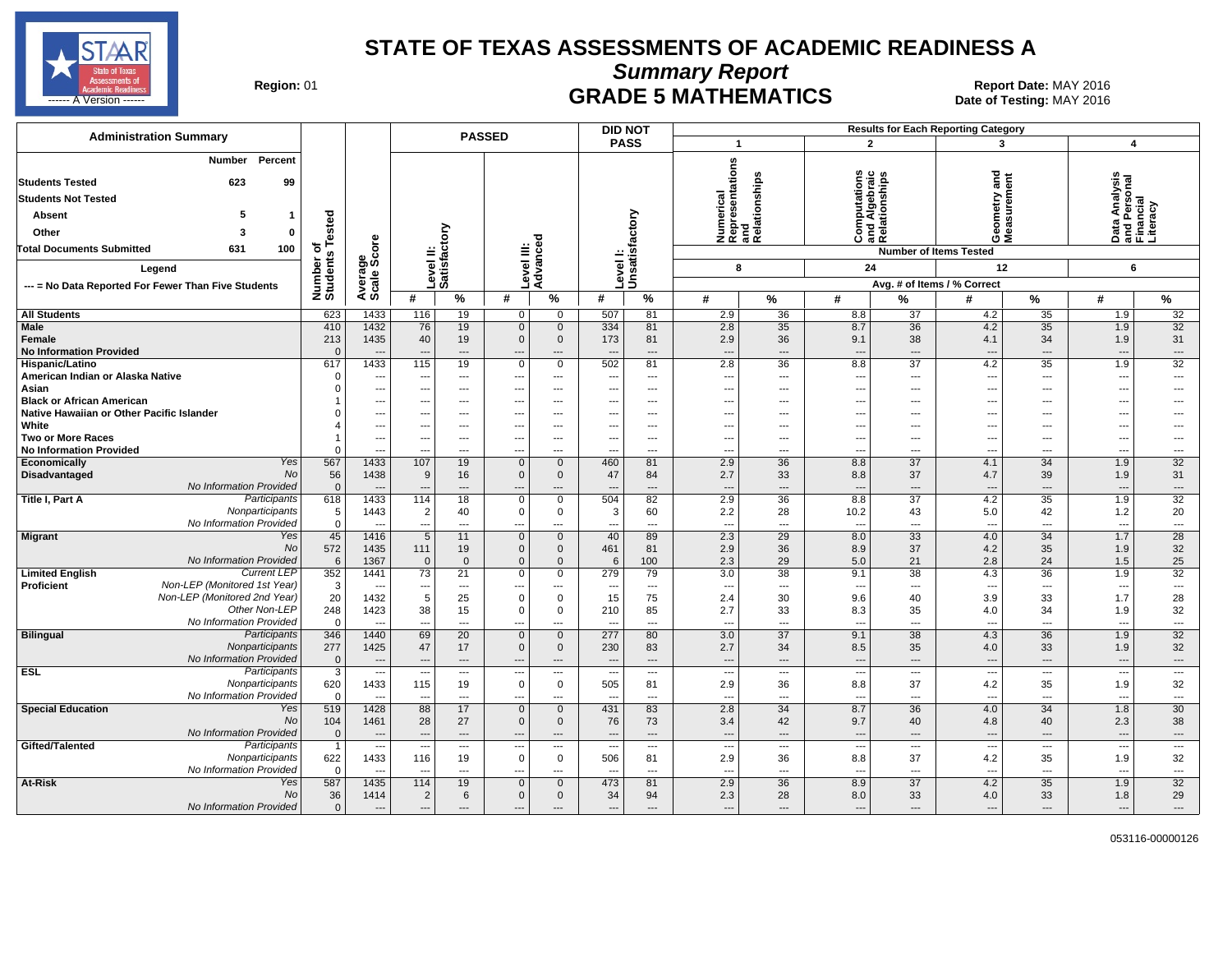

┱

**DID NOT**

# **Summary Report**

Region: 01 **Region: 01 Report Date: MAY 2016**<br>**GRADE 8 READING** Date of Testing: MAY 2016 Date of Testing: MAY 2016

| <b>Administration Summary</b>                              |                       |                        |                                |                                | <b>PASSED</b>              |                               |                        | <b>DID NOT</b>                 |                                 |                                      |                | <b>Results for Each Reporting Category</b> |                                                                                 |                      |
|------------------------------------------------------------|-----------------------|------------------------|--------------------------------|--------------------------------|----------------------------|-------------------------------|------------------------|--------------------------------|---------------------------------|--------------------------------------|----------------|--------------------------------------------|---------------------------------------------------------------------------------|----------------------|
|                                                            |                       |                        |                                |                                |                            |                               |                        | <b>PASS</b>                    | $\overline{1}$                  |                                      |                | $\mathbf{2}$                               | 3                                                                               |                      |
| Percent<br>Number                                          |                       |                        |                                |                                |                            |                               |                        |                                |                                 |                                      |                |                                            |                                                                                 |                      |
| <b>Students Tested</b><br>6973<br>69                       |                       |                        |                                |                                |                            |                               |                        |                                | nding/                          | ဠ                                    | nderstanding/  | is of<br>v Texts                           | rstanding/<br>ysis of<br>Understanding<br>Analysis of<br>Informational<br>Texts |                      |
| <b>Students Not Tested</b>                                 |                       |                        |                                |                                |                            |                               |                        |                                |                                 | ⋖                                    |                |                                            |                                                                                 |                      |
| 103<br>-1                                                  |                       |                        |                                |                                |                            |                               |                        |                                |                                 | S,<br>Understa<br>Analysis<br>Genres |                | Analysis<br>Literary                       |                                                                                 |                      |
| Absent                                                     |                       |                        |                                |                                |                            |                               |                        |                                |                                 |                                      |                |                                            |                                                                                 |                      |
| Other<br>2976<br>30                                        | Tested                |                        |                                |                                |                            |                               |                        |                                |                                 |                                      | 5              |                                            |                                                                                 |                      |
| 10052<br>100<br><b>Total Documents Submitted</b>           | ৳                     |                        |                                |                                |                            |                               |                        |                                |                                 |                                      |                | <b>Number of Items Tested</b>              |                                                                                 |                      |
| Legend                                                     | Number o<br>Students  | Average<br>Scale Score |                                | Level II:<br>Satisfactory      | Level III:<br>Advanced     |                               |                        | Level I:<br>Unsatisfactory     |                                 | 10                                   |                | 22                                         | 20                                                                              |                      |
| --- = No Data Reported For Fewer Than Five Students        |                       |                        |                                |                                |                            |                               |                        |                                |                                 |                                      |                | Avg. # of Items / % Correct                |                                                                                 |                      |
|                                                            |                       |                        | #                              | %                              | #                          | %                             | #                      | %                              | #                               | $\frac{9}{6}$                        | #              | %                                          | #                                                                               | %                    |
| <b>All Students</b>                                        | 6973                  | 1540                   | 2151                           | 31                             | 12                         | $\mathbf 0$                   | 4822                   | 69                             | 4.5                             | 45                                   | 10.3           | 47                                         | 8.8                                                                             | 44                   |
| Male                                                       | 4029                  | 1534                   | 1154                           | 29                             | $\sqrt{5}$                 | $\mathbf 0$                   | 2875                   | 71                             | 4.4                             | 44                                   | 9.9            | 45                                         | 8.7                                                                             | 44                   |
| Female<br><b>No Information Provided</b>                   | 2941<br>3             | 1549                   | 996                            | 34<br>$\overline{\phantom{a}}$ | $\overline{7}$<br>---      | $\mathbf 0$<br>$---$          | 1945                   | 66<br>$---$                    | 4.7<br>$\overline{\phantom{a}}$ | 47<br>$\overline{a}$                 | 10.8           | 49<br>$\overline{a}$                       | 8.9<br>$\overline{\phantom{a}}$                                                 | 44<br>---            |
| Hispanic/Latino                                            | 6894                  | 1540                   | 2128                           | 31                             | 12                         | $\mathsf 0$                   | 4766                   | 69                             | 4.5                             | 45                                   | 10.3           | 47                                         | 8.8                                                                             | 44                   |
| American Indian or Alaska Native                           | 6                     | 1550                   | $\overline{\mathbf{c}}$        | 33                             | $\Omega$                   | $\mathbf 0$                   | $\overline{4}$         | 67                             | 5.5                             | 55                                   | 10.5           | 48                                         | 8.5                                                                             | 43                   |
| Asian                                                      | 6                     | 1549                   | $\sqrt{2}$                     | 33                             | $\mathbf 0$                | 0                             | $\overline{4}$         | 67                             | 5.2                             | 52                                   | 9.5            | 43                                         | 9.8                                                                             | 49                   |
| <b>Black or African American</b>                           | 6                     | 1561                   | 3                              | 50                             | $\Omega$                   | $\mathbf 0$                   | 3                      | 50                             | 5.2                             | 52                                   | 12.2           | 55                                         | 8.2                                                                             | 41                   |
| Native Hawaiian or Other Pacific Islander<br>White         | $\Omega$<br>49        | 1535                   | $\overline{\phantom{a}}$<br>12 | $\overline{a}$<br>24           | ---<br>$\Omega$            | $\overline{a}$<br>$\mathbf 0$ | $\overline{a}$<br>37   | $\overline{\phantom{a}}$<br>76 | $\overline{\phantom{a}}$<br>4.7 | $\overline{a}$<br>47                 | $\sim$<br>10.4 | ---<br>47                                  | ---<br>8.0                                                                      | $\overline{a}$<br>40 |
| Two or More Races                                          | $\overline{7}$        | 1565                   | $\mathsf 3$                    | 43                             | $\mathbf 0$                | $\mathbf 0$                   | $\overline{4}$         | 57                             | 5.1                             | 51                                   | 11.1           | 51                                         | 9.7                                                                             | 49                   |
| <b>No Information Provided</b>                             | .5                    | 1541                   | $\overline{1}$                 | 20                             | $\Omega$                   | $\Omega$                      | $\overline{4}$         | 80                             | 4.4                             | 44                                   | 9.4            | 43                                         | 9.8                                                                             | 49                   |
| Economically<br>Yes                                        | 6472                  | 1539                   | 1946                           | 30                             | 8                          | $\mathbf 0$                   | 4526                   | 70                             | 4.5                             | 45                                   | 10.2           | 46                                         | 8.7                                                                             | 44                   |
| Disadvantaged<br><b>No</b>                                 | 494<br>$\overline{7}$ | 1558<br>1535           | 203<br>$\overline{2}$          | 41<br>29                       | $\overline{4}$<br>$\Omega$ | $\mathbf{1}$<br>$\Omega$      | 291<br>5               | 59<br>71                       | 4.8<br>4.1                      | 48<br>41                             | 11.2<br>9.6    | 51<br>44                                   | 9.3<br>9.4                                                                      | 46<br>47             |
| No Information Provided<br>Title I, Part A<br>Participants | 6913                  | 1540                   | 2139                           | 31                             | 12                         | 0                             | 4774                   | 69                             | 4.5                             | 45                                   | 10.3           | 47                                         | 8.8                                                                             | 44                   |
| Nonparticipants                                            | 53                    | 1505                   | 10                             | 19                             | $\mathbf 0$                | $\mathbf 0$                   | 43                     | 81                             | 3.8                             | 38                                   | 9.0            | 41                                         | 7.7                                                                             | 38                   |
| No Information Provided                                    | $\overline{7}$        | 1535                   | $\overline{2}$                 | 29                             | $\mathbf 0$                | $\mathbf 0$                   | 5                      | 71                             | 4.1                             | 41                                   | 9.6            | 44                                         | 9.4                                                                             | 47                   |
| Migrant<br>Yes<br><b>No</b>                                | 400<br>6537           | 1545<br>1540           | $\overline{115}$<br>2032       | $\overline{29}$<br>31          | $\mathbf{1}$<br>11         | $\mathbf 0$<br>$\mathbf 0$    | 285<br>4505            | 71<br>69                       | 4.6<br>4.5                      | 46<br>45                             | 10.4<br>10.3   | 47<br>47                                   | 9.0<br>8.8                                                                      | 45<br>44             |
| No Information Provided                                    | 36                    | 1480                   | $\overline{4}$                 | 11                             | $\mathbf 0$                | $\mathbf{0}$                  | 32                     | 89                             | 3.5                             | 35                                   | 7.4            | 34                                         | 6.9                                                                             | 35                   |
| <b>Limited English</b><br><b>Current LEP</b>               | 4047                  | 1524                   | 922                            | 23                             | $\mathsf 0$                | 0                             | 3125                   | 77                             | 4.2                             | 42                                   | 9.5            | 43                                         | 8.3                                                                             | 42                   |
| Proficient<br>Non-LEP (Monitored 1st Year)                 | 70                    | 1579                   | 36                             | 51                             | 0                          | $\mathbf 0$                   | 34                     | 49                             | 5.0                             | 50                                   | 12.2           | 55                                         | 10.1                                                                            | 50                   |
| Non-LEP (Monitored 2nd Year)                               | 164                   | 1575                   | 85                             | 52                             | $\mathsf 0$                | 0                             | 79                     | 48                             | 5.2                             | 52                                   | 11.8           | 53                                         | 10.0                                                                            | 50                   |
| Other Non-LEP<br>No Information Provided                   | 2687<br>5             | 1561<br>1628           | 1105<br>3                      | 41<br>60                       | 12<br>$\mathbf 0$          | $\mathsf 0$<br>$\mathbf 0$    | 1582<br>$\overline{2}$ | 59<br>40                       | 4.9<br>6.0                      | 49<br>60                             | 11.3<br>13.8   | 51<br>63                                   | 9.4<br>12.2                                                                     | 47<br>61             |
| <b>Bilingual</b><br>Participants                           | $\overline{21}$       | 1523                   | $\overline{4}$                 | 19                             | $\mathsf{O}\xspace$        | $\mathbf{0}$                  | 17                     | 81                             | 4.6                             | 46                                   | 9.7            | 44                                         | 7.7                                                                             | 38                   |
| Nonparticipants                                            | 6943                  | 1540                   | 2144                           | 31                             | 12                         | $\mathbf 0$                   | 4799                   | 69                             | 4.5                             | 45                                   | 10.3           | 47                                         | 8.8                                                                             | 44                   |
| No Information Provided                                    | -9                    | 1552                   | 3                              | 33                             | $\mathbf{0}$               | $\mathbf{0}$                  | 6                      | 67                             | 5.0                             | 50                                   | 9.7            | 44                                         | 10.0                                                                            | 50                   |
| <b>ESL</b><br>Participants                                 | 3941                  | 1524                   | 898                            | 23<br>41                       | $\mathsf 0$<br>12          | $\mathsf 0$<br>0              | 3043<br>1774           | $\overline{77}$<br>59          | 4.2<br>4.9                      | 42<br>49                             | 9.5<br>11.3    | 43<br>51                                   | 8.3<br>9.4                                                                      | 42<br>47             |
| Nonparticipants<br>No Information Provided                 | 3024<br>8             | 1561<br>1561           | 1250<br>3                      | 38                             | $\mathbf 0$                | $\mathbf 0$                   | 5                      | 63                             | 4.8                             | 48                                   | 10.5           | 48                                         | 10.3                                                                            | 51                   |
| <b>Special Education</b><br>Yes                            | 799                   | 1505                   | 120                            | 15                             | $\overline{0}$             | $\mathbf 0$                   | 679                    | 85                             | 4.0                             | 40                                   | 8.6            | 39                                         | 7.5                                                                             | 37                   |
| <b>No</b>                                                  | 6166                  | 1545                   | 2028                           | 33                             | 12                         | $\mathbf 0$                   | 4138                   | 67                             | 4.6                             | 46                                   | 10.5           | 48                                         | 8.9                                                                             | 45                   |
| No Information Provided                                    | 8                     | 1561                   | 3                              | 38                             | $\mathbf 0$                | $\mathbf{0}$                  | 5                      | 63                             | 4.8                             | 48                                   | 10.5           | 48                                         | 10.3                                                                            | 51                   |
| Gifted/Talented<br>Participants                            | 40<br>6925            | 1636<br>1540           | 33<br>2115                     | 83<br>31                       | 11                         | 3<br>$\mathbf 0$              | 7<br>4810              | 18<br>69                       | 6.1<br>4.5                      | 61<br>45                             | 14.3<br>10.2   | 65<br>47                                   | 12.4<br>8.8                                                                     | 62<br>44             |
| Nonparticipants<br>No Information Provided                 | 8                     | 1561                   | 3                              | 38                             | $\mathbf 0$                | $\Omega$                      | 5                      | 63                             | 4.8                             | 48                                   | 10.5           | 48                                         | 10.3                                                                            | 51                   |
| At-Risk<br>Yes                                             | 6547                  | 1537                   | 1911                           | 29                             | 6                          | $\mathbf{0}$                  | 4636                   | 71                             | 4.5                             | 45                                   | 10.1           | 46                                         | 8.7                                                                             | 43                   |
| <b>No</b>                                                  | 418                   | 1590                   | 237                            | 57                             | 6                          | $\mathbf{1}$                  | 181                    | 43                             | 5.4                             | 54                                   | 12.5           | 57                                         | 10.4                                                                            | 52                   |
| No Information Provided                                    | 8                     | 1561                   | 3                              | 38                             | $\overline{0}$             | $\Omega$                      | 5                      | 63                             | 4.8                             | 48                                   | 10.5           | 48                                         | 10.3                                                                            | 51                   |
| Career/Technical<br>Participants<br><b>Education</b>       | 1144<br>5823          | 1545<br>1539           | 367<br>1782                    | 32<br>31                       | $\overline{2}$<br>10       | $\overline{0}$<br>$\mathbf 0$ | 777<br>4041            | 68<br>69                       | 4.6<br>4.5                      | 46<br>45                             | 10.5<br>10.2   | 48<br>46                                   | 8.8<br>8.8                                                                      | 44<br>44             |
| Nonparticipants<br>No Information Provided                 | 6                     | 1543                   | 2                              | 33                             | $\Omega$                   | $\Omega$                      | $\overline{4}$         | 67                             | 4.3                             | 43                                   | 10.0           | 45                                         | 9.7                                                                             | 48                   |
|                                                            |                       |                        |                                |                                |                            |                               |                        |                                |                                 |                                      |                |                                            |                                                                                 |                      |

\* Students who took the braille version of the test are not included in the reporting category results. 053116-00000126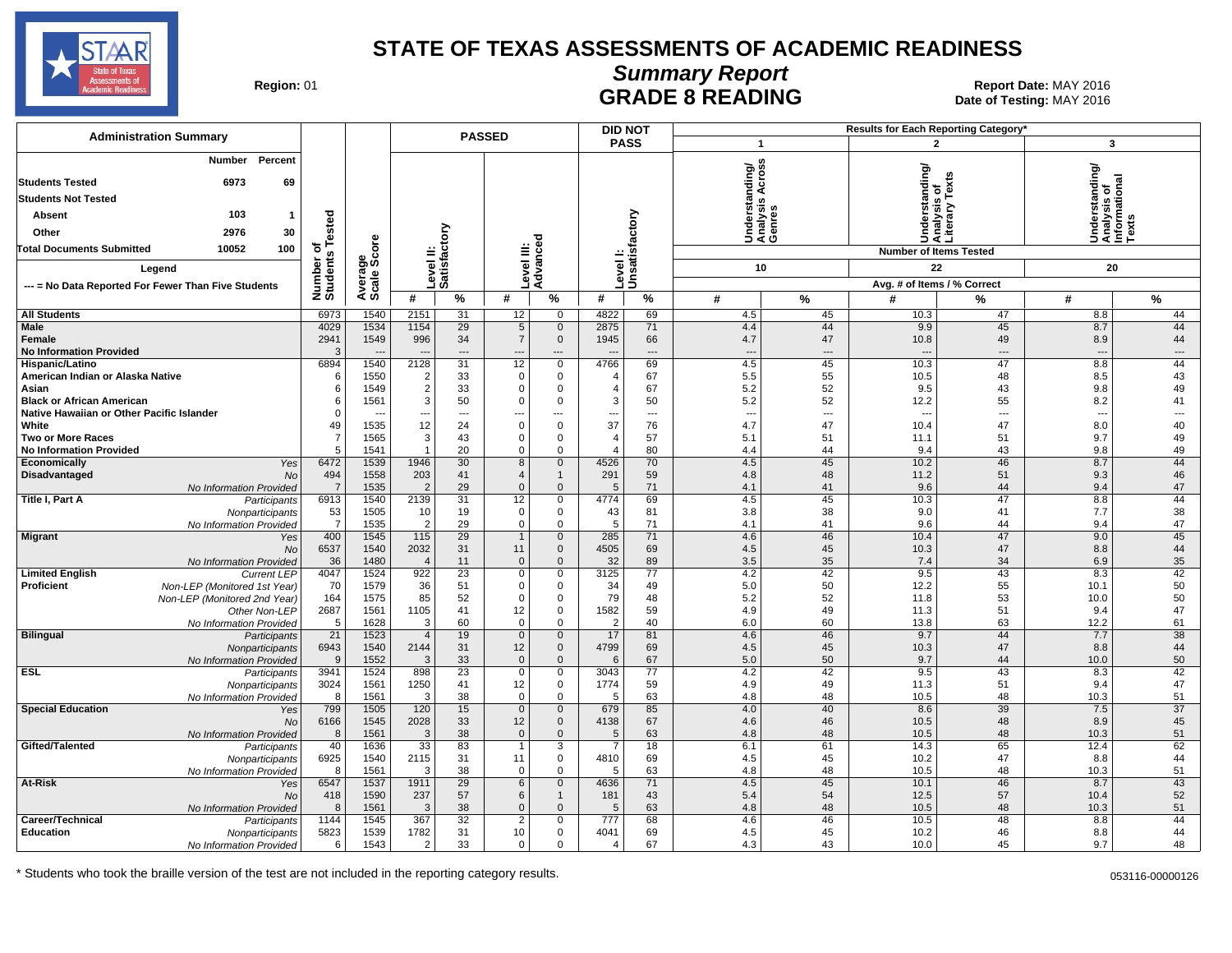

**Summary Report**

Region: 01 **Region: 01 CRADE 8 MATHEMATICS Report Date: MAY 2016 Report Date: MAY 2016** Date of Testing: MAY 2016

| <b>Administration Summary</b>                                               |                               |                                  | <b>DID NOT</b><br><b>PASSED</b> |                                |                                |                                         |                                                      |                                      | Results for Each Reporting Category'   |                       |                                         |                              |                                        |                                      |                                                        |                 |
|-----------------------------------------------------------------------------|-------------------------------|----------------------------------|---------------------------------|--------------------------------|--------------------------------|-----------------------------------------|------------------------------------------------------|--------------------------------------|----------------------------------------|-----------------------|-----------------------------------------|------------------------------|----------------------------------------|--------------------------------------|--------------------------------------------------------|-----------------|
|                                                                             |                               |                                  |                                 |                                |                                |                                         |                                                      | <b>PASS</b>                          | $\mathbf{1}$                           |                       | $\overline{2}$                          |                              | 3                                      |                                      | $\overline{4}$                                         |                 |
| Percent<br>Number<br><b>Students Tested</b><br>6526<br>68                   |                               |                                  |                                 |                                |                                |                                         |                                                      |                                      | epresentations<br>nd                   |                       |                                         |                              | gue                                    |                                      | Data Analysis<br>and Personal<br>Financial<br>Literacy |                 |
| <b>Students Not Tested</b>                                                  |                               |                                  |                                 |                                |                                |                                         |                                                      |                                      |                                        |                       | ation                                   |                              |                                        |                                      |                                                        |                 |
| 109<br><b>Absent</b>                                                        |                               |                                  |                                 |                                |                                |                                         |                                                      |                                      | umerical                               | elationships          | 팊                                       | nd Algebraio<br>elationships |                                        |                                      |                                                        |                 |
| Other<br>2938<br>31                                                         |                               |                                  |                                 |                                |                                |                                         |                                                      |                                      |                                        |                       | 틍                                       |                              |                                        |                                      |                                                        |                 |
| 9573<br>100<br><b>Total Documents Submitted</b>                             | Tested<br>৳                   |                                  |                                 |                                |                                |                                         |                                                      |                                      | 5 \$ \$ \$                             |                       | Õ                                       | ಹ ∩∠                         | ÓΣ                                     |                                      |                                                        |                 |
|                                                                             | w                             | ge<br>Score                      |                                 |                                |                                |                                         |                                                      |                                      |                                        |                       |                                         |                              | <b>Number of Items Tested</b>          |                                      |                                                        |                 |
| Legend                                                                      | Number<br>Student:            |                                  | Level II:<br>Satisfactory       |                                | evel III:                      | Advanced                                |                                                      | Level I:<br>Unsatisfactory           | 5                                      |                       | 22                                      |                              | 20                                     |                                      | 9                                                      |                 |
| --- = No Data Reported For Fewer Than Five Students                         |                               | Avera<br>Scale                   |                                 |                                |                                |                                         |                                                      |                                      |                                        |                       |                                         |                              | Avg. # of Items / % Correct            |                                      |                                                        |                 |
|                                                                             |                               |                                  | #                               | %                              | #                              | %                                       | #                                                    | %                                    | #                                      | %                     | #                                       | %                            | #                                      | %                                    | #                                                      | $\%$            |
| <b>All Students</b>                                                         | 6526                          | 1579                             | 2796                            | 43                             | 3                              | 0                                       | 3730                                                 | 57                                   | 2.4                                    | 48                    | 9.7                                     | 44                           | 8.0                                    | 40                                   | 4.0                                                    | 45              |
| <b>Male</b><br>Female<br><b>No Information Provided</b>                     | 3635<br>2889<br>$\mathcal{P}$ | 1573<br>1586                     | 1448<br>1347                    | 40<br>47<br>$\overline{a}$     | 3<br>$\mathbf 0$               | $\mathbf{0}$<br>$\mathbf 0$             | 2187<br>1542                                         | 60<br>53<br>$\overline{\phantom{a}}$ | 2.4<br>2.4<br>$\overline{\phantom{a}}$ | 48<br>47<br>---       | 9.4<br>10.1<br>$\overline{\phantom{a}}$ | 43<br>46<br>---              | 7.7<br>8.4<br>$\overline{\phantom{a}}$ | 38<br>42<br>$\overline{\phantom{a}}$ | 4.0<br>4.0<br>$\overline{\phantom{a}}$                 | 45<br>44<br>--- |
| <b>Hispanic/Latino</b>                                                      | 6456                          | 1579                             | 2770                            | 43                             | 3                              | $\mathsf 0$                             | 3686                                                 | 57                                   | 2.4                                    | 47                    | 9.7                                     | 44                           | 8.0                                    | 40                                   | 4.0                                                    | 45              |
| American Indian or Alaska Native<br>Asian                                   |                               | ---                              | $\overline{a}$                  | $\cdots$                       |                                | $\hspace{0.05cm} \ldots$                | $\overline{\phantom{a}}$<br>$\overline{\phantom{a}}$ | $\scriptstyle\cdots$                 | ---                                    | $\overline{a}$<br>--- | ---<br>$\overline{a}$                   | ---<br>$\overline{a}$        | $\overline{\phantom{a}}$<br>$\sim$     | $\hspace{0.05cm} \ldots$             | $\overline{\phantom{a}}$                               | ---<br>---      |
| <b>Black or African American</b>                                            |                               | $\overline{\phantom{a}}$<br>1586 | 3                               | $\overline{\phantom{a}}$<br>50 | ---<br>$\Omega$                | $\overline{\phantom{a}}$<br>$\mathbf 0$ | 3                                                    | $\overline{\phantom{a}}$<br>50       | ---<br>2.8                             | 57                    | 9.8                                     | 45                           | 8.3                                    | $\overline{\phantom{a}}$<br>42       | $\overline{\phantom{a}}$<br>4.0                        | 44              |
| Native Hawaiian or Other Pacific Islander                                   |                               |                                  |                                 | $\ddotsc$                      |                                | $\overline{\phantom{a}}$                |                                                      | $\overline{a}$                       | ---                                    | ---                   | $\overline{a}$                          | ---                          | $\overline{\phantom{a}}$               | ---                                  | $\overline{\phantom{a}}$                               | ---             |
| White                                                                       | 54                            | 1579                             | 21                              | 39                             | $\mathbf 0$                    | $\mathbf 0$                             | 33                                                   | 61                                   | 2.5                                    | 50                    | 9.2                                     | 42                           | 8.3                                    | 42                                   | 4.1                                                    | 45              |
| <b>Two or More Races</b><br><b>No Information Provided</b>                  | 5                             | 1547<br>$\sim$                   | $\overline{a}$                  | 20<br>$\overline{\phantom{a}}$ | $\Omega$<br>---                | $\mathbf 0$<br>$\overline{\phantom{a}}$ | ---                                                  | 80<br>$\overline{a}$                 | 2.2<br>$\overline{\phantom{a}}$        | 44<br>---             | 8.4<br>$\overline{\phantom{a}}$         | 38<br>---                    | 6.6<br>$\overline{\phantom{a}}$        | 33<br>$\overline{\phantom{a}}$       | 3.6<br>$\overline{a}$                                  | 40<br>---       |
| Yes<br>Economically                                                         | 5933                          | 1577                             | 2488                            | 42                             | $\overline{2}$                 | $\mathbf 0$                             | 3445                                                 | 58                                   | 2.4                                    | 47                    | 9.6                                     | 44                           | 8.0                                    | 40                                   | 4.0                                                    | 44              |
| <b>No</b><br>Disadvantaged                                                  | 589                           | 1595                             | 306                             | 52                             | $\mathbf{1}$                   | $\overline{0}$                          | 283                                                  | 48                                   | 2.5                                    | 51                    | 10.4                                    | 47                           | 8.7                                    | 43                                   | 4.2                                                    | 47              |
| No Information Provided                                                     | $\overline{4}$                |                                  |                                 | $\overline{\phantom{a}}$       |                                |                                         |                                                      | $\overline{\phantom{a}}$             | $\overline{\phantom{a}}$               |                       |                                         |                              |                                        | $---$                                | $\overline{\phantom{a}}$                               | ---             |
| Participants<br><b>Title I, Part A</b><br>Nonparticipants                   | 6476                          | 1579                             | 2787                            | 43                             | 3<br>$\mathbf 0$               | $\overline{0}$                          | 3689                                                 | 57<br>85                             | 2.4<br>2.0                             | 48                    | 9.7<br>7.5                              | 44<br>34                     | 8.0                                    | 40<br>32                             | 4.0<br>3.5                                             | 45              |
| No Information Provided                                                     | 46<br>$\overline{4}$          | 1535<br>$\overline{\phantom{a}}$ | 7<br>$\overline{\phantom{a}}$   | 15<br>$\overline{\phantom{a}}$ | ---                            | $\mathbf 0$<br>$\cdots$                 | 39<br>$\overline{\phantom{a}}$                       | $\scriptstyle\cdots$                 | ---                                    | 39<br>---             | $\overline{\phantom{a}}$                | ---                          | 6.4<br>$\overline{\phantom{a}}$        | $\hspace{0.05cm} \ldots$             | $\overline{a}$                                         | 39<br>---       |
| <b>Migrant</b><br>Yes                                                       | 367                           | 1570                             | 143                             | 39                             | $\Omega$                       | $\mathbf 0$                             | 224                                                  | 61                                   | 2.2                                    | 44                    | 9.3                                     | 42                           | 7.7                                    | 39                                   | 3.9                                                    | 43              |
| <b>No</b>                                                                   | 6151                          | 1579                             | 2650                            | 43                             | 3                              | $\mathbf{0}$                            | 3501                                                 | 57                                   | 2.4                                    | 48                    | 9.7                                     | 44                           | 8.0                                    | 40                                   | 4.0                                                    | 45              |
| No Information Provided<br><b>Current LEP</b>                               | 8                             | 1583                             | 3                               | 38                             | $\Omega$                       | $\mathbf{0}$                            |                                                      | 63                                   | 2.5                                    | 50                    | 10.5                                    | 48                           | 7.5                                    | 38                                   | 3.9                                                    | 43              |
| <b>Limited English</b><br>Non-LEP (Monitored 1st Year)<br><b>Proficient</b> | 2661<br>101                   | 1564<br>1591                     | 884<br>52                       | 33<br>51                       | 0<br>0                         | $\mathbf 0$<br>$\mathbf 0$              | 1777<br>49                                           | 67<br>49                             | 2.3<br>2.4                             | 45<br>48              | 9.0<br>10.1                             | 41<br>46                     | 7.4<br>8.6                             | $\overline{37}$<br>43                | 3.7<br>4.4                                             | 41<br>49        |
| Non-LEP (Monitored 2nd Year)                                                | 186                           | 1595                             | 96                              | 52                             | $\mathbf{1}$                   | $\mathbf{1}$                            | 90                                                   | 48                                   | 2.5                                    | 50                    | 10.5                                    | 48                           | 8.6                                    | 43                                   | 4.3                                                    | 48              |
| Other Non-LEP                                                               | 3573                          | 1589                             | 1761                            | 49                             | $\overline{2}$                 | $\Omega$                                | 1812                                                 | 51                                   | 2.4                                    | 49                    | 10.1                                    | 46                           | 8.5                                    | 42                                   | 4.2                                                    | 47              |
| No Information Provided                                                     | 5                             | 1621                             | 3                               | 60                             | 0                              | $\mathbf 0$                             |                                                      | 40                                   | 2.8                                    | 56                    | 12.4                                    | 56                           | 8.6                                    | 43                                   | 4.8                                                    | 53              |
| <b>Bilingual</b><br>Participants<br>Nonparticipants                         | 17<br>6503                    | 1596<br>1579                     | 10<br>2782                      | 59<br>43                       | $\mathbf 0$<br>3               | $\mathbf 0$<br>$\mathbf 0$              | 3721                                                 | 41<br>57                             | 2.4<br>2.4                             | 47<br>47              | 11.2<br>9.7                             | 51<br>44                     | 8.5<br>8.0                             | 43<br>40                             | 4.1<br>4.0                                             | 45<br>45        |
| No Information Provided                                                     | 6                             | 1617                             | $\overline{4}$                  | 67                             | $\Omega$                       | $\mathbf{0}$                            |                                                      | 33                                   | 2.7                                    | 53                    | 11.5                                    | 52                           | 9.3                                    | 47                                   | 4.7                                                    | 52              |
| <b>ESL</b><br>Participants                                                  | 2591                          | 1564                             | 857                             | 33                             | $\mathbf 0$                    | $\mathbf 0$                             | 1734                                                 | 67                                   | 2.3                                    | 45                    | 9.0                                     | 41                           | 7.4                                    | 37                                   | 3.7                                                    | 42              |
| Nonparticipants                                                             | 3929                          | 1589                             | 1935                            | 49                             | 3                              | $\mathbf 0$                             | 1994                                                 | 51                                   | 2.4                                    | 49                    | 10.1                                    | 46                           | 8.4                                    | 42                                   | 4.2                                                    | 47              |
| No Information Provided<br><b>Special Education</b><br>Yes                  | 6<br>738                      | 1617<br>1546                     | $\overline{4}$<br>177           | 67<br>24                       | $\mathbf 0$<br>$\mathbf{0}$    | $\mathbf 0$<br>$\mathbf 0$              | 561                                                  | 33<br>76                             | 2.7<br>2.1                             | 53<br>42              | 11.5<br>8.1                             | 52<br>37                     | 9.3<br>6.8                             | 47<br>34                             | 4.7<br>3.6                                             | 52<br>40        |
| No                                                                          | 5783                          | 1583                             | 2616                            | 45                             | $\mathbf{3}$                   | $\mathbf 0$                             | 3167                                                 | 55                                   | 2.4                                    | 48                    | 9.9                                     | 45                           | 8.2                                    | 41                                   | 4.1                                                    | 45              |
| No Information Provided                                                     | 5                             | 1621                             | 3                               | 60                             | $\mathbf 0$                    | $\mathbf{0}$                            |                                                      | 40                                   | 2.8                                    | 56                    | 12.4                                    | 56                           | 8.6                                    | 43                                   | 4.8                                                    | 53              |
| Participants<br>Gifted/Talented                                             | 70                            | 1643                             | 57                              | 81                             | $\overline{0}$                 | $\mathbf 0$                             | 13                                                   | 19                                   | 3.0                                    | 60                    | 12.6                                    | 57                           | 10.9                                   | 55                                   | 4.7                                                    | 52              |
| Nonparticipants<br>No Information Provided                                  | 6451<br>-5                    | 1578<br>1621                     | 2736<br>3                       | 42<br>60                       | 3<br>$\mathbf 0$               | 0<br>$\mathbf{0}$                       | 3715                                                 | 58<br>40                             | 2.4<br>2.8                             | 47<br>56              | 9.7<br>12.4                             | 44<br>56                     | 8.0<br>8.6                             | 40<br>43                             | 4.0<br>4.8                                             | 45<br>53        |
| At-Risk<br>Yes                                                              | 5850                          | 1574                             | 2353                            | 40                             | $\overline{2}$                 | $\mathbf 0$                             | 3497                                                 | 60                                   | 2.3                                    | 47                    | 9.5                                     | 43                           | 7.8                                    | 39                                   | 3.9                                                    | 44              |
| <b>No</b>                                                                   | 671                           | 1619                             | 440                             | 66                             | $\mathbf{1}$                   | $\mathbf 0$                             | 231                                                  | 34                                   | 2.7                                    | 53                    | 11.6                                    | 53                           | 9.6                                    | 48                                   | 4.7                                                    | 52              |
| No Information Provided                                                     | 5                             | 1621                             | 3                               | 60                             | $\overline{0}$                 | $\Omega$                                |                                                      | 40                                   | 2.8                                    | 56                    | 12.4                                    | 56                           | 8.6                                    | 43                                   | 4.8                                                    | 53              |
| Participants<br>Career/Technical                                            | 1021                          | 1586                             | 471                             | 46                             | 2                              | 0                                       | 550                                                  | 54                                   | 2.4                                    | 48                    | 10.0                                    | 46                           | 8.3                                    | 42                                   | 4.1                                                    | 46              |
| Education<br>Nonparticipants<br>No Information Provided                     | 5502<br>3                     | 1577<br>$\overline{\phantom{a}}$ | 2323<br>$\overline{a}$          | 42<br>$\overline{\phantom{a}}$ | $\mathbf{1}$<br>$\overline{a}$ | $\mathbf 0$<br>$\overline{a}$           | 3179<br>$\overline{\phantom{a}}$                     | 58<br>$\overline{a}$                 | 2.4<br>$\overline{a}$                  | 47<br>$\overline{a}$  | 9.6<br>$\overline{a}$                   | 44<br>$\overline{a}$         | 8.0<br>$\overline{\phantom{a}}$        | 40<br>$\overline{\phantom{a}}$       | 4.0<br>$\overline{a}$                                  | 44<br>---       |
|                                                                             |                               |                                  |                                 |                                |                                |                                         |                                                      |                                      |                                        |                       |                                         |                              |                                        |                                      |                                                        |                 |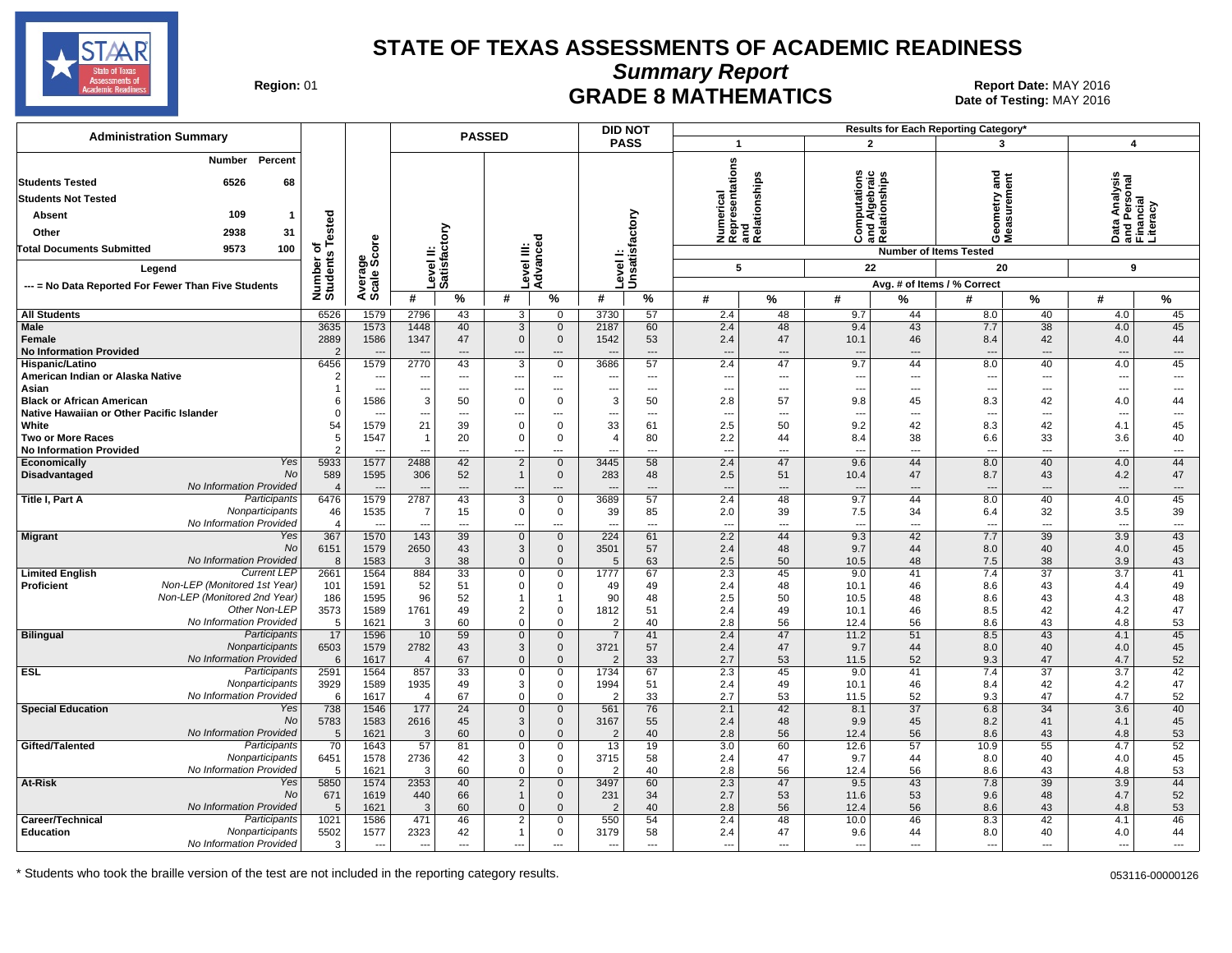

**Summary Report**

Region: 01 **Region: 01 CRADE 8 MATHEMATICS Report Date: MAY 2016 Report Date: MAY 2016** <u>------ L'Version ------- Nate</u> of Testing: MAY 2016 **SERVICE ON INTERNATILE OF A SERVICE ON A SERVICE ON A SERVICE ON A SERVICE ON A SERVICE ON A SERVICE ON A SERVICE ON A SERVICE ON A SERVICE ON A SERVICE ON A SERVICE O** 

| <b>Administration Summary</b>                                                          |                          | <b>DID NOT</b><br><b>Results for Each Reporting Category</b><br><b>PASSED</b> |                                  |                                         |                            |                                   |                               |                                      |                                                      |                            |                                                                          |                                  |                                                      |                                      |                                                        |                                |
|----------------------------------------------------------------------------------------|--------------------------|-------------------------------------------------------------------------------|----------------------------------|-----------------------------------------|----------------------------|-----------------------------------|-------------------------------|--------------------------------------|------------------------------------------------------|----------------------------|--------------------------------------------------------------------------|----------------------------------|------------------------------------------------------|--------------------------------------|--------------------------------------------------------|--------------------------------|
|                                                                                        |                          |                                                                               |                                  |                                         |                            |                                   |                               | <b>PASS</b>                          | $\mathbf{1}$                                         |                            | $\overline{2}$                                                           |                                  | 3                                                    |                                      | $\overline{\mathbf{4}}$                                |                                |
| Percent<br>Number<br><b>Students Tested</b><br>505<br>99<br><b>Students Not Tested</b> |                          |                                                                               |                                  |                                         |                            |                                   |                               |                                      | Numerical<br>Representations<br>and<br>Relationships |                            | ations<br>$\mathbf{c}$<br>Computations<br>and Algebraic<br>Relationships |                                  | gue                                                  |                                      | Data Analysis<br>and Personal<br>Financial<br>Literacy |                                |
| 0                                                                                      |                          |                                                                               |                                  |                                         |                            |                                   |                               |                                      |                                                      |                            |                                                                          |                                  | etry                                                 |                                      |                                                        |                                |
| Absent                                                                                 | Tested                   |                                                                               |                                  |                                         |                            |                                   |                               |                                      |                                                      |                            |                                                                          |                                  | ន្ត<br>ទី                                            |                                      |                                                        |                                |
| Other<br>0                                                                             |                          |                                                                               |                                  |                                         |                            |                                   |                               |                                      |                                                      |                            | ن                                                                        | 高应                               | ⊙ ⋝                                                  |                                      |                                                        |                                |
| 508<br><b>Total Documents Submitted</b><br>100                                         | ৳                        |                                                                               |                                  |                                         | Level III:                 | Advanced                          |                               | Unsatisfactory                       |                                                      |                            |                                                                          |                                  | <b>Number of Items Tested</b>                        |                                      |                                                        |                                |
| Legend                                                                                 |                          |                                                                               |                                  |                                         |                            |                                   | evel I:                       |                                      | 5                                                    |                            | 22                                                                       |                                  | 20                                                   |                                      | $\mathbf{9}$                                           |                                |
| --- = No Data Reported For Fewer Than Five Students                                    | Number of<br>Students    | Average<br>Scale Score                                                        |                                  | Level II:<br>Satisfactory               |                            |                                   |                               |                                      |                                                      |                            |                                                                          |                                  | Avg. # of Items / % Correct                          |                                      |                                                        |                                |
|                                                                                        |                          |                                                                               | #                                | %                                       | #                          | %                                 | #                             | $\%$                                 | #                                                    | %                          | #                                                                        | %                                | #                                                    | %                                    | #                                                      | %                              |
| <b>All Students</b>                                                                    | 505                      | 1547                                                                          | 122                              | 24                                      | 0                          | $\Omega$                          | 383                           | 76                                   | 2.2                                                  | 44                         | 9.0                                                                      | 41                               | 6.4                                                  | $\overline{32}$                      | 3.3                                                    | $\overline{37}$                |
| <b>Male</b><br>Female<br><b>No Information Provided</b>                                | 296<br>209<br>$\Omega$   | 1542<br>1554                                                                  | 61<br>61                         | $\overline{21}$<br>29<br>$\overline{a}$ | $\mathbf 0$<br>$\mathbf 0$ | $\mathbf 0$<br>$\mathbf 0$<br>--- | 235<br>148                    | 79<br>71<br>$\overline{\phantom{a}}$ | 2.1<br>2.2<br>$\overline{\phantom{a}}$               | 43<br>45<br>$\overline{a}$ | 8.9<br>9.3<br>$\overline{a}$                                             | 40<br>42<br>$\overline{a}$       | 6.2<br>6.7<br>$\sim$                                 | 31<br>34<br>$\overline{\phantom{a}}$ | 3.3<br>3.4<br>                                         | 36<br>38<br>---                |
| Hispanic/Latino                                                                        | 495                      | 1548                                                                          | 121                              | 24                                      | 0                          | $\mathbf 0$                       | 374                           | 76                                   | 2.2                                                  | 44                         | 9.1                                                                      | 41                               | 6.4                                                  | 32                                   | 3.3                                                    | 37                             |
| American Indian or Alaska Native                                                       | $\Omega$                 | ---                                                                           | ---                              | ---                                     | ---                        | $\cdots$                          | ---                           | $---$                                | ---                                                  | ---                        | ---                                                                      | ---                              | $\overline{\phantom{a}}$                             | $\overline{\phantom{a}}$             | $\overline{\phantom{a}}$                               | ---                            |
| Asian<br><b>Black or African American</b>                                              | $\Omega$                 | ---<br>---                                                                    | $\overline{a}$                   | $\overline{\phantom{a}}$<br>---         | ---                        | $---$<br>$---$                    |                               | $---$<br>$---$                       | $\overline{\phantom{a}}$<br>---                      | ---<br>---                 | ---<br>---                                                               | $\overline{a}$<br>$\overline{a}$ | $\overline{\phantom{a}}$<br>$\overline{\phantom{a}}$ | $---$<br>$\overline{\phantom{a}}$    | $\overline{\phantom{a}}$<br>---                        | ---<br>---                     |
| Native Hawaiian or Other Pacific Islander                                              |                          | ---                                                                           | $\overline{a}$                   | $---$                                   | ---                        | $\overline{a}$                    |                               | $-$                                  | ---                                                  | $\overline{a}$             | $\sim$                                                                   | $\overline{a}$                   | $\overline{\phantom{a}}$                             | $---$                                | $\overline{a}$                                         | ---                            |
| White                                                                                  | 6                        | 1519                                                                          | $\mathbf 0$                      | 0                                       | 0                          | $\mathbf 0$                       | 6                             | 100                                  | 2.3                                                  | 47                         | 7.0                                                                      | 32                               | 5.0                                                  | 25                                   | 3.7                                                    | 41                             |
| <b>Two or More Races</b>                                                               |                          | ---                                                                           | $\hspace{0.05cm} \ldots$         | ---                                     | ---                        | $\overline{\phantom{a}}$          |                               | $\overline{\phantom{a}}$             | $\overline{\phantom{a}}$                             | ---                        | $\overline{a}$                                                           | $\overline{a}$                   | $\overline{\phantom{a}}$                             | $\overline{\phantom{a}}$             | $\overline{\phantom{a}}$                               | ---                            |
| <b>No Information Provided</b><br>Yes                                                  | 3                        | $\sim$                                                                        |                                  | ---                                     |                            | $---$<br>$\mathbf{0}$             |                               | $\overline{a}$                       | ---                                                  | ---<br>44                  | $\sim$                                                                   | $\overline{a}$<br>41             | $\sim$                                               | $\overline{\phantom{a}}$             | ---                                                    | $\overline{a}$<br>37           |
| Economically<br>No<br>Disadvantaged                                                    | 458<br>43                | 1547<br>1549                                                                  | 113<br>8                         | 25<br>19                                | $\mathbf 0$<br>$\mathbf 0$ | $\mathbf 0$                       | 345<br>35                     | 75<br>81                             | 2.2<br>2.1                                           | 42                         | 9.1<br>9.2                                                               | 42                               | 6.4<br>6.4                                           | 32<br>32                             | 3.3<br>3.4                                             | 37                             |
| No Information Provided                                                                | $\overline{4}$           |                                                                               |                                  | $\overline{\phantom{a}}$                | ---                        | ---                               |                               | $\overline{\phantom{a}}$             | $\overline{\phantom{a}}$                             | $\overline{a}$             | $\overline{a}$                                                           | $\overline{a}$                   | $\overline{\phantom{a}}$                             | $\overline{\phantom{a}}$             | $\overline{a}$                                         | ---                            |
| Participants<br>Title I, Part A                                                        | 490                      | 1549                                                                          | $\overline{121}$                 | 25                                      | $\mathbf 0$                | $\overline{0}$                    | 369                           | 75                                   | 2.2                                                  | 44                         | 9.1                                                                      | 42                               | 6.5                                                  | 32                                   | 3.3                                                    | 37                             |
| Nonparticipants                                                                        | 11                       | 1469                                                                          | $\mathbf 0$                      | $\mathbf{0}$                            | 0                          | $\mathbf 0$                       | 11                            | 100                                  | 1.3                                                  | 25                         | 5.7                                                                      | 26                               | 4.9                                                  | 25                                   | 2.2                                                    | 24                             |
| No Information Provided<br><b>Migrant</b><br>Yes                                       | $\overline{4}$<br>10     | ÷.,<br>1586                                                                   | $\overline{a}$<br>$\overline{4}$ | ---<br>40                               | ---<br>$\mathbf 0$         | ---<br>$\mathbf{0}$               | $\overline{\phantom{a}}$<br>6 | $\overline{a}$<br>60                 | ---<br>2.9                                           | ---<br>58                  | $\overline{a}$<br>11.9                                                   | ---<br>54                        | $\overline{\phantom{a}}$<br>6.5                      | $\overline{\phantom{a}}$<br>33       | $\overline{a}$<br>3.4                                  | ---<br>$\overline{38}$         |
| No                                                                                     | 467                      | 1548                                                                          | 112                              | 24                                      | $\mathbf 0$                | $\mathbf 0$                       | 355                           | 76                                   | 2.2                                                  | 43                         | 9.1                                                                      | 41                               | 6.4                                                  | 32                                   | 3.3                                                    | 37                             |
| No Information Provided                                                                | 28                       | 1527                                                                          | 6                                | 21                                      | $\mathbf 0$                | $\mathbf 0$                       | 22                            | 79                                   | 2.1                                                  | 41                         | 7.3                                                                      | 33                               | 6.6                                                  | 33                                   | 3.1                                                    | 35                             |
| <b>Current LEP</b><br><b>Limited English</b>                                           | 505                      | 1547                                                                          | 122                              | 24                                      | 0                          | $\mathbf 0$                       | 383                           | 76                                   | 2.2                                                  | 44                         | 9.0                                                                      | 41                               | 6.4                                                  | 32                                   | 3.3                                                    | 37                             |
| Non-LEP (Monitored 1st Year)<br>Proficient<br>Non-LEP (Monitored 2nd Year)             | $\Omega$                 | ---                                                                           | ---                              | $---$                                   | ---                        | $---$                             |                               | $---$                                | ---                                                  | $\overline{a}$             | $\overline{\phantom{a}}$                                                 | $\overline{a}$                   | $\overline{\phantom{a}}$                             | $\sim$                               | $\overline{a}$                                         | ---                            |
| Other Non-LEP                                                                          | $\Omega$<br>$\mathbf 0$  | ---<br>---                                                                    | $---$<br>$---$                   | $---$<br>$---$                          | ---<br>---                 | $---$<br>$---$                    | ---<br>---                    | $---$<br>$---$                       | ---<br>---                                           | $\overline{a}$<br>---      | $---$<br>$\overline{a}$                                                  | $---$<br>$---$                   | $\sim$<br>$\sim$                                     | $\sim$<br>$\sim$                     | ---<br>---                                             | ---<br>---                     |
| No Information Provided                                                                | $\mathbf 0$              | $\overline{\phantom{a}}$                                                      | $\sim$                           | $---$                                   | ---                        | $---$                             | $\sim$                        | $---$                                | ---                                                  | $---$                      | ---                                                                      | $---$                            | $\sim$                                               | $\overline{\phantom{a}}$             | $\cdots$                                               | ---                            |
| <b>Bilingual</b><br>Participants                                                       | $\mathbf{0}$             | $\overline{\phantom{a}}$                                                      | $\sim$                           | $\overline{\phantom{a}}$                |                            | $\overline{\phantom{a}}$          |                               | $---$                                | ---                                                  | $\overline{a}$             | $\overline{\phantom{a}}$                                                 | $\overline{a}$                   | $\overline{\phantom{a}}$                             | $\overline{\phantom{a}}$             | $\overline{\phantom{a}}$                               | $\overline{\phantom{a}}$       |
| Nonparticipants                                                                        | 500                      | 1548                                                                          | 121                              | 24                                      | $\mathbf 0$                | $\mathbf{0}$                      | 379                           | 76                                   | 2.2                                                  | 44                         | 9.1                                                                      | 41                               | 6.4                                                  | 32                                   | 3.3                                                    | 37                             |
| No Information Provided                                                                | 5                        | 1508                                                                          | $\overline{1}$                   | 20                                      | $\mathbf 0$                | $\mathbf 0$                       | $\overline{4}$                | 80                                   | 1.4                                                  | 28                         | 5.8                                                                      | 26                               | 7.0                                                  | 35                                   | 3.0                                                    | 33                             |
| Participants<br><b>ESL</b><br>Nonparticipants                                          | 487<br>14                | 1550<br>1470                                                                  | 121<br>$\mathbf 0$               | 25<br>$\mathbf 0$                       | 0<br>0                     | $\mathbf 0$<br>$\mathbf 0$        | 366<br>14                     | 75<br>100                            | 2.2<br>1.1                                           | 44<br>21                   | 9.1<br>6.1                                                               | 42<br>28                         | 6.5<br>5.0                                           | 32<br>25                             | 3.3<br>2.0                                             | $\overline{37}$<br>22          |
| No Information Provided                                                                | $\overline{4}$           | ---                                                                           | $\overline{a}$                   | ---                                     | ---                        | ---                               |                               | $\overline{\phantom{a}}$             | −−                                                   | ---                        | ---                                                                      | $\cdots$                         | $\sim$                                               | $\overline{\phantom{a}}$             | $\overline{a}$                                         | ---                            |
| <b>Special Education</b><br>Yes                                                        | $\overline{4}$           | $\overline{\phantom{a}}$                                                      | $\overline{\phantom{a}}$         | $\overline{\phantom{a}}$                |                            | $\overline{\phantom{a}}$          |                               | $\qquad \qquad \cdots$               |                                                      | ---                        | $\overline{\phantom{a}}$                                                 | $---$                            | $\sim$                                               | $\overline{\phantom{a}}$             | ---                                                    | $\hspace{0.05cm} \ldots$       |
| No                                                                                     | 497                      | 1548                                                                          | 121                              | 24                                      | $\mathbf 0$                | $\mathbf 0$                       | 376                           | 76                                   | 2.2                                                  | 44                         | 9.1                                                                      | 41                               | 6.4                                                  | 32                                   | 3.3                                                    | 37                             |
| No Information Provided                                                                | $\overline{4}$           | $\overline{\phantom{a}}$                                                      | $\overline{\phantom{a}}$         | ---                                     |                            | $\cdots$                          |                               | $\overline{\phantom{a}}$             | ---                                                  | ---                        | $\overline{\phantom{a}}$                                                 | ---                              | $\overline{\phantom{a}}$                             | $\cdots$                             | ---                                                    | ---                            |
| Gifted/Talented<br>Participants<br>Nonparticipants                                     | $\mathbf 0$<br>501       | $\overline{\phantom{a}}$<br>1547                                              | $\overline{\phantom{a}}$<br>121  | ---<br>24                               | ---<br>$\mathbf 0$         | $---$<br>$\mathbf{0}$             | 380                           | $\overline{\phantom{a}}$<br>76       | ---<br>2.2                                           | ---<br>44                  | $\overline{\phantom{a}}$<br>9.1                                          | ---<br>41                        | $\overline{\phantom{a}}$<br>6.4                      | $\overline{\phantom{a}}$<br>32       | $\overline{\phantom{a}}$<br>3.3                        | $\overline{\phantom{a}}$<br>37 |
| No Information Provided                                                                | $\overline{\mathcal{A}}$ | $\overline{\phantom{a}}$                                                      | $\overline{\phantom{a}}$         | ---                                     | ---                        | $\overline{\phantom{a}}$          |                               | $\overline{\phantom{a}}$             | ---                                                  | ---                        | $\overline{a}$                                                           | ---                              | $\overline{\phantom{a}}$                             | $\overline{\phantom{a}}$             | ---                                                    | ---                            |
| Yes<br>At-Risk                                                                         | 484                      | 1549                                                                          | 120                              | 25                                      | $\mathbf{0}$               | $\mathbf{0}$                      | 364                           | 75                                   | 2.2                                                  | 44                         | 9.1                                                                      | 42                               | 6.5                                                  | 32                                   | 3.3                                                    | $\overline{37}$                |
| No                                                                                     | 17                       | 1492                                                                          | $\mathbf{1}$                     | 6                                       | $\mathbf 0$                | $\mathbf 0$                       | 16                            | 94                                   | 1.2                                                  | 24                         | 6.8                                                                      | 31                               | 5.0                                                  | 25                                   | 2.8                                                    | 31                             |
| <b>No Information Provided</b>                                                         | $\overline{\mathcal{A}}$ | ---                                                                           | $\overline{\phantom{a}}$         | ---                                     |                            | $---$                             |                               | $---$                                | ---                                                  | ---                        | $\overline{\phantom{a}}$                                                 | $---$                            | $\overline{\phantom{a}}$                             | $\overline{\phantom{a}}$             | ---                                                    | ---                            |
| Participants<br>Career/Technical                                                       | 87                       | 1551                                                                          | 23                               | 26                                      | 0                          | $\mathbf 0$                       | 64                            | 74                                   | 2.2                                                  | 44<br>44                   | 9.1                                                                      | 41<br>41                         | 6.6                                                  | 33                                   | 3.4                                                    | 38                             |
| Education<br>Nonparticipants<br>No Information Provided                                | 415<br>3                 | 1547<br>---                                                                   | 99<br>---                        | 24<br>$\overline{\phantom{a}}$          | 0<br>---                   | $\mathbf 0$<br>---                | 316<br>$\overline{a}$         | 76<br>$\overline{a}$                 | 2.2<br>---                                           | ---                        | 9.1<br>---                                                               | $\overline{a}$                   | 6.4<br>$\overline{\phantom{a}}$                      | 32<br>---                            | 3.3<br>$\overline{a}$                                  | 36<br>---                      |
|                                                                                        |                          |                                                                               |                                  |                                         |                            |                                   |                               |                                      |                                                      |                            |                                                                          |                                  |                                                      |                                      |                                                        |                                |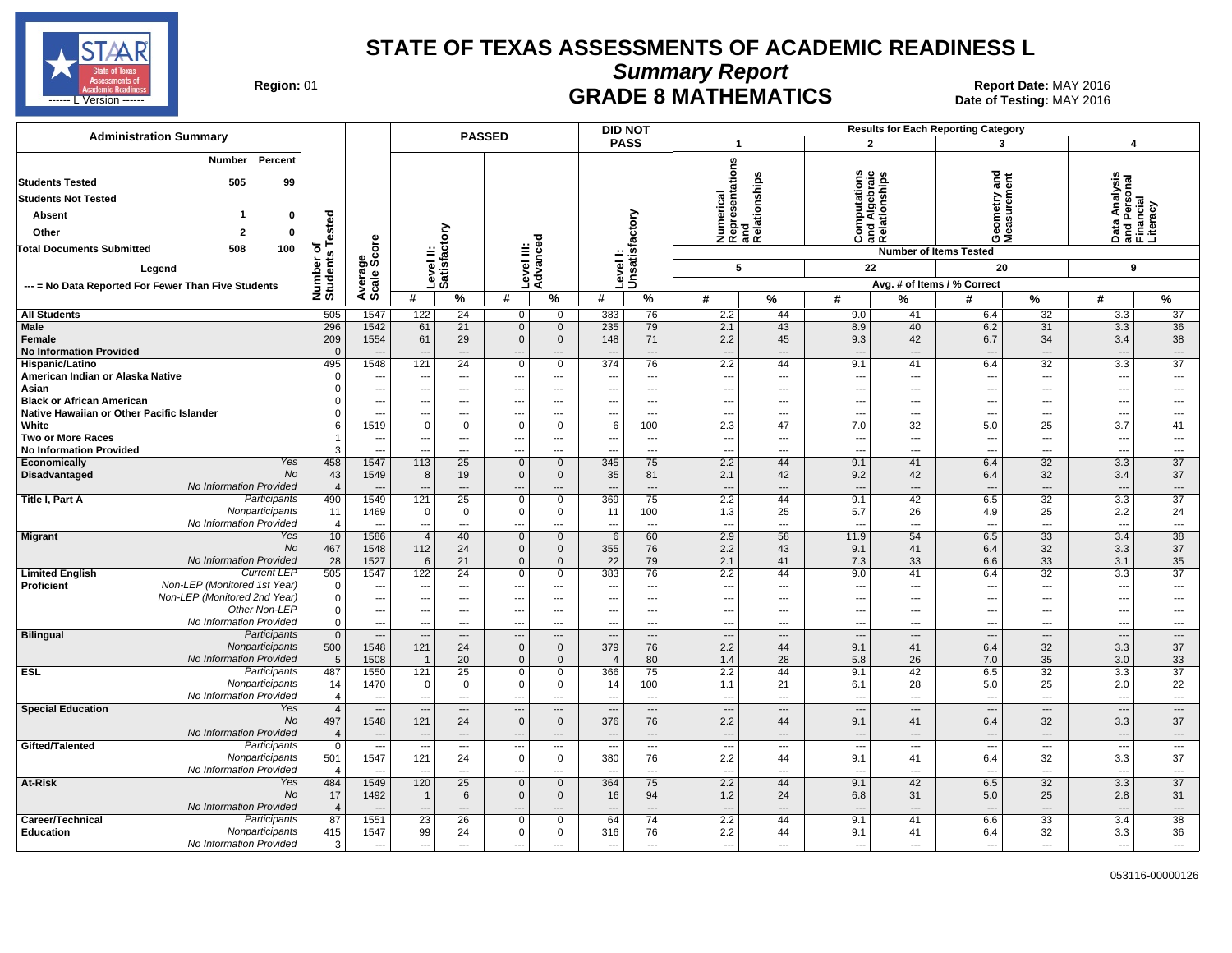

## **Summary Report**

Region: 01 **Region: 01 Report Date: MAY 2016**<br>**GRADE 8 READING** Date of Testing: MAY 2016 ------ A Version ------ MAY 2016

| <b>Administration Summary</b>                                                              | <b>PASSED</b>          |                                  |                                 |                                |                                         |                                  | <b>DID NOT</b>                  | Results for Each Reporting Category' |                                 |                                             |                                 |                               |                                                        |                                |  |  |
|--------------------------------------------------------------------------------------------|------------------------|----------------------------------|---------------------------------|--------------------------------|-----------------------------------------|----------------------------------|---------------------------------|--------------------------------------|---------------------------------|---------------------------------------------|---------------------------------|-------------------------------|--------------------------------------------------------|--------------------------------|--|--|
|                                                                                            |                        |                                  |                                 |                                |                                         |                                  |                                 | <b>PASS</b>                          |                                 | $\overline{1}$                              |                                 | $\overline{2}$                |                                                        | $\overline{\mathbf{3}}$        |  |  |
| Percent<br><b>Number</b>                                                                   |                        |                                  |                                 |                                |                                         |                                  |                                 |                                      |                                 | Understanding/<br>Analysis Across<br>Genres |                                 |                               |                                                        |                                |  |  |
| <b>Students Tested</b><br>1019<br>99                                                       |                        |                                  |                                 |                                |                                         |                                  |                                 |                                      |                                 |                                             |                                 |                               | anding                                                 |                                |  |  |
| <b>Students Not Tested</b>                                                                 |                        |                                  |                                 |                                |                                         |                                  |                                 |                                      |                                 |                                             | Understanding/                  | is of<br>/ Texts              |                                                        |                                |  |  |
| 5<br>$\mathbf 0$<br><b>Absent</b>                                                          |                        |                                  |                                 |                                |                                         |                                  |                                 |                                      |                                 |                                             |                                 | Analysis<br>Literary          |                                                        |                                |  |  |
| Other<br>$\mathbf 0$                                                                       |                        |                                  |                                 |                                |                                         |                                  |                                 |                                      |                                 |                                             |                                 |                               | Understanding<br>Analysis of<br>Informational<br>Texts |                                |  |  |
|                                                                                            | Tested<br>৳            |                                  |                                 | ctory                          |                                         |                                  |                                 |                                      |                                 |                                             |                                 |                               |                                                        |                                |  |  |
| 100<br><b>Total Documents Submitted</b><br>1028                                            |                        |                                  |                                 |                                |                                         |                                  |                                 |                                      |                                 |                                             |                                 | <b>Number of Items Tested</b> |                                                        |                                |  |  |
| Legend                                                                                     | Number o<br>Students   | Average<br>Scale Score           |                                 | Level II:<br>Satisfact         |                                         | Level III:<br>Advanced           |                                 | Level I:<br> Unsatisfactory          |                                 | 10                                          |                                 | 22                            |                                                        | 20                             |  |  |
| --- = No Data Reported For Fewer Than Five Students                                        |                        |                                  |                                 |                                |                                         |                                  |                                 |                                      |                                 |                                             |                                 | Avg. # of Items / % Correct   |                                                        |                                |  |  |
|                                                                                            |                        |                                  | #                               | %                              | #                                       | $\%$                             | #                               | %                                    | #                               | $\frac{9}{6}$                               | #                               | %                             | #                                                      | $\frac{9}{6}$                  |  |  |
| <b>All Students</b>                                                                        | 1019                   | 1473                             | 101                             | 10                             | 0                                       | 0                                | 918                             | 90                                   | 3.8                             | 38                                          | 6.9                             | 31                            | 6.7                                                    | 33                             |  |  |
| <b>Male</b>                                                                                | 676                    | 1470                             | 67                              | 10                             | $\overline{0}$                          | $\mathbf 0$                      | 609                             | 90                                   | 3.7                             | $\overline{37}$                             | 6.7                             | 30                            | 6.7                                                    | 34                             |  |  |
| Female<br><b>No Information Provided</b>                                                   | 343<br>$\mathbf{0}$    | 1478<br>$\overline{\phantom{a}}$ | 34<br>$\overline{a}$            | 10<br>$\overline{\phantom{a}}$ | $\mathbf 0$<br>$\overline{\phantom{a}}$ | $\mathbf 0$<br>$\overline{a}$    | 309<br>$\overline{\phantom{a}}$ | 90<br>$---$                          | 3.9<br>$\overline{\phantom{a}}$ | 39<br>$\overline{a}$                        | 7.2<br>$\sim$                   | 33<br>---                     | 6.6<br>$\overline{\phantom{a}}$                        | 33<br>$\hspace{0.05cm} \ldots$ |  |  |
| Hispanic/Latino                                                                            | 998                    | 1473                             | 99                              | 10                             | $\mathbf 0$                             | $\mathbf 0$                      | 899                             | 90                                   | 3.8                             | 38                                          | 6.9                             | 31                            | 6.7                                                    | 33                             |  |  |
| American Indian or Alaska Native                                                           | -1                     | $\overline{\phantom{a}}$         | ---                             | $---$                          | ---                                     | $\overline{\phantom{a}}$         | ---                             | $\overline{a}$                       | ---                             | ---                                         | $\overline{\phantom{a}}$        | ---                           | ---                                                    | ---                            |  |  |
| Asian                                                                                      | 0                      | $\overline{\phantom{a}}$         | ---                             | $\overline{\phantom{a}}$       | ---                                     | $\overline{\phantom{a}}$         | ---                             | $\overline{a}$                       | --                              | ---                                         | $\sim$                          | ---                           | ---                                                    | ---                            |  |  |
| <b>Black or African American</b>                                                           | 0                      | $\overline{\phantom{a}}$         | ---                             | $\overline{\phantom{a}}$       | ---                                     | $\overline{\phantom{a}}$         | $\overline{\phantom{a}}$        | $\cdots$                             | $\overline{\phantom{a}}$        | ---                                         | $\sim$                          | ---                           | ---                                                    | ---                            |  |  |
| Native Hawaiian or Other Pacific Islander<br>White                                         | 0<br>15                | $\overline{\phantom{a}}$<br>1466 | ---<br>$\overline{c}$           | $\sim$<br>13                   | $\overline{a}$<br>$\mathbf 0$           | $---$<br>$\mathbf 0$             | $\overline{a}$<br>13            | $---$<br>87                          | $\overline{a}$<br>3.0           | $---$<br>30                                 | $\sim$<br>6.6                   | ---<br>30                     | ---<br>7.1                                             | $\overline{a}$<br>36           |  |  |
| <b>Two or More Races</b>                                                                   | $\overline{4}$         | $\overline{\phantom{a}}$         | ---                             | $\overline{\phantom{a}}$       | $\hspace{0.05cm} \ldots$                | $\overline{\phantom{a}}$         | $\hspace{0.05cm} \ldots$        | $---$                                | ---                             | $---$                                       | $\sim$                          | $---$                         | ---                                                    | $\overline{\phantom{a}}$       |  |  |
| <b>No Information Provided</b>                                                             | $\overline{1}$         | $\overline{\phantom{a}}$         | ---                             | $\overline{a}$                 | ---                                     | $---$                            | $\overline{a}$                  | $---$                                | $\overline{a}$                  | $---$                                       | $\sim$                          | $\overline{a}$                | $\overline{a}$                                         | $---$                          |  |  |
| Economically<br>Yes                                                                        | 939                    | 1472                             | 95                              | 10                             | $\mathbf 0$                             | $\mathbf{0}$                     | 844                             | 90                                   | 3.8                             | 38                                          | 6.8                             | 31                            | 6.7                                                    | 33                             |  |  |
| <b>Disadvantaged</b><br><b>No</b>                                                          | 78                     | 1485                             | 6                               | 8                              | $\mathbf 0$                             | $\mathbf{0}$                     | 72                              | 92                                   | 4.0                             | 40                                          | 7.1                             | 32                            | 6.9                                                    | 35                             |  |  |
| No Information Provided<br>Title I, Part A                                                 | 2<br>1013              | 1473                             | 101                             | ---<br>10                      | ---<br>$\overline{0}$                   | $\overline{a}$<br>$\overline{0}$ | 912                             | $\overline{\phantom{a}}$<br>90       | $\overline{\phantom{a}}$<br>3.8 | $\overline{a}$<br>38                        | $\overline{\phantom{a}}$<br>6.9 | ---<br>31                     | $\overline{\phantom{a}}$<br>6.7                        | $\cdots$<br>33                 |  |  |
| Participants<br>Nonparticipants                                                            | 4                      | $\overline{\phantom{a}}$         | $\overline{\phantom{a}}$        | $\sim$                         | ---                                     | ---                              | $\cdots$                        | $\cdots$                             | $\overline{\phantom{a}}$        | $\hspace{0.05cm} \ldots$                    | $\overline{\phantom{a}}$        | ---                           | $\overline{\phantom{a}}$                               | $\sim$                         |  |  |
| No Information Provided                                                                    | $\overline{2}$         | $\overline{\phantom{a}}$         |                                 | $\overline{a}$                 | ---                                     | $\overline{a}$                   |                                 | $\overline{a}$                       | $\overline{a}$                  | $\overline{a}$                              |                                 | ---                           | $\overline{a}$                                         |                                |  |  |
| <b>Migrant</b><br>Yes                                                                      | 68                     | 1471                             | 9                               | 13                             | $\mathbf 0$                             | $\mathbf{0}$                     | 59                              | 87                                   | 3.8                             | $\overline{38}$                             | 6.9                             | 31                            | 6.5                                                    | 32                             |  |  |
| <b>No</b>                                                                                  | 942                    | 1473                             | 91                              | 10                             | $\mathbf 0$                             | $\mathbf 0$                      | 851                             | 90                                   | 3.8                             | 38                                          | 6.9                             | 31                            | 6.7                                                    | 34                             |  |  |
| No Information Provided                                                                    | 9                      | 1455<br>1464                     |                                 | 11                             | $\mathbf 0$<br>$\mathbf 0$              | $\mathbf 0$<br>$\mathbf 0$       | 8                               | 89                                   | 3.6                             | 36<br>37                                    | 6.0<br>6.6                      | 27                            | 6.4                                                    | 32<br>$\overline{32}$          |  |  |
| <b>Limited English</b><br><b>Current LEP</b><br>Proficient<br>Non-LEP (Monitored 1st Year) | 489<br>14              | 1467                             | 41<br>$\overline{1}$            | 8<br>$\overline{7}$            | $\mathbf 0$                             | $\mathbf 0$                      | 448<br>13                       | 92<br>93                             | 3.7<br>4.1                      | 41                                          | 6.4                             | 30<br>29                      | 6.3<br>6.2                                             | 31                             |  |  |
| Non-LEP (Monitored 2nd Year)                                                               | 30                     | 1462                             | 3                               | 10                             | $\mathbf 0$                             | $\mathbf 0$                      | 27                              | 90                                   | 3.5                             | 35                                          | 6.3                             | 29                            | 6.6                                                    | 33                             |  |  |
| Other Non-LEP                                                                              | 484                    | 1483                             | 56                              | 12                             | $\mathbf 0$                             | $\mathbf 0$                      | 428                             | 88                                   | 4.0                             | 40                                          | 7.2                             | 33                            | 7.1                                                    | 35                             |  |  |
| No Information Provided                                                                    | $\overline{2}$         | $\overline{\phantom{a}}$         | ---                             | $\overline{a}$                 | ---                                     | $---$                            | ---                             | $---$                                | $\overline{\phantom{a}}$        | $\overline{a}$                              | $\sim$                          | ---                           | ---                                                    | $\overline{\phantom{a}}$       |  |  |
| Bilingual<br>Participants                                                                  | $\overline{1}$<br>1016 | $\overline{\phantom{a}}$<br>1473 | $\overline{\phantom{a}}$<br>101 | $\cdots$<br>10                 | $\hspace{0.05cm} \ldots$<br>$\mathbf 0$ | $\cdots$<br>$\mathbf 0$          | $\hspace{0.05cm} \ldots$<br>915 | $\hspace{0.05cm}\ldots$<br>90        | $\overline{\phantom{a}}$        | $\hspace{0.05cm} \ldots$<br>38              | $\overline{\phantom{a}}$<br>6.9 | $\cdots$<br>31                | ---<br>6.7                                             | $\hspace{0.05cm} \ldots$<br>33 |  |  |
| Nonparticipants<br>No Information Provided                                                 | $\overline{2}$         | $\overline{\phantom{a}}$         |                                 | $\overline{\phantom{a}}$       | $\overline{a}$                          | $\qquad \qquad \cdots$           |                                 | $\cdots$                             | 3.8<br>$\overline{\phantom{a}}$ | $\overline{a}$                              | $\overline{\phantom{a}}$        | ---                           | $\overline{a}$                                         | $\hspace{0.05cm} \ldots$       |  |  |
| <b>ESL</b><br>Participants                                                                 | 461                    | 1463                             | 38                              | 8                              | $\mathbf 0$                             | $\mathbf 0$                      | 423                             | 92                                   | 3.6                             | 36                                          | 6.5                             | 30                            | 6.4                                                    | 32                             |  |  |
| Nonparticipants                                                                            | 556                    | 1481                             | 63                              | 11                             | $\mathbf 0$                             | $\mathbf 0$                      | 493                             | 89                                   | 4.0                             | 40                                          | 7.1                             | 32                            | 6.9                                                    | 35                             |  |  |
| No Information Provided                                                                    | $\overline{2}$         | $\overline{\phantom{a}}$         | $\overline{\phantom{a}}$        | $\overline{a}$                 | $\overline{a}$                          | $\overline{a}$                   | $\overline{\phantom{a}}$        | $\overline{a}$                       | $\overline{\phantom{a}}$        | $\overline{a}$                              | $\overline{\phantom{a}}$        | $\overline{\phantom{a}}$      | $\overline{\phantom{a}}$                               | $\overline{\phantom{a}}$       |  |  |
| <b>Special Education</b><br>Yes                                                            | 894                    | 1467                             | 76                              | 9                              | $\mathbf 0$<br>$\mathbf{0}$             | $\mathbf{0}$                     | 818                             | 91                                   | 3.7                             | 37                                          | 6.6                             | 30                            | 6.5                                                    | $\overline{32}$                |  |  |
| <b>No</b><br>No Information Provided                                                       | 123<br>$\overline{2}$  | 1516<br>$\overline{\phantom{a}}$ | 25<br>$\overline{a}$            | 20<br>$---$                    | $\overline{a}$                          | $\mathbf{0}$<br>$---$            | 98<br>$\overline{\phantom{a}}$  | 80<br>$---$                          | 4.5<br>$\overline{\phantom{a}}$ | 45<br>$\overline{a}$                        | 8.6<br>$\overline{\phantom{a}}$ | 39<br>$\overline{a}$          | 8.3<br>$\overline{a}$                                  | 42<br>$---$                    |  |  |
| Gifted/Talented<br>Participants                                                            | $\mathbf{1}$           | $\overline{\phantom{a}}$         | $\ddotsc$                       | $\overline{\phantom{a}}$       | ---                                     | $\cdots$                         | ---                             | $\hspace{0.05cm} \ldots$             | $\overline{\phantom{a}}$        | $\overline{\phantom{a}}$                    | $\sim$                          | ---                           | $\overline{\phantom{a}}$                               | $\cdots$                       |  |  |
| Nonparticipants                                                                            | 1016                   | 1473                             | 100                             | 10                             | $\mathbf 0$                             | $\mathbf 0$                      | 916                             | 90                                   | 3.8                             | 38                                          | 6.9                             | 31                            | 6.7                                                    | 33                             |  |  |
| No Information Provided                                                                    | $\overline{2}$         | $\overline{a}$                   | $\sim$                          | $\overline{a}$                 | $\overline{a}$                          | $\overline{a}$                   |                                 | $\overline{a}$                       | $\overline{a}$                  | $\overline{a}$                              | $\sim$                          | $\overline{a}$                | $\sim$                                                 | $\sim$                         |  |  |
| At-Risk<br>Yes                                                                             | 962                    | 1472                             | 95                              | 10                             | $\mathbf{0}$                            | $\mathbf{0}$                     | 867                             | 90                                   | 3.8                             | 38                                          | 6.8                             | 31                            | 6.7                                                    | 33                             |  |  |
| <b>No</b>                                                                                  | 55<br>$\overline{2}$   | 1485<br>$\overline{\phantom{a}}$ | 6<br>---                        | 11<br>$\overline{\phantom{a}}$ | $\mathbf 0$<br>---                      | $\mathbf 0$<br>$\cdots$          | 49<br>---                       | 89<br>$---$                          | 4.0                             | 40<br>---                                   | 7.3                             | 33<br>$\overline{a}$          | 7.1<br>$\overline{\phantom{a}}$                        | 36<br>$\overline{\phantom{a}}$ |  |  |
| No Information Provided<br>Career/Technical<br>Participants                                | 156                    | 1458                             | 11                              | $\overline{7}$                 | $\mathbf 0$                             | $\mathbf 0$                      | 145                             | 93                                   | $\overline{\phantom{a}}$<br>3.5 | 35                                          | 6.3                             | 28                            | 6.2                                                    | 31                             |  |  |
| Education<br>Nonparticipants                                                               | 862                    | 1476                             | 90                              | 10                             | $\mathbf 0$                             | 0                                | 772                             | 90                                   | 3.8                             | 38                                          | 7.0                             | 32                            | 6.8                                                    | 34                             |  |  |
| No Information Provided                                                                    | $\overline{1}$         | $\overline{\phantom{a}}$         | ---                             | $\overline{a}$                 | $\overline{a}$                          | $\overline{a}$                   | $\overline{\phantom{a}}$        | ---                                  | $\overline{a}$                  | ---                                         | $\sim$                          | $\overline{a}$                | $\overline{a}$                                         | $\overline{a}$                 |  |  |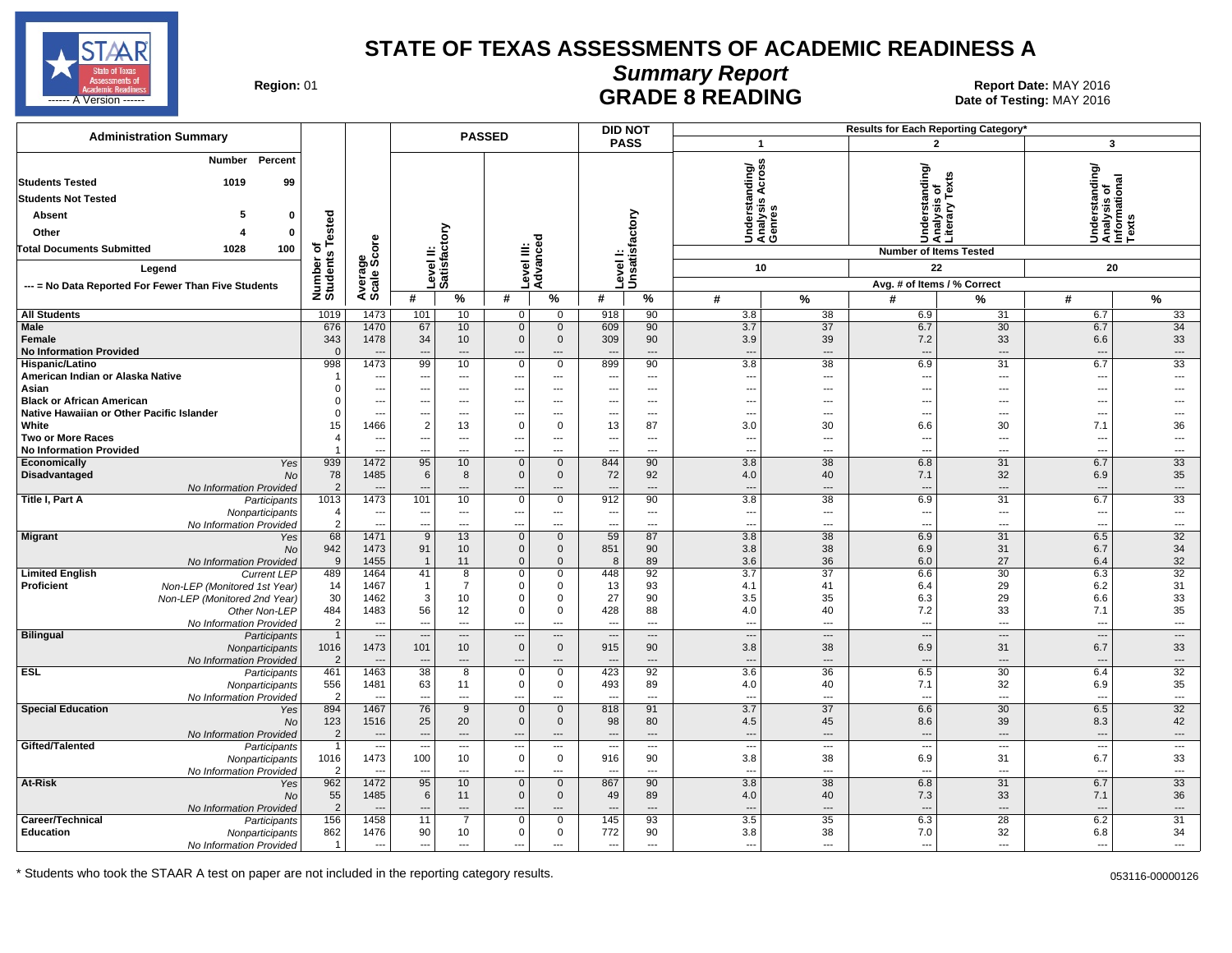

**Summary Report**

Region: 01 **Region: 01 CRADE 8 MATHEMATICS Report Date: MAY 2016 Report Date: MAY 2016** د المستقال المستقل المستقل المستقل المستقل المستقل المستقل المستقل المستقل المستقل المستقل المستقل المستقل المستقل المستقل المستقل المستقل المستقل المستقل المستقل المستقل المستقل المستقل المستقل المستقل المستقل المستقل ال

| <b>Administration Summary</b>                                                              |                         | <b>DID NOT</b><br>Results for Each Reporting Category'<br><b>PASSED</b> |                          |                                      |                            |                               |                                                      |                                                      |                                        |                                                     |                                        |                                       |                                                      |                                                   |                                            |                                                        |
|--------------------------------------------------------------------------------------------|-------------------------|-------------------------------------------------------------------------|--------------------------|--------------------------------------|----------------------------|-------------------------------|------------------------------------------------------|------------------------------------------------------|----------------------------------------|-----------------------------------------------------|----------------------------------------|---------------------------------------|------------------------------------------------------|---------------------------------------------------|--------------------------------------------|--------------------------------------------------------|
|                                                                                            |                         |                                                                         |                          |                                      |                            |                               | <b>PASS</b>                                          |                                                      | $\mathbf{1}$                           |                                                     | $\overline{2}$                         |                                       | 3                                                    |                                                   | $\overline{\mathbf{4}}$                    |                                                        |
| Percent<br>Number<br><b>Students Tested</b><br>926<br>99<br><b>Students Not Tested</b>     |                         |                                                                         |                          |                                      |                            |                               |                                                      |                                                      | epresentations<br>nd                   | Numerical<br>Representatior<br>and<br>Relationships | ations                                 | <b>ind Algebraid</b><br>Relationships | and                                                  |                                                   |                                            | Data Analysis<br>and Personal<br>Financial<br>Literacy |
| Absent<br>$\mathbf 0$                                                                      |                         |                                                                         |                          |                                      |                            |                               |                                                      |                                                      |                                        |                                                     | 료훈                                     |                                       |                                                      |                                                   |                                            |                                                        |
| Other<br>-1                                                                                | ested                   |                                                                         |                          |                                      |                            |                               |                                                      |                                                      |                                        |                                                     | 틍                                      |                                       |                                                      |                                                   |                                            |                                                        |
| 937                                                                                        | ৳                       |                                                                         |                          |                                      |                            |                               |                                                      |                                                      |                                        |                                                     | Ö                                      |                                       | פֿ⊙                                                  |                                                   |                                            |                                                        |
| <b>Total Documents Submitted</b><br>100                                                    | ents                    | ge<br>Score                                                             |                          | Level II:<br>Satisfactory            | evel III:                  | Advanced                      | Level I:<br>Unsatisfactory                           |                                                      |                                        |                                                     |                                        |                                       | <b>Number of Items Tested</b>                        |                                                   |                                            |                                                        |
| Legend                                                                                     |                         |                                                                         |                          |                                      |                            |                               |                                                      |                                                      | 5                                      |                                                     | 22                                     |                                       | 20                                                   |                                                   | 9                                          |                                                        |
| --- = No Data Reported For Fewer Than Five Students                                        | Number<br>Students      | Average                                                                 |                          |                                      |                            |                               |                                                      |                                                      |                                        |                                                     |                                        |                                       | Avg. # of Items / % Correct                          |                                                   |                                            |                                                        |
|                                                                                            |                         |                                                                         | #                        | %                                    | #                          | %                             | #                                                    | $\%$                                                 | #                                      | %                                                   | #                                      | %                                     | #                                                    | %                                                 | #                                          | $\%$                                                   |
| <b>All Students</b>                                                                        | 926                     | 1522                                                                    | 127                      | 14                                   | $\mathbf 0$                | 0                             | 799                                                  | 86                                                   | 1.9                                    | 37                                                  | 7.8                                    | 35                                    | 6.0                                                  | 30                                                | 3.0                                        | 33                                                     |
| <b>Male</b><br>Female<br><b>No Information Provided</b>                                    | 605<br>321<br>$\Omega$  | 1518<br>1531<br>$\overline{\phantom{a}}$                                | 72<br>55                 | 12<br>17<br>$\overline{\phantom{a}}$ | $\mathbf 0$<br>$\mathbf 0$ | $\mathbf 0$<br>$\mathbf 0$    | 533<br>266                                           | 88<br>83<br>$\qquad \qquad \cdots$                   | 1.9<br>1.8<br>$\overline{\phantom{a}}$ | $\overline{38}$<br>36<br>---                        | 7.5<br>8.3<br>$\overline{\phantom{a}}$ | 34<br>38<br>---                       | 5.8<br>6.3<br>$\overline{\phantom{a}}$               | $\overline{29}$<br>31<br>$\overline{\phantom{a}}$ | 2.9<br>3.1<br>$\overline{a}$               | 32<br>34<br>---                                        |
| Hispanic/Latino                                                                            | 908                     | 1522                                                                    | 125                      | 14                                   | $\mathbf 0$                | $\mathbf 0$                   | 783                                                  | 86                                                   | 1.9                                    | 37                                                  | 7.8                                    | 35                                    | 6.0                                                  | 30                                                | 3.0                                        | 33                                                     |
| American Indian or Alaska Native                                                           | r.<br>$\Omega$          | ---<br>$\overline{\phantom{a}}$                                         | ---                      | $\overline{\phantom{a}}$             | $---$                      | $\cdots$                      | ---                                                  | $\cdots$                                             | ---<br>---                             | ---                                                 | ---                                    | ---                                   | $\overline{\phantom{a}}$                             | $\overline{\phantom{a}}$                          | $\overline{\phantom{a}}$<br>---            | ---                                                    |
| Asian<br><b>Black or African American</b>                                                  |                         | $\overline{\phantom{a}}$                                                | ---<br>---               | ---<br>$\hspace{0.05cm} \ldots$      | ---                        | $\cdots$<br>$\cdots$          | $\overline{\phantom{a}}$                             | $\overline{\phantom{a}}$<br>$\overline{\phantom{a}}$ | ---                                    | ---<br>---                                          | ---<br>---                             | $\overline{a}$<br>$\cdots$            | $\overline{\phantom{a}}$<br>$\overline{\phantom{a}}$ | ---<br>$\overline{\phantom{a}}$                   | ---                                        | ---<br>---                                             |
| Native Hawaiian or Other Pacific Islander                                                  |                         | $\overline{\phantom{a}}$                                                | ---                      | $---$                                |                            | $\overline{a}$                |                                                      | $---$                                                | ---                                    | ---                                                 | ---                                    | $---$                                 | ---                                                  | $\overline{\phantom{a}}$                          | $\overline{a}$                             | ---                                                    |
| White                                                                                      | 11                      | 1524                                                                    | $\overline{2}$           | 18                                   | $\Omega$                   | $\mathbf 0$                   | 9                                                    | 82                                                   | 1.5                                    | 29                                                  | 7.7                                    | 35                                    | 6.4                                                  | 32                                                | 3.2                                        | 35                                                     |
| <b>Two or More Races</b><br><b>No Information Provided</b>                                 |                         | $\overline{\phantom{a}}$<br>---                                         | ---<br>---               | $---$<br>$\overline{a}$              | ---<br>$\overline{a}$      | $\sim$ $\sim$<br>$---$        | $\overline{\phantom{a}}$<br>$\overline{\phantom{a}}$ | $---$<br>$---$                                       | ---<br>$\overline{a}$                  | ---<br>$---$                                        | ---<br>$\overline{a}$                  | $---$<br>$---$                        | $\overline{\phantom{a}}$<br>$\overline{\phantom{a}}$ | $\sim$<br>$\sim$                                  | $\overline{\phantom{a}}$<br>$\overline{a}$ | ---<br>$\overline{a}$                                  |
| Yes<br>Economically                                                                        | 848                     | 1522                                                                    | 119                      | 14                                   | $\mathbf 0$                | $\mathbf 0$                   | 729                                                  | 86                                                   | 1.9                                    | $\overline{37}$                                     | 7.8                                    | 35                                    | 5.9                                                  | 30                                                | 2.9                                        | 33                                                     |
| <b>No</b><br>Disadvantaged                                                                 | 77                      | 1523                                                                    | 8                        | 10                                   | $\overline{0}$             | $\mathbf{0}$                  | 69                                                   | 90                                                   | 1.8                                    | 37                                                  | 7.5                                    | 34                                    | 6.1                                                  | 31                                                | 3.1                                        | 34                                                     |
| No Information Provided                                                                    | $\overline{\mathbf{1}}$ |                                                                         |                          | ---                                  |                            |                               |                                                      | $\overline{a}$                                       | ---                                    | ---                                                 | $\overline{\phantom{a}}$               | $---$                                 |                                                      | $\overline{\phantom{a}}$                          | $\overline{a}$                             | ---                                                    |
| Participants<br>Title I, Part A                                                            | 920                     | 1522                                                                    | 127                      | 14                                   | $\mathbf 0$                | $\overline{0}$                | 793                                                  | 86                                                   | 1.9                                    | $\overline{37}$                                     | 7.8                                    | 35                                    | 6.0                                                  | 30                                                | 3.0                                        | 33                                                     |
| Nonparticipants<br>No Information Provided                                                 | 5<br>$\overline{1}$     | 1508                                                                    | $\mathbf 0$              | $\mathbf 0$<br>---                   | 0                          | $\mathbf 0$<br>$\overline{a}$ | 5                                                    | 100<br>$\overline{a}$                                | 1.6<br>$\overline{a}$                  | 32<br>---                                           | 7.2<br>$\overline{a}$                  | 33<br>$\overline{a}$                  | 5.6<br>$\sim$                                        | 28<br>$\overline{\phantom{a}}$                    | 2.6                                        | 29<br>---                                              |
| <b>Migrant</b><br>Yes                                                                      | 65                      | 1524                                                                    | 11                       | 17                                   | $\mathbf 0$                | $\mathbf{0}$                  | 54                                                   | 83                                                   | 2.1                                    | 42                                                  | 7.7                                    | 35                                    | 5.7                                                  | $\overline{28}$                                   | 3.2                                        | 36                                                     |
| <b>No</b>                                                                                  | 856                     | 1522                                                                    | 116                      | 14                                   | $\mathbf 0$                | $\mathbf{0}$                  | 740                                                  | 86                                                   | 1.8                                    | 37                                                  | 7.8                                    | 35                                    | 6.0                                                  | 30                                                | 2.9                                        | 33                                                     |
| No Information Provided                                                                    | 5                       | 1475                                                                    | $\Omega$                 | $\mathbf{0}$                         | $\mathbf 0$                | $\mathbf{0}$                  | 5                                                    | 100                                                  | 1.2                                    | 24                                                  | 5.0                                    | 23                                    | 5.2                                                  | 26                                                | 2.6                                        | 29                                                     |
| <b>Current LEP</b><br><b>Limited English</b><br>Non-LEP (Monitored 1st Year)<br>Proficient | 425<br>11               | 1522<br>1492                                                            | 60<br>$\mathbf 0$        | 14<br>$\mathbf 0$                    | $\mathbf 0$<br>$\mathbf 0$ | $\mathbf 0$<br>$\mathbf 0$    | 365<br>11                                            | 86<br>100                                            | 1.9<br>1.6                             | 38<br>33                                            | 7.7<br>6.5                             | 35<br>30                              | 6.0<br>4.6                                           | 30<br>23                                          | 2.9<br>2.9                                 | 32<br>32                                               |
| Non-LEP (Monitored 2nd Year)                                                               | 24                      | 1520                                                                    | 3                        | 13                                   | $\mathbf 0$                | $\mathbf 0$                   | 21                                                   | 88                                                   | 1.9                                    | 38                                                  | 7.7                                    | 35                                    | 5.6                                                  | 28                                                | 3.0                                        | 33                                                     |
| Other Non-LEP                                                                              | 465                     | 1524                                                                    | 64                       | 14                                   | $\mathbf 0$                | $\mathbf 0$                   | 401                                                  | 86                                                   | 1.8                                    | 37                                                  | 7.9                                    | 36                                    | 6.0                                                  | 30                                                | 3.0                                        | 33                                                     |
| No Information Provided                                                                    | $\overline{1}$          | $\overline{\phantom{a}}$                                                | ---                      | $\overline{a}$                       |                            | $\overline{a}$                | $\overline{\phantom{a}}$                             | $---$                                                | $\overline{\phantom{a}}$               | ---                                                 | $\overline{\phantom{a}}$               | $---$                                 | $\overline{\phantom{a}}$                             | $---$                                             | ---                                        | $\overline{\phantom{a}}$                               |
| Bilingual<br>Participants                                                                  | $\overline{0}$          | $\overline{\phantom{a}}$                                                | $\overline{a}$           | $\hspace{0.05cm} \cdots$             |                            | $\hspace{0.05cm} \cdots$      | $\overline{\phantom{a}}$                             | $\cdots$                                             | ---                                    | $\hspace{0.05cm} \ldots$                            | $\overline{\phantom{a}}$               | $\cdots$                              | $\overline{\phantom{a}}$                             | $\cdots$                                          | $\overline{\phantom{a}}$                   | $\overline{\phantom{a}}$                               |
| Nonparticipants<br>No Information Provided                                                 | 925<br>$\overline{1}$   | 1522<br>---                                                             | 127                      | 14<br>$---$                          | $\mathbf 0$                | $\mathbf 0$<br>$\overline{a}$ | 798                                                  | 86<br>$\qquad \qquad \cdots$                         | 1.9<br>---                             | 37<br>$\overline{\phantom{a}}$                      | 7.8<br>$\overline{\phantom{a}}$        | 35<br>$---$                           | 6.0<br>$\sim$                                        | 30<br>$\cdots$                                    | 3.0<br>$\overline{\phantom{a}}$            | 33<br>$\qquad \qquad \cdots$                           |
| <b>ESL</b><br>Participants                                                                 | 406                     | 1521                                                                    | 56                       | 14                                   | $\mathbf 0$                | $\mathbf 0$                   | 350                                                  | 86                                                   | 1.9                                    | 38                                                  | 7.7                                    | 35                                    | 6.0                                                  | 30                                                | 2.9                                        | 32                                                     |
| Nonparticipants                                                                            | 519                     | 1523                                                                    | 71                       | 14                                   | $\mathbf 0$                | $\mathbf{0}$                  | 448                                                  | 86                                                   | 1.8                                    | 37                                                  | 7.8                                    | 36                                    | 6.0                                                  | 30                                                | 3.0                                        | 33                                                     |
| No Information Provided                                                                    | $\overline{1}$          | $\overline{\phantom{a}}$                                                | $\sim$                   | $\overline{\phantom{a}}$             | ---                        | $\overline{a}$                | $\overline{\phantom{a}}$                             | $\overline{a}$                                       | ---                                    | $\overline{\phantom{a}}$                            | $\overline{a}$                         | $\overline{a}$                        | $\overline{\phantom{a}}$                             | $\overline{\phantom{a}}$                          | $\overline{a}$                             | $\overline{\phantom{a}}$                               |
| Yes<br><b>Special Education</b><br><b>No</b>                                               | 820                     | 1519                                                                    | 103                      | 13                                   | $\mathbf{0}$               | $\mathbf 0$                   | 717                                                  | 87                                                   | 1.8                                    | 36                                                  | 7.6                                    | 35                                    | 5.9                                                  | 30                                                | 2.9                                        | 32                                                     |
| No Information Provided                                                                    | 105<br>$\overline{1}$   | 1549<br>$\overline{\phantom{a}}$                                        | 24<br>$\overline{a}$     | 23<br>$\overline{\phantom{a}}$       | $\Omega$                   | $\mathbf{0}$<br>$---$         | 81<br>$\sim$                                         | 77<br>$---$                                          | 2.3<br>$\overline{a}$                  | 47<br>---                                           | 8.8<br>$\overline{a}$                  | 40<br>$\overline{a}$                  | 6.3<br>$\sim$                                        | 31<br>$\overline{\phantom{a}}$                    | 3.7<br>$---$                               | 41<br>$\overline{\phantom{a}}$                         |
| Participants<br>Gifted/Talented                                                            | $\mathbf{1}$            | $\overline{\phantom{a}}$                                                | ---                      | $\overline{\phantom{a}}$             | ---                        | $\qquad \qquad -$             | --                                                   | $\overline{\phantom{a}}$                             | ---                                    | $\overline{\phantom{a}}$                            | $\overline{\phantom{a}}$               | $\cdots$                              | $\overline{\phantom{a}}$                             | $\hspace{0.05cm} \cdots$                          | $\sim$                                     | $\overline{\phantom{a}}$                               |
| Nonparticipants                                                                            | 924                     | 1522                                                                    | 126                      | 14                                   | $\mathbf 0$                | $\mathbf 0$                   | 798                                                  | 86                                                   | 1.9                                    | 37                                                  | 7.8                                    | 35                                    | 6.0                                                  | 30                                                | 3.0                                        | 33                                                     |
| No Information Provided                                                                    | $\overline{1}$          |                                                                         | $\overline{a}$           | $\overline{a}$                       |                            | $\overline{a}$                |                                                      | $\overline{a}$                                       | ---                                    | $\overline{a}$                                      | $\overline{a}$                         | $\overline{a}$                        | $\overline{\phantom{a}}$                             | $\overline{\phantom{a}}$                          | $\overline{a}$                             | $\overline{\phantom{a}}$                               |
| Yes<br>At-Risk                                                                             | 877                     | 1522                                                                    | 119                      | 14                                   | $\Omega$                   | $\mathbf{0}$                  | 758                                                  | 86                                                   | 1.9                                    | 37                                                  | 7.8                                    | 35                                    | 5.9                                                  | 30                                                | 2.9                                        | 33                                                     |
| No<br>No Information Provided                                                              | 48<br>$\overline{1}$    | 1535<br>$\overline{\phantom{a}}$                                        | 8                        | 17<br>$\overline{\phantom{a}}$       | $\Omega$                   | $\mathbf{0}$                  | 40                                                   | 83<br>$\overline{\phantom{a}}$                       | 1.9<br>$\overline{\phantom{a}}$        | 38<br>---                                           | 8.1<br>$\overline{a}$                  | 37<br>$\overline{a}$                  | 6.2                                                  | 31<br>$\overline{\phantom{a}}$                    | 3.5<br>$\overline{\phantom{a}}$            | 39<br>---                                              |
| Participants<br>Career/Technical                                                           | 134                     | 1523                                                                    | 16                       | 12                                   | $\mathbf 0$                | $\mathbf 0$                   | 118                                                  | 88                                                   | 2.0                                    | 39                                                  | 7.7                                    | 35                                    | 6.0                                                  | 30                                                | 2.9                                        | 32                                                     |
| Education<br>Nonparticipants                                                               | 791                     | 1522                                                                    | 111                      | 14                                   | $\mathbf 0$                | 0                             | 680                                                  | 86                                                   | 1.8                                    | 37                                                  | 7.8                                    | 35                                    | 6.0                                                  | 30                                                | 3.0                                        | 33                                                     |
| No Information Provided                                                                    | $\overline{1}$          | $\overline{\phantom{a}}$                                                | $\overline{\phantom{a}}$ | ---                                  | ---                        | $\overline{a}$                |                                                      | $\overline{a}$                                       | ---                                    | ---                                                 | $\overline{a}$                         | $\overline{a}$                        | $\overline{\phantom{a}}$                             | $\overline{a}$                                    | ---                                        | ---                                                    |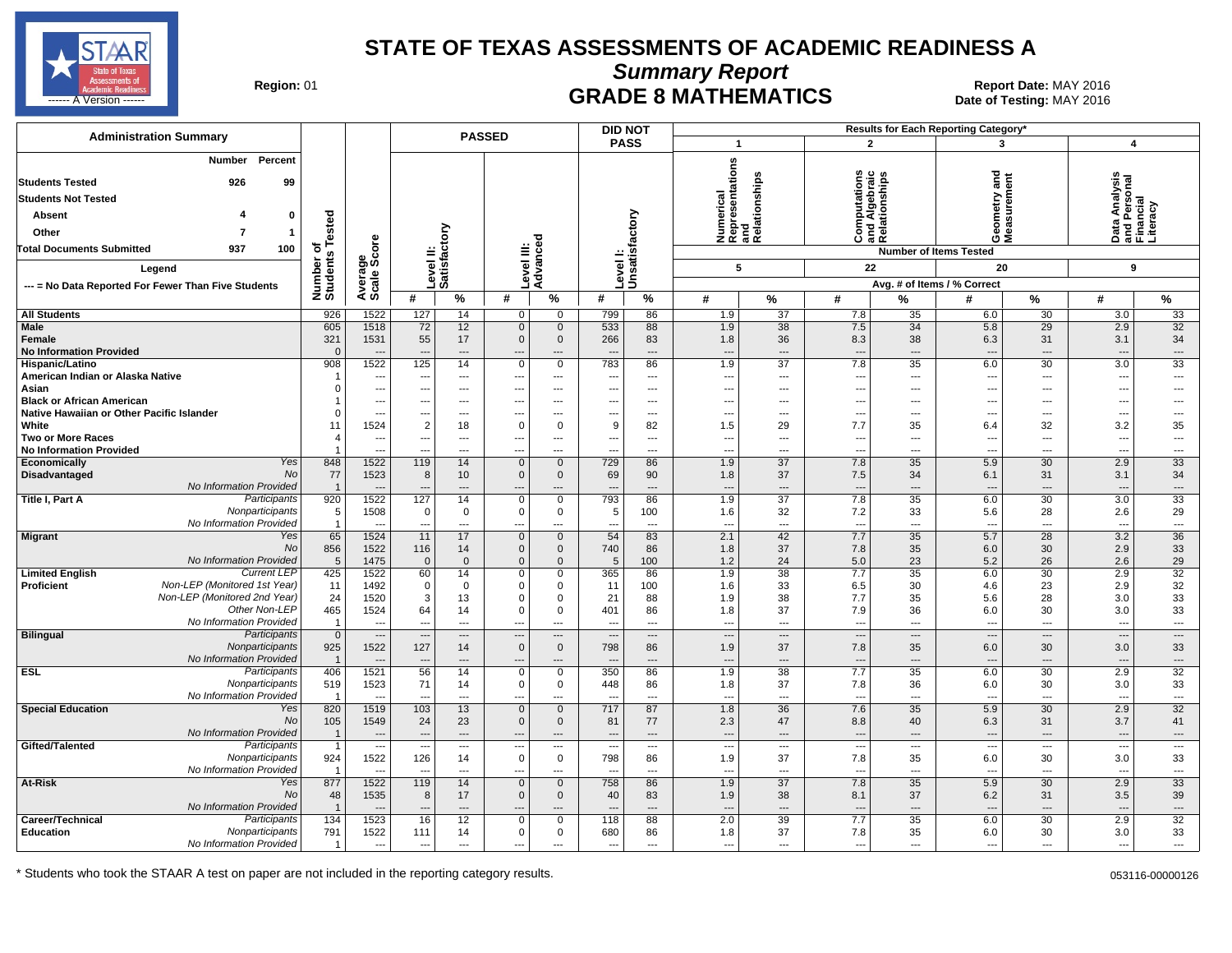

#### **STATE OF TEXAS ASSESSMENTS OF ACADEMIC READINESS Combined Summary Report GRADE 5 READING** Report Date: MAY 2016

**Date of Testing:**  MAY 2016

**Region: 01** 

| Legend<br>--- = No Data Reported For Fewer Than Five Students |                                 |                              | <b>STAAR</b>           |                        |                              | <b>STAAR Spanish</b>     |                          |                              | <b>STAAR A</b> |                          | <b>TOTAL</b>                 |                        |                        |  |
|---------------------------------------------------------------|---------------------------------|------------------------------|------------------------|------------------------|------------------------------|--------------------------|--------------------------|------------------------------|----------------|--------------------------|------------------------------|------------------------|------------------------|--|
|                                                               |                                 |                              |                        | Level II: Satisfactory | Number of<br>Students Tested | Level II: Satisfactory   |                          | Number of<br>Students Tested |                | Level II: Satisfactory   | Number of<br>Students Tested |                        | Level II: Satisfactory |  |
|                                                               |                                 | Number of<br>Students Tested | #                      | %                      |                              | #                        | %                        |                              | #              | %                        |                              | #                      | %                      |  |
| <b>All Students</b>                                           |                                 | 7701                         | 2424                   | 31                     | 797                          | 255                      | 32                       | 806                          | 100            | 12                       | 9304                         | 2779                   | 30                     |  |
| <b>Male</b>                                                   |                                 | 4307                         | 1260                   | 29                     | 472                          | 143                      | 30                       | 527                          | 67             | 13                       | 5306                         | 1470                   | 28                     |  |
| <b>Female</b>                                                 |                                 | 3393                         | 1164                   | 34                     | 324                          | 111                      | 34                       | 279                          | 33             | 12                       | 3996                         | 1308                   | 33                     |  |
| <b>No Information Provided</b>                                |                                 | 1                            | $\overline{a}$         | $---$                  | $\mathbf{1}$                 | $\overline{a}$           | ---                      | $\mathbf 0$                  |                | $\overline{\phantom{a}}$ | $\overline{2}$               |                        | $\overline{a}$         |  |
| Hispanic/Latino                                               |                                 | 7622                         | 2394                   | 31                     | 793                          | 255                      | 32<br>---                | 796                          | 97<br>         | 12<br>---                | 9211                         | 2746                   | 30<br>---              |  |
| American Indian or Alaska Native<br>Asian                     |                                 | 4<br>10                      | ---<br>$\overline{4}$  | ---<br>40              | 0<br>0                       | ---<br>---               | ---                      | 0<br>0                       | ---            | ---                      | 4<br>10                      | $\overline{4}$         | 40                     |  |
| <b>Black or African American</b>                              |                                 | 12                           | 6                      | 50                     | 0                            | ---                      |                          | $\overline{\mathbf{c}}$      | ---            | ---                      | 14                           | $\overline{7}$         | 50                     |  |
| Native Hawaiian or Other Pacific Islander                     |                                 | $\mathbf 0$                  | ---                    | $\overline{a}$         | 0                            | ---                      | ---                      | 0                            | ---            | ---                      | 0                            | ---                    | ---                    |  |
| White                                                         |                                 | 46                           | 18                     | 39                     | 2                            | $\overline{a}$           | ---                      | 7                            | $\overline{2}$ | 29                       | 55                           | 20                     | 36                     |  |
| <b>Two or More Races</b>                                      |                                 | 3                            | $\sim$                 | $\overline{a}$         | 0                            | ---                      | ---                      | 1                            | ---            | ---                      | $\overline{4}$               | ---                    | ---                    |  |
| <b>No Information Provided</b>                                |                                 | 4                            |                        | ---                    | $\overline{2}$               | ---                      |                          | 0                            |                | ---                      | 6                            | $\mathbf 0$            | $\mathbf 0$            |  |
| Economically                                                  | Yes                             | 7130                         | 2199                   | 31                     | 769                          | 248                      | 32                       | 737                          | 90             | 12                       | 8636                         | 2537                   | 29                     |  |
| <b>Disadvantaged</b>                                          | No                              | 568                          | 225                    | 40                     | 26                           | $\overline{7}$           | 27                       | 69                           | 10             | 14                       | 663                          | 242                    | 37                     |  |
|                                                               | No Information Provided         | 3                            |                        | $\overline{a}$         | $\overline{2}$               | $-$                      | ---                      | $\pmb{0}$                    | ---            | $\overline{a}$           | 5                            | $\mathbf 0$            | $\mathbf 0$            |  |
| Title I, Part A                                               | Participants                    | 7649                         | 2401                   | 31                     | 792                          | 255                      | 32                       | 800                          | 98             | 12                       | 9241                         | 2754                   | 30                     |  |
|                                                               | Nonparticipants                 | 47                           | 23                     | 49                     | $\overline{2}$               | $\overline{\phantom{a}}$ | ---                      | 6                            | $\overline{2}$ | 33                       | 55                           | 25                     | 45                     |  |
|                                                               | No Information Provided         | 5                            | $\mathbf 0$            | $\mathbf 0$            | 3                            | $\overline{a}$           | …                        | 0                            | ---            | ---                      | 8                            | $\mathbf 0$            | $\mathbf 0$            |  |
| <b>Migrant</b>                                                | Yes                             | 415                          | 112                    | $\overline{27}$        | 45                           | $\overline{5}$           | 11                       | 65                           | $\overline{4}$ | 6                        | 525                          | 121                    | $\overline{23}$        |  |
|                                                               | <b>No</b>                       | 7278                         | 2310                   | 32                     | 748                          | 250                      | 33                       | 735                          | 96             | 13                       | 8761                         | 2656                   | 30                     |  |
|                                                               | No Information Provided         | 8                            | $\overline{2}$         | 25                     | $\overline{4}$               | $\overline{a}$           | $\overline{a}$           | 6                            | $\mathbf{0}$   | $\mathbf{0}$             | 18                           | $\overline{2}$         | 11                     |  |
| <b>Limited English</b>                                        | <b>Current LEP</b>              | 4627                         | 1260                   | $\overline{27}$        | 783                          | 253                      | 32                       | 454                          | 50             | 11                       | 5864                         | 1563                   | $\overline{27}$        |  |
| <b>Proficient</b>                                             | Non-LEP (Monitored 1st Year)    | 134                          | 87                     | 65                     | 1                            | ---                      | ---                      | 6                            | $\mathbf{1}$   | 17                       | 141                          | 88                     | 62                     |  |
|                                                               | Non-LEP (Monitored 2nd Year)    | 116                          | 51                     | 44                     | $\mathbf 0$                  | $\overline{a}$           | ---                      | 28                           | 5              | 18                       | 144                          | 56                     | 39                     |  |
|                                                               | Other Non-LEP                   | 2819                         | 1024                   | 36                     | 11                           | $\overline{2}$           | 18                       | 318                          | 44             | 14                       | 3148                         | 1070                   | 34                     |  |
|                                                               | No Information Provided         | 5                            | $\overline{2}$<br>1254 | 40<br>28               | 2<br>784                     | ---                      | ---<br>$\overline{32}$   | 0<br>445                     | ---            | ---<br>11                | 7<br>5714                    | $\overline{2}$<br>1555 | 29<br>$\overline{27}$  |  |
| <b>Bilingual</b>                                              | Participants<br>Nonparticipants | 4485<br>3209                 | 1168                   | 36                     | 10                           | 253<br>$\overline{2}$    | 20                       | 361                          | 48<br>52       | 14                       | 3580                         | 1222                   | 34                     |  |
|                                                               | No Information Provided         | $\overline{7}$               | 2                      | 29                     | 3                            | $\overline{a}$           | $\overline{\phantom{a}}$ | 0                            | $\overline{a}$ | ---                      | 10                           | $\overline{2}$         | 20                     |  |
| <b>ESL</b>                                                    | Participants                    | 27                           | 4                      | 15                     | 0                            | ---                      | $\overline{\phantom{a}}$ | 4                            | …              | ---                      | 31                           | $\overline{4}$         | 13                     |  |
|                                                               | Nonparticipants                 | 7668                         | 2419                   | 32                     | 793                          | 255                      | 32                       | 802                          | 100            | 12                       | 9263                         | 2774                   | 30                     |  |
|                                                               | No Information Provided         | 6                            | $\mathbf{1}$           | 17                     | 4                            | ---                      | ---                      | 0                            | $\overline{a}$ | ---                      | 10                           | -1                     | 10                     |  |
| <b>Special Education</b>                                      | Yes                             | 1036                         | 171                    | 17                     | 70                           | 12                       | 17                       | 665                          | 72             | 11                       | 1771                         | 255                    | 14                     |  |
|                                                               | No                              | 6660                         | 2252                   | 34                     | 723                          | 243                      | 34                       | 141                          | 28             | 20                       | 7524                         | 2523                   | 34                     |  |
|                                                               | No Information Provided         | 5                            | $\overline{1}$         | 20                     | $\overline{\mathbf{4}}$      | $\sim$                   | $\overline{a}$           | 0                            |                | $\sim$                   | 9                            | $\overline{1}$         | 11                     |  |
| Gifted/Talented                                               | Participants                    | 134                          | 78                     | 58                     | 3                            | ---                      | $\overline{a}$           | $\overline{2}$               | $\overline{a}$ | ---                      | 139                          | 78                     | 56                     |  |
|                                                               | Nonparticipants                 | 7562                         | 2345                   | 31                     | 790                          | 255                      | 32                       | 804                          | 100            | 12                       | 9156                         | 2700                   | 29                     |  |
|                                                               | No Information Provided         | 5                            | $\overline{1}$         | 20                     | 4                            | $\sim$                   | ---                      | 0                            | ---            | $\sim$                   | 9                            | $\overline{1}$         | 11                     |  |
| At-Risk                                                       | Yes                             | 7003                         | 2038                   | 29                     | 778                          | 252                      | 32                       | 769                          | 95             | 12                       | 8550                         | 2385                   | 28                     |  |
|                                                               | <b>No</b>                       | 692                          | 384                    | 55                     | 15                           | 3                        | 20                       | 37                           | 5              | 14                       | 744                          | 392                    | 53                     |  |
|                                                               | No Information Provided         | 6                            | $\overline{2}$         | 33                     | $\overline{4}$               | ---                      | $\overline{a}$           | $\mathbf{0}$                 | ---            | $\overline{a}$           | 10                           | 2                      | 20                     |  |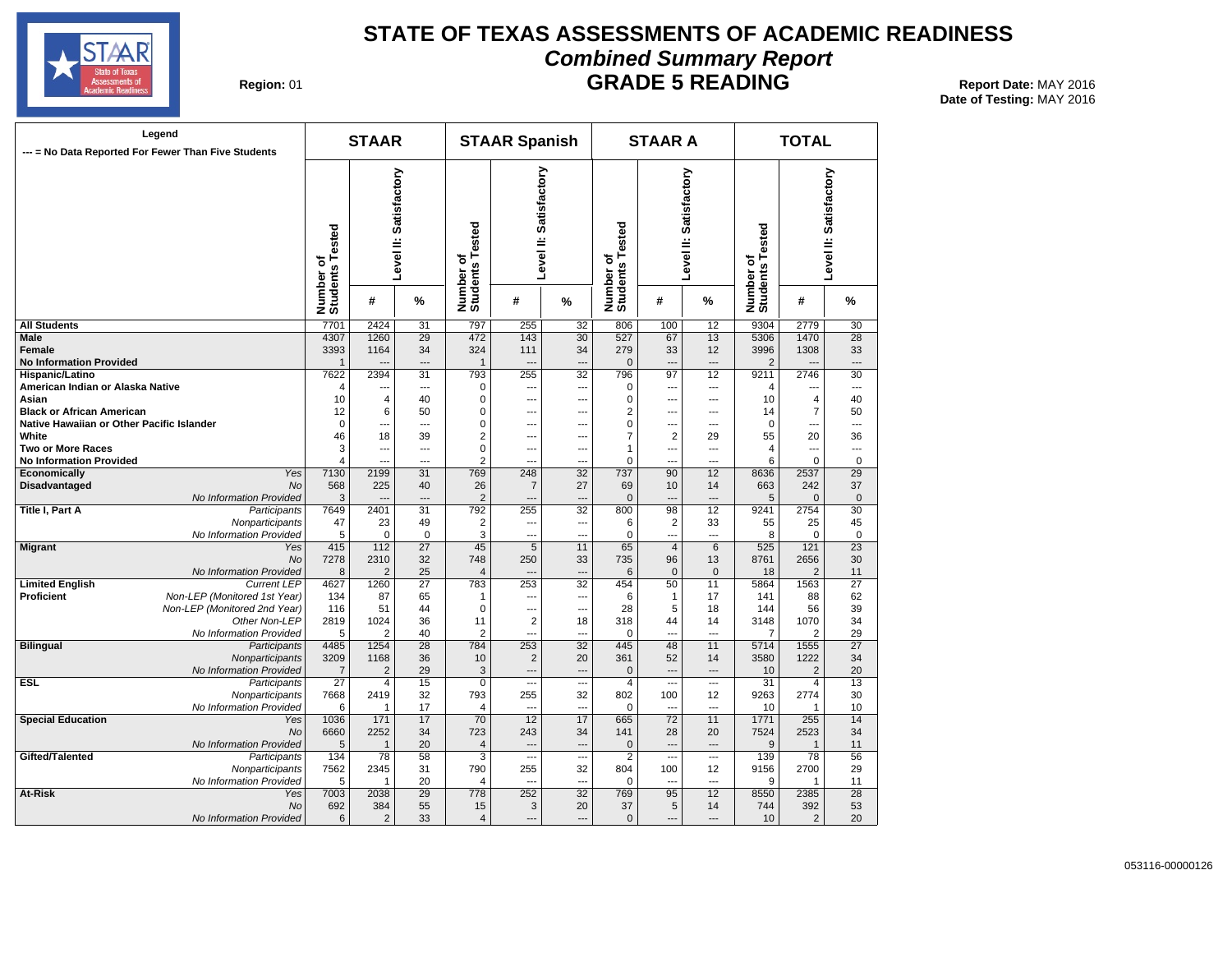

#### **STATE OF TEXAS ASSESSMENTS OF ACADEMIC READINESS Combined Summary Report GRADE 5 MATHEMATICS** Report Date: MAY 2016

**Date of Testing:**  MAY 2016

| Region: 01 |  |
|------------|--|
|------------|--|

| Legend<br>--- = No Data Reported For Fewer Than Five Students | <b>STAAR</b>                 |                |                          |                              | <b>STAAR Spanish</b>      |                          |                              | <b>STAARL</b>            |                          |                          | <b>STAAR A</b>           |                | <b>TOTAL</b>                            |                |                           |  |
|---------------------------------------------------------------|------------------------------|----------------|--------------------------|------------------------------|---------------------------|--------------------------|------------------------------|--------------------------|--------------------------|--------------------------|--------------------------|----------------|-----------------------------------------|----------------|---------------------------|--|
|                                                               | Number of<br>Students Tested |                | Level II: Satisfactory   | Number of<br>Students Tested | Satisfactory<br>Level II: |                          | Number of<br>Students Tested | Level II: Satisfactory   |                          | <b>Tested</b><br>৳<br>ဖာ | Level II: Satisfactory   |                | of<br>s Tested<br>Number of<br>Students |                | Satisfactory<br>Level II: |  |
|                                                               |                              | #              | %                        |                              | #                         | %                        |                              | #                        | %                        | Number<br>Students       | #                        | %              |                                         | #              | ℅                         |  |
| <b>All Students</b>                                           | 5988                         | 2675           | 45                       | 340                          | 110                       | 32                       | 21                           | $5\overline{}$           | 24                       | 623                      | 116                      | 19             | 6972                                    | 2906           | 42                        |  |
| Male                                                          | 3342                         | 1390           | 42                       | 179                          | 54                        | $\overline{30}$          | 14                           | $\overline{3}$           | 21                       | 410                      | 76                       | 19             | 3945                                    | 1523           | 39                        |  |
| Female                                                        | 2645                         | 1285           | 49                       | 161                          | 56                        | 35                       | $\overline{7}$               | $\overline{2}$           | 29                       | 213                      | 40                       | 19             | 3026                                    | 1383           | 46                        |  |
| <b>No Information Provided</b>                                | $\overline{1}$               | $\overline{a}$ | $\overline{a}$           | $\mathbf 0$                  | $\overline{a}$            | ---                      | $\mathbf{0}$                 | $\overline{a}$           | $---$                    | $\mathbf{0}$             | $\overline{a}$           | $\overline{a}$ | $\overline{1}$                          |                | ---                       |  |
| Hispanic/Latino                                               | 5917                         | 2641           | 45                       | 334                          | 109                       | 33                       | 21                           | $\overline{5}$           | 24                       | 617                      | 115                      | 19             | 6889                                    | 2870           | 42                        |  |
| American Indian or Alaska Native                              | 3                            | ---            | $\qquad \qquad \cdots$   | $\mathbf 0$                  | ---                       | $\overline{\phantom{a}}$ | $\Omega$                     | $\overline{\phantom{a}}$ | $\overline{\phantom{a}}$ | $\mathbf 0$              | $\cdots$                 | ---            | 3                                       | ---            | ---                       |  |
| Asian                                                         | 5                            | 2              | 40                       | 0                            | $\overline{\phantom{a}}$  | ---                      | 0                            | $\qquad \qquad \cdots$   | $\overline{\phantom{a}}$ | 0                        |                          | ---            | 5                                       | $\sqrt{2}$     | 40                        |  |
| <b>Black or African American</b>                              | 10                           | 2              | 20                       | $\mathbf 0$                  | $\overline{a}$            | ---                      | 0                            | $---$                    | $\overline{\phantom{a}}$ | -1                       | ---                      | ---            | 11                                      | $\mathsf 3$    | 27                        |  |
| Native Hawaiian or Other Pacific Islander                     | $\mathbf 0$                  | $\overline{a}$ | $\overline{a}$           | $\mathbf 0$                  | $\overline{a}$            | ---                      | $\mathbf 0$                  | $\sim$                   | $---$                    | $\mathbf 0$              | $\overline{a}$           | $\overline{a}$ | $\mathbf 0$                             | ---            | $\overline{a}$            |  |
| White                                                         | 45                           | 26             | 58                       | $\overline{4}$               | $\overline{a}$            | $\overline{\phantom{a}}$ | $\mathbf 0$                  | $\overline{a}$           | $\overline{a}$           | $\overline{4}$           | $\overline{a}$           | $\overline{a}$ | 53                                      | 27             | 51                        |  |
| Two or More Races                                             | 5                            | $\mathbf{1}$   | 20                       | $\overline{1}$               | $\overline{\phantom{a}}$  | ---                      | $\mathbf 0$                  | $\qquad \qquad \cdots$   | $\overline{\phantom{a}}$ | $\mathbf{1}$             | $\overline{\phantom{a}}$ | ---            | $\overline{7}$                          | $\mathbf{1}$   | 14                        |  |
| <b>No Information Provided</b>                                | 3                            | $\overline{a}$ | $\overline{a}$           | $\overline{1}$               | $\overline{a}$            | ---                      | 0                            | $\overline{a}$           | $\overline{a}$           | $\mathbf 0$              | $\overline{a}$           | $\overline{a}$ | 4                                       | ---            | $\overline{a}$            |  |
| Yes<br>Economically                                           | 5543                         | 2442           | 44                       | 313                          | 106                       | 34                       | 19                           | $\mathbf{3}$             | 16                       | 567                      | 107                      | 19             | 6442                                    | 2658           | 41                        |  |
| <b>Disadvantaged</b><br>No                                    | 443                          | 232            | 52                       | 26                           | $\overline{4}$            | 15                       | $\overline{2}$               | $\hspace{1.5cm} \cdots$  | $---$                    | 56                       | 9                        | 16             | 527                                     | 247            | 47                        |  |
| No Information Provided                                       | $\overline{2}$               | $\overline{a}$ | $\overline{\phantom{a}}$ | $\overline{1}$               | $\overline{\phantom{a}}$  | $\overline{\phantom{a}}$ | $\mathbf 0$                  | $\overline{a}$           | $\overline{a}$           | $\mathbf 0$              | $\overline{\phantom{a}}$ | $\overline{a}$ | 3                                       | $\sim$         | $\overline{\phantom{a}}$  |  |
| Title I, Part A<br>Participants                               | 5955                         | 2665           | 45                       | 335                          | 109                       | 33                       | 20                           | 4                        | 20                       | 618                      | 114                      | 18             | 6928                                    | 2892           | 42                        |  |
| Nonparticipants                                               | 29                           | 8              | 28                       | $\overline{4}$               | $\overline{a}$            | $\hspace{0.05cm} \ldots$ | $\mathbf 0$                  | $\overline{\phantom{a}}$ | $\overline{\phantom{a}}$ | 5                        | $\overline{2}$           | 40             | 38                                      | 11             | 29                        |  |
| No Information Provided                                       | 4                            | $\overline{a}$ | $\overline{a}$           | $\mathbf{1}$                 | ---                       | $\overline{\phantom{a}}$ | $\mathbf{1}$                 | $---$                    | $---$                    | $\mathbf 0$              | $\overline{\phantom{a}}$ | $\overline{a}$ | 6                                       | 3              | 50                        |  |
| <b>Migrant</b><br>Yes                                         | 320                          | 110            | 34                       | 10                           | $\overline{2}$            | $\overline{20}$          | $\mathbf{1}$                 | $\overline{\phantom{a}}$ | $\overline{\phantom{a}}$ | 45                       | 5                        | 11             | 376                                     | 117            | $\overline{31}$           |  |
|                                                               |                              |                |                          |                              |                           |                          |                              |                          |                          |                          |                          |                |                                         |                |                           |  |
| No                                                            | 5662                         | 2563           | 45                       | 329                          | 108                       | 33                       | 19                           | $\overline{4}$           | 21                       | 572                      | 111                      | 19             | 6582                                    | 2786           | 42                        |  |
| No Information Provided                                       | 6                            | $\overline{2}$ | 33                       | $\overline{1}$               | $\overline{a}$            | $\cdots$                 | $\mathbf{1}$                 | $\overline{\phantom{a}}$ | $---$                    | 6                        | $\mathbf{0}$             | $\mathbf{0}$   | 14                                      | 3              | 21                        |  |
| <b>Limited English</b><br><b>Current LEP</b>                  | 3523                         | 1515           | 43                       | 331                          | 110                       | 33                       | 21                           | 5                        | 24                       | 352<br>3                 | 73                       | 21             | 4227                                    | 1703           | 40                        |  |
| Non-LEP (Monitored 1st Year)<br>Proficient                    | 98                           | 63             | 64                       | $\mathbf 1$                  | ---                       | $\hspace{0.05cm} \ldots$ | $\mathbf 0$                  | $\overline{\phantom{a}}$ | $---$                    |                          | ---                      | ---            | 102                                     | 63             | 62                        |  |
| Non-LEP (Monitored 2nd Year)                                  | 97                           | 56             | 58                       | $\mathbf 0$                  | $\overline{\phantom{a}}$  | $\overline{\phantom{a}}$ | $\mathbf 0$                  | $\overline{\phantom{a}}$ | $\overline{a}$           | 20                       | $\overline{5}$           | 25             | 117                                     | 61             | 52                        |  |
| Other Non-LEP                                                 | 2266                         | 1039           | 46                       | $\overline{7}$               | 0                         | $\mathbf 0$              | $\mathbf 0$                  | $\qquad \qquad \cdots$   | $\overline{\phantom{a}}$ | 248                      | 38                       | 15             | 2521                                    | 1077           | 43                        |  |
| No Information Provided                                       | $\overline{4}$               | ---            | $\qquad \qquad \cdots$   | $\overline{1}$               | ---                       | ---                      | $\mathbf 0$                  | $\overline{\phantom{a}}$ | $---$                    | $\mathbf 0$              | $---$                    | ---            | 5                                       | $\overline{2}$ | 40                        |  |
| <b>Bilingual</b><br>Participants                              | 3407                         | 1466           | 43                       | 333                          | 110                       | $\overline{33}$          | $\overline{20}$              | $\overline{4}$           | 20                       | 346                      | 69                       | 20             | 4106                                    | 1649           | 40                        |  |
| Nonparticipants                                               | 2575                         | 1206           | 47                       | 6                            | $\mathbf{0}$              | $\mathbf{0}$             | $\mathbf{0}$                 | $\overline{\phantom{a}}$ | $\qquad \qquad \cdots$   | 277                      | 47                       | 17             | 2858                                    | 1253           | 44                        |  |
| No Information Provided                                       | 6                            | 3              | 50                       | $\overline{1}$               | ---                       | $\hspace{0.05cm} \ldots$ | $\mathbf{1}$                 | $\overline{\phantom{a}}$ | ---                      | $\mathbf 0$              |                          | ---            | 8                                       | $\overline{4}$ | 50                        |  |
| ESL<br>Participants                                           | 18                           | 8              | 44                       | $\mathbf 0$                  | ---                       | ---                      | $\mathbf 0$                  | $\overline{\phantom{a}}$ | $\overline{a}$           | 3                        | $---$                    | $---$          | 21                                      | 9              | 43                        |  |
| Nonparticipants                                               | 5965                         | 2665           | 45                       | 339                          | 110                       | 32                       | 20                           | 4                        | 20                       | 620                      | 115                      | 19             | 6944                                    | 2894           | 42                        |  |
| No Information Provided                                       | 5                            | $\overline{2}$ | 40                       | $\overline{1}$               | $\overline{a}$            | ---                      | $\mathbf{1}$                 | $\overline{a}$           | $---$                    | $\mathbf 0$              | $\sim$                   | $\overline{a}$ | $\overline{7}$                          | 3              | 43                        |  |
| <b>Special Education</b><br>Yes                               | 914                          | 291            | 32                       | $\overline{5}$               | $\overline{1}$            | $\overline{20}$          | $\overline{0}$               | $\cdots$                 | $\overline{\phantom{a}}$ | 519                      | 88                       | 17             | 1438                                    | 380            | 26                        |  |
| No                                                            | 5069                         | 2382           | 47                       | 334                          | 109                       | 33                       | 20                           | $\overline{4}$           | 20                       | 104                      | 28                       | 27             | 5527                                    | 2523           | 46                        |  |
| No Information Provided                                       | $\sqrt{5}$                   | $\overline{2}$ | 40                       | $\overline{1}$               | $\overline{a}$            | ---                      | $\mathbf{1}$                 | $\overline{a}$           | $\overline{a}$           | $\mathbf 0$              | $\overline{a}$           | $\sim$         | $\overline{7}$                          | 3              | 43                        |  |
| Gifted/Talented<br>Participants                               | 79                           | 56             | $\overline{71}$          | $\overline{0}$               | $\overline{\phantom{a}}$  |                          | $\overline{0}$               | $\overline{\phantom{a}}$ | $\overline{\phantom{a}}$ | $\mathbf{1}$             | $\cdots$                 | $---$          | 80                                      | 56             | $\overline{70}$           |  |
| Nonparticipants                                               | 5904                         | 2617           | 44                       | 339                          | 110                       | 32                       | 20                           | $\overline{4}$           | 20                       | 622                      | 116                      | 19             | 6885                                    | 2847           | 41                        |  |
| No Information Provided                                       | 5                            | 2              | 40                       | $\overline{1}$               | $\overline{a}$            | $\overline{\phantom{a}}$ | $\mathbf{1}$                 | $\overline{a}$           | $---$                    | $\mathbf 0$              | ---                      | ---            | -7                                      | 3              | 43                        |  |
| At-Risk<br>Yes                                                | 5460                         | 2370           | 43                       | 319                          | 106                       | 33                       | 20                           | $\overline{4}$           | 20                       | 587                      | 114                      | 19             | 6386                                    | 2594           | 41                        |  |
| No                                                            | 523                          | 303            | 58                       | 19                           | $\overline{4}$            | 21                       | $\mathbf{0}$                 | $---$                    | $---$                    | 36                       | $\overline{2}$           | 6              | 578                                     | 309            | 53                        |  |
| No Information Provided                                       | 5                            | 2              | 40                       | $\overline{2}$               | $\overline{a}$            | $\overline{\phantom{a}}$ | $\mathbf{1}$                 | $\overline{\phantom{a}}$ | $---$                    | $\mathbf{0}$             | $\overline{a}$           | $\overline{a}$ | 8                                       | 3              | 38                        |  |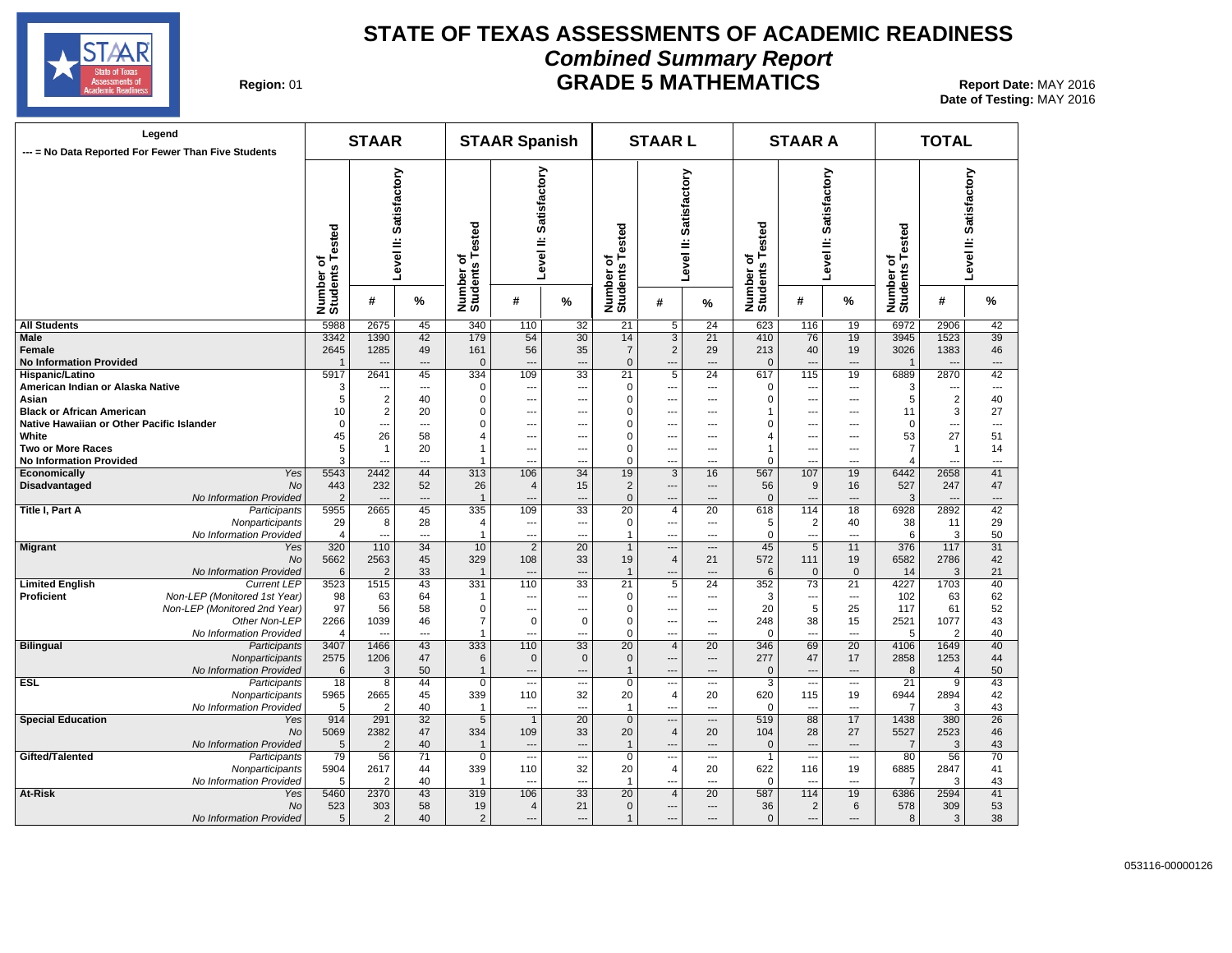

## **STATE OF TEXAS ASSESSMENTS OF ACADEMIC READINESS Combined Summary Report**

#### **GRADE 8 READING** Report Date: MAY 2016

**Date of Testing:**  MAY 2016

**Region: 01** 

| Legend<br>--- = No Data Reported For Fewer Than Five Students                 |                                                              | <b>STAAR</b>                 |                         |                        | <b>STAAR A</b>               |                  | <b>TOTAL</b>             |                              |                     |                        |
|-------------------------------------------------------------------------------|--------------------------------------------------------------|------------------------------|-------------------------|------------------------|------------------------------|------------------|--------------------------|------------------------------|---------------------|------------------------|
|                                                                               |                                                              | Number of<br>Students Tested |                         | Level II: Satisfactory | Number of<br>Students Tested |                  | Level II: Satisfactory   | Number of<br>Students Tested |                     | Level II: Satisfactory |
|                                                                               |                                                              |                              | #                       | %                      |                              | #                | %                        |                              | #                   | %                      |
| <b>All Students</b>                                                           |                                                              | 6973                         | 2151                    | 31                     | 1019                         | 101              | 10                       | 7992                         | 2252                | 28                     |
| <b>Male</b>                                                                   |                                                              | 4029                         | 1154                    | 29                     | 676                          | 67               | 10                       | 4705                         | 1221                | 26                     |
| <b>Female</b>                                                                 |                                                              | 2941                         | 996                     | 34                     | 343                          | 34               | 10                       | 3284                         | 1030                | 31                     |
| <b>No Information Provided</b>                                                |                                                              | 3                            |                         | $\overline{a}$         | 0                            | $\sim$           | $-$ --                   | 3                            |                     | $\overline{a}$         |
| Hispanic/Latino                                                               |                                                              | 6894                         | 2128                    | 31                     | 998                          | 99               | 10                       | 7892                         | 2227                | 28                     |
| American Indian or Alaska Native                                              |                                                              | 6                            | 2                       | 33                     | 1                            | ---              | $---$                    | 7                            | 2                   | 29                     |
| Asian                                                                         |                                                              | 6                            | $\overline{\mathbf{c}}$ | 33                     | 0                            | $\overline{a}$   | $\overline{a}$           | 6                            | 2                   | 33                     |
| <b>Black or African American</b><br>Native Hawaiian or Other Pacific Islander |                                                              | 6<br>0                       | 3<br>$\overline{a}$     | 50<br>$\sim$           | $\mathbf 0$<br>$\mathbf 0$   | ---<br>          | ---<br>$\overline{a}$    | 6<br>0                       | 3<br>$\overline{a}$ | 50<br>$\overline{a}$   |
| White                                                                         |                                                              | 49                           | 12                      | 24                     | 15                           | $\overline{2}$   | 13                       | 64                           | 14                  | 22                     |
| <b>Two or More Races</b>                                                      |                                                              | $\overline{7}$               | 3                       | 43                     | 4                            | ---              | $\overline{a}$           | 11                           | 3                   | 27                     |
| <b>No Information Provided</b>                                                |                                                              | 5                            | $\mathbf{1}$            | 20                     | 1                            |                  |                          | 6                            | 1                   | 17                     |
| Economically                                                                  | Yes                                                          | 6472                         | 1946                    | 30                     | 939                          | 95               | 10                       | 7411                         | 2041                | 28                     |
| Disadvantaged                                                                 | <b>No</b>                                                    | 494                          | 203                     | 41                     | 78                           | 6                | 8                        | 572                          | 209                 | 37                     |
|                                                                               | No Information Provided                                      | 7                            | 2                       | 29                     | $\overline{2}$               | ---              | $\overline{a}$           | 9                            | 2                   | 22                     |
| Title I, Part A                                                               | Participants                                                 | 6913                         | 2139                    | 31                     | 1013                         | 101              | 10                       | 7926                         | 2240                | 28                     |
|                                                                               | Nonparticipants                                              | 53                           | 10                      | 19                     | 4                            | ---              | ---                      | 57                           | 10                  | 18                     |
|                                                                               | No Information Provided                                      | $\overline{7}$               | 2                       | 29                     | $\overline{2}$               | $\overline{a}$   | $\overline{a}$           | 9                            | 2                   | 22                     |
| <b>Migrant</b>                                                                | Yes                                                          | 400                          | 115                     | 29                     | 68                           | $\overline{9}$   | 13                       | 468                          | 124                 | 26                     |
|                                                                               | No                                                           | 6537                         | 2032                    | 31                     | 942                          | 91               | 10                       | 7479                         | 2123                | 28                     |
|                                                                               | No Information Provided                                      | 36                           | 4                       | 11                     | 9                            | $\mathbf{1}$     | 11                       | 45                           | 5                   | 11                     |
| <b>Limited English</b><br>Proficient                                          | <b>Current LEP</b>                                           | 4047                         | 922                     | 23<br>51               | 489<br>14                    | 41               | 8<br>7                   | 4536<br>84                   | 963<br>37           | 21<br>44               |
|                                                                               | Non-LEP (Monitored 1st Year)<br>Non-LEP (Monitored 2nd Year) | 70<br>164                    | 36<br>85                | 52                     | 30                           | $\mathbf 1$<br>3 | 10                       | 194                          | 88                  | 45                     |
|                                                                               | Other Non-LEP                                                | 2687                         | 1105                    | 41                     | 484                          | 56               | 12                       | 3171                         | 1161                | 37                     |
|                                                                               | No Information Provided                                      | 5                            | 3                       | 60                     | $\overline{2}$               |                  | $-$                      | 7                            | 3                   | 43                     |
| <b>Bilingual</b>                                                              | Participants                                                 | 21                           | 4                       | 19                     | $\mathbf{1}$                 |                  | ---                      | $\overline{22}$              | $\overline{4}$      | 18                     |
|                                                                               | Nonparticipants                                              | 6943                         | 2144                    | 31                     | 1016                         | 101              | 10                       | 7959                         | 2245                | 28                     |
|                                                                               | No Information Provided                                      | 9                            | 3                       | 33                     | 2                            | ---              | $\overline{\phantom{a}}$ | 11                           | 3                   | 27                     |
| ESL                                                                           | Participants                                                 | 3941                         | 898                     | 23                     | 461                          | 38               | 8                        | 4402                         | 936                 | 21                     |
|                                                                               | Nonparticipants                                              | 3024                         | 1250                    | 41                     | 556                          | 63               | 11                       | 3580                         | 1313                | 37                     |
|                                                                               | No Information Provided                                      | 8                            | 3                       | 38                     | $\overline{2}$               |                  | $\sim$                   | 10                           | 3                   | 30                     |
| <b>Special Education</b>                                                      | Yes                                                          | 799                          | 120                     | 15                     | 894                          | 76               | 9                        | 1693                         | 196                 | 12                     |
|                                                                               | No                                                           | 6166                         | 2028                    | 33                     | 123                          | 25               | 20<br>$\overline{a}$     | 6289                         | 2053                | 33                     |
| Gifted/Talented                                                               | No Information Provided<br>Participants                      | 8<br>$\overline{40}$         | 3<br>33                 | 38<br>83               | $\overline{2}$<br>1          | <br>---          | $\overline{a}$           | 10<br>41                     | 3<br>34             | 30<br>83               |
|                                                                               | Nonparticipants                                              | 6925                         | 2115                    | 31                     | 1016                         | 100              | 10                       | 7941                         | 2215                | 28                     |
|                                                                               | No Information Provided                                      | 8                            | 3                       | 38                     | 2                            |                  |                          | 10                           | 3                   | 30                     |
| At-Risk                                                                       | Yes                                                          | 6547                         | 1911                    | 29                     | 962                          | 95               | 10                       | 7509                         | 2006                | 27                     |
|                                                                               | <b>No</b>                                                    | 418                          | 237                     | 57                     | 55                           | 6                | 11                       | 473                          | 243                 | 51                     |
|                                                                               | No Information Provided                                      | 8                            | 3                       | 38                     | $\overline{2}$               | ---              | $\overline{a}$           | 10                           | 3                   | 30                     |
| Career/Technical                                                              | Participants                                                 | 1144                         | 367                     | $\overline{32}$        | 156                          | 11               | 7                        | 1300                         | 378                 | 29                     |
| Education                                                                     | Nonparticipants                                              | 5823                         | 1782                    | 31                     | 862                          | 90               | 10                       | 6685                         | 1872                | 28                     |
|                                                                               | No Information Provided                                      | 6                            | 2                       | 33                     | 1                            | ---              | $\overline{a}$           | 7                            | 2                   | 29                     |